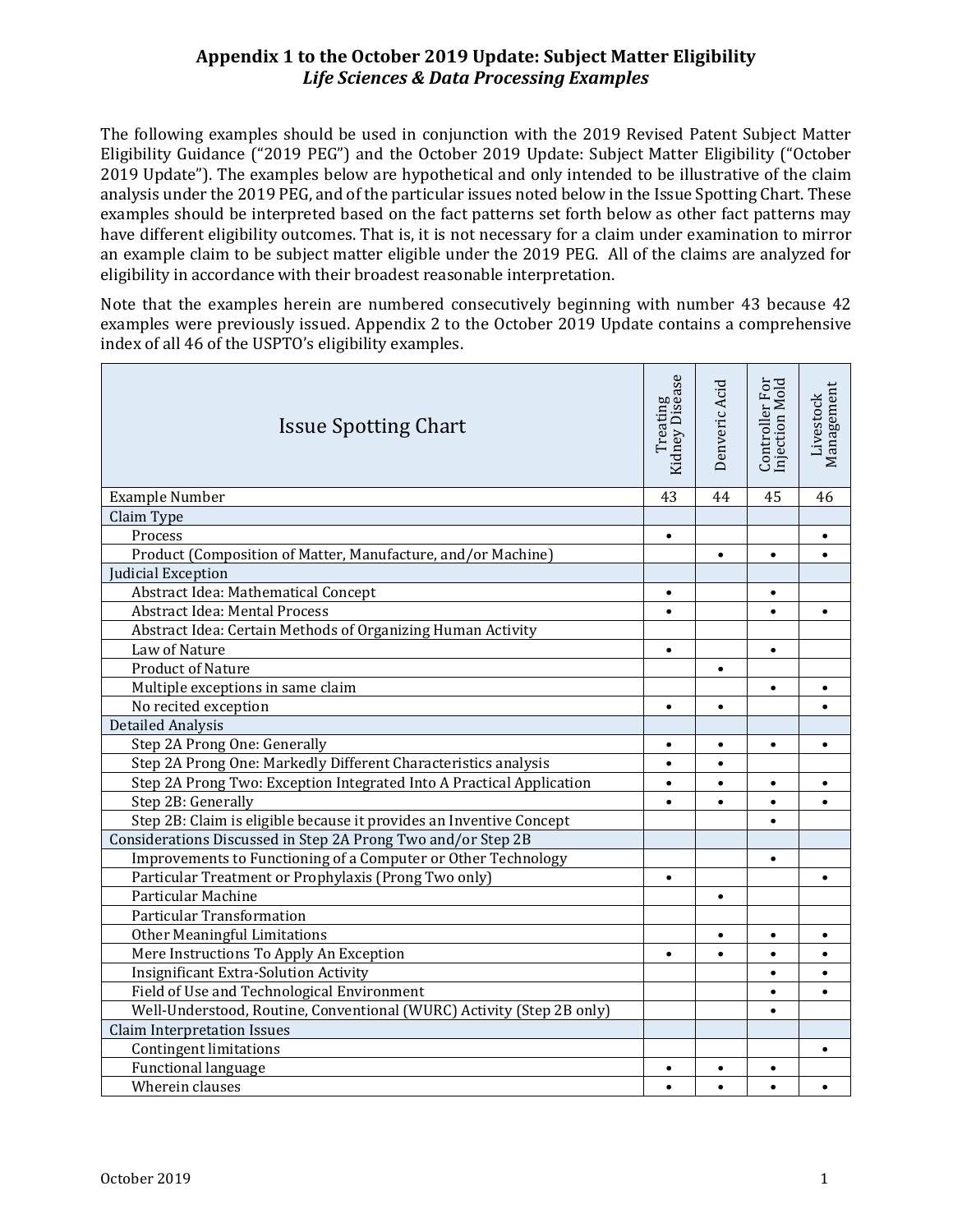# **43. Treating Kidney Disease**

*This example illustrates the application of Revised Step 2A to treatment claims. The recited disease (Nephritic Autoimmune Syndrome Type 3) and biomarkers (C11 and C13) are hypothetical, but the recited treatments (glucocorticoids, non-steroidal agents, rapamycin, and plasmapheresis) are known treatments in the medical field. Claim 1 is ineligible because it recites a judicial exception (an abstract idea), and the claim as a whole does not integrate the exception into a practical application or provide an inventive concept. Claims 2-4 recite the same judicial exception as claim 1, but are eligible because the claim, including the recited treatment or prophylaxis steps, integratesthe exception into a practical application. Claim 5 is eligible because it does not recite a judicial exception. This example also illustrates how process claims reciting nature-based product limitations are analyzed.*

#### **BACKGROUND**

Nephritic Autoimmune Syndrome Type 3 (NAS-3) is an autoimmune disease that primarily affects the glomeruli, which are tufts of blood vessels in the kidneys that filter waste materials out of the bloodstream. It is known that NAS-3 is associated with the undesired formation of a protein complex (the membrane attack complex) in the person's own glomeruli, thereby causing cell lysis and inflammation, and eventually chronic kidney disease or even kidney failure. More than two-thirds of people suffering from NAS-3 develop kidney failure within five years after their diagnosis.

# **Issue spotting**

- $\checkmark$  Process claims
- $\checkmark$  Abstract idea exceptions: mathematical concepts and mental processes
- $\checkmark$  Law of nature exception
- $\checkmark$  Markedly Different Characteristics analysis, including when to apply it
- $\checkmark$  "Integration into a practical application," particularly the "treatment or prophylaxis" consideration
- $\checkmark$  Claim interpretation: functional claim language, and wherein clauses

#### **Relevant case law**

- *Mayo Collaborative Services v. Prometheus Laboratories, Inc.*, 566 U.S. 66 (2012)
- *Endo Pharmaceuticals Inc. v. Teva Pharmaceuticals USA Inc.*, 919 F.3d 1347 (Fed. Cir. 2019)
- *Vanda Pharmaceuticals Inc. v. West-Ward Pharmaceuticals International Ltd.*, 887 F.3d 1117 (Fed. Cir. 2018)
- *Rapid Litigation Management Ltd. v. CellzDirect, Inc*., 827 F.3d 1042 (Fed. Cir. 2016)

Treatment of NAS-3 is complicated because the disease progresses rapidly, and some patients do not respond well to glucocorticoids (a class of steroids), which are the conventional first-line treatment. Many patients who are non-responsive to glucocorticoids often respond well to conventional secondline treatments, which include therapy with non-steroidal agents such as rapamycin. Rapamycin is a naturally occurring chemical isolated from bacteria, which has been in use as a therapeutic agent in humans since the early 1970s. Another conventional second-line treatment for some patients is a course of plasmapheresis, which is a filtration process that removes excess autoantibodies from the patient's blood. Because these second-line treatments may have significant side effects such as bone marrow suppression and an increased risk of life-threatening infections, it is desirable to use them only when absolutely necessary, that is, when the patient is not responding to glucocorticoids. Unfortunately, by the time it usually becomes apparent that patients are not responding to glucocorticoids, the disease has often progressed to the point of causing irreversible kidney damage.

Applicant has now discovered and disclosed that the ratio between the levels of two proteins known as C11 and C13 in the blood of a patient with NAS-3 is indicative of patient response to glucocorticoids. In particular, applicant discloses that a high ratio ( $\geq$  3:1) of C11 to C13 is indicative that the patient has a "non-responder phenotype," which the specification defines as meaning that the patient will not respond, or is not responding, to glucocorticoids. Applicant discloses that calculation of this ratio in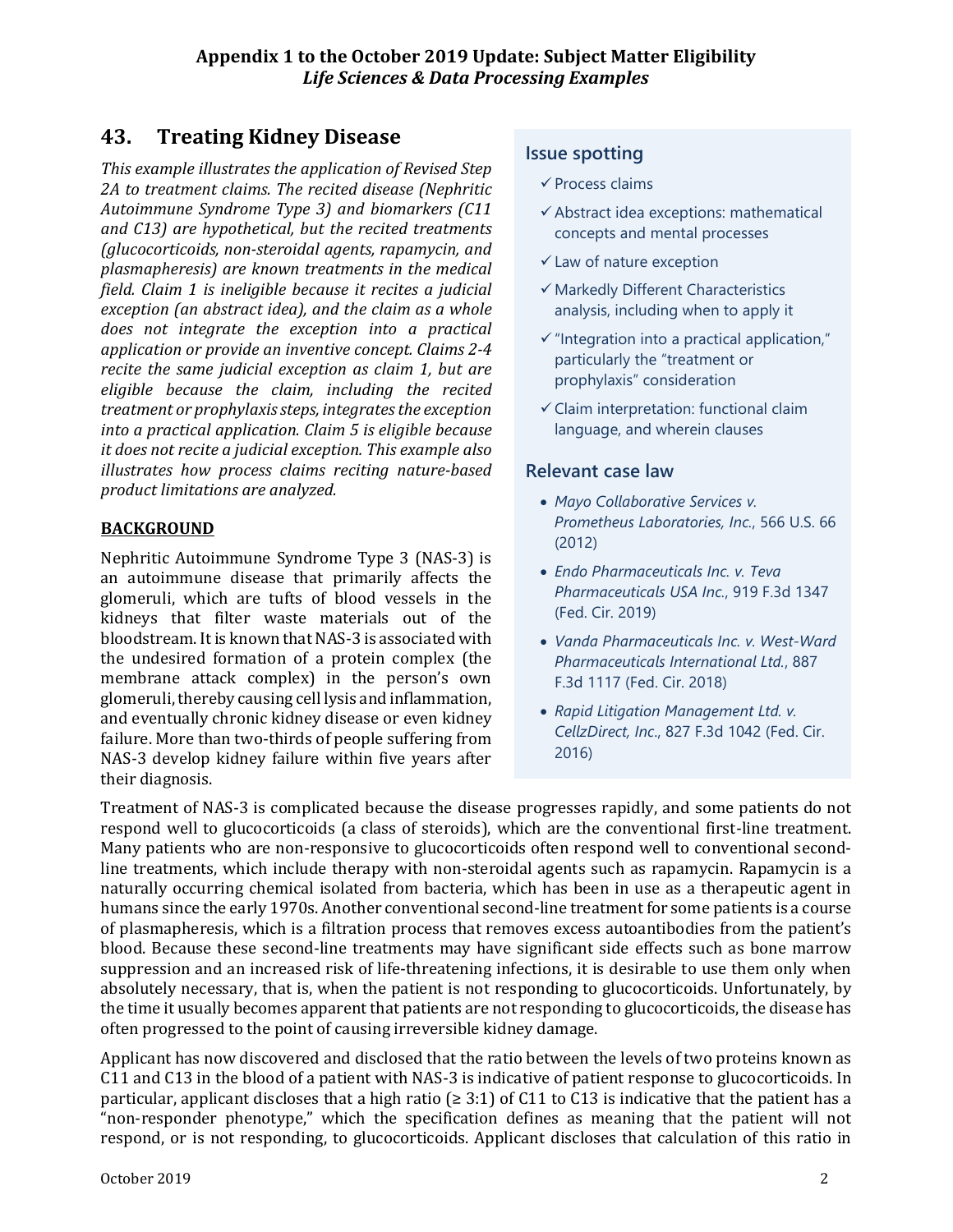patients diagnosed with NAS-3, and subsequently adjusting treatment in accordance with the calculation, contributes to optimal treatment and better clinical outcomes for patients with NAS-3.

## **CLAIMS**

- 1. A treatment method comprising:
	- (a) calculating a ratio of C11 to C13 levels measured in a blood sample from a patient diagnosed with Nephritic Autoimmune Syndrome Type 3 (NAS-3) to identify the patient as having a nonresponder phenotype;

(b)administering a treatment to the patient having a non-responder phenotype.

- 2. The method of claim 1, wherein the treatment is a non-steroidal agent capable of treating NAS-3.
- 3. The method of claim 1, wherein the treatment is rapamycin.
- 4. The method of claim 1, wherein the treatment is a course of plasmapheresis.
- 5. A treatment method comprising administering rapamycin to a patient identified as having Nephritic Autoimmune Syndrome Type 3 (NAS-3).

#### **ANALYSIS**

#### **Claim 1 is** *ineligible***.**

*Claim interpretation*: Under the broadest reasonable interpretation (BRI), the terms of the claim are presumed to have their plain meaning consistent with the specification as it would be interpreted by one of ordinary skill in the art. *See* MPEP 2111. Based on the specification's definition of "non-responder phenotype" as meaning that the patient will not respond, or is not responding to glucocorticoids, and the plain meaning of the other terms, the broadest reasonable interpretation of claim 1 is a method of calculating a ratio of C11 to C13 levels measured in a blood sample from a patient diagnosed with NAS-3 in order to identify the patient as having the non-responder phenotype (*i.e.*, the patient has a calculated ratio of 3:1 or greater and thus is not responding, or will not respond, to glucocorticoids), and administering a treatment to the patient having the non-responder phenotype. No particular treatment is required, *i.e.*, the treatment can be glucocorticoids, other steroids, other therapeutic agents, kidney transplants, plasmapheresis, dialysis, palliative care, etc.

*Step 1*: This part of the eligibility analysis evaluates whether the claim falls within any statutory category. MPEP 2106.03. The claim recites at least one step or act, including calculating a ratio. Thus, the claim is to a process, which is one of the statutory categories of invention (*Step 1: YES*).

*Step 2A Prong One*: This part of the eligibility analysis evaluates whether the claim recites a judicial exception. As explained in MPEP 2106.04(II) and the October 2019 Update, a claim "recites" a judicial exception when the judicial exception is "set forth" or "described" in the claim. Limitation (a) in the claim recites several nature-based product limitations including C11, C13, and the blood sample, which raises the question of whether the markedly different characteristics analysis should be used to determine if the nature-based product limitations are product of nature exceptions. For a process claim, the general rule is that the claim is not subject to the markedly different analysis for nature-based products used in the process. MPEP 2106.04 $(c)[1](C)$ . While there is an exception to this general rule for process claims that are drafted in such a way that they are no different in substance than a product claim, claim 1 does not invoke this exception because review of this claim indicates that it is focused on a process of determining how much C11 and C13 is present in the blood sample and then treating a patient in accordance with that determination, and is not focused on the products per se. Thus, the general rule expressed in the MPEP applies, meaning that the markedly different characteristics analysis is not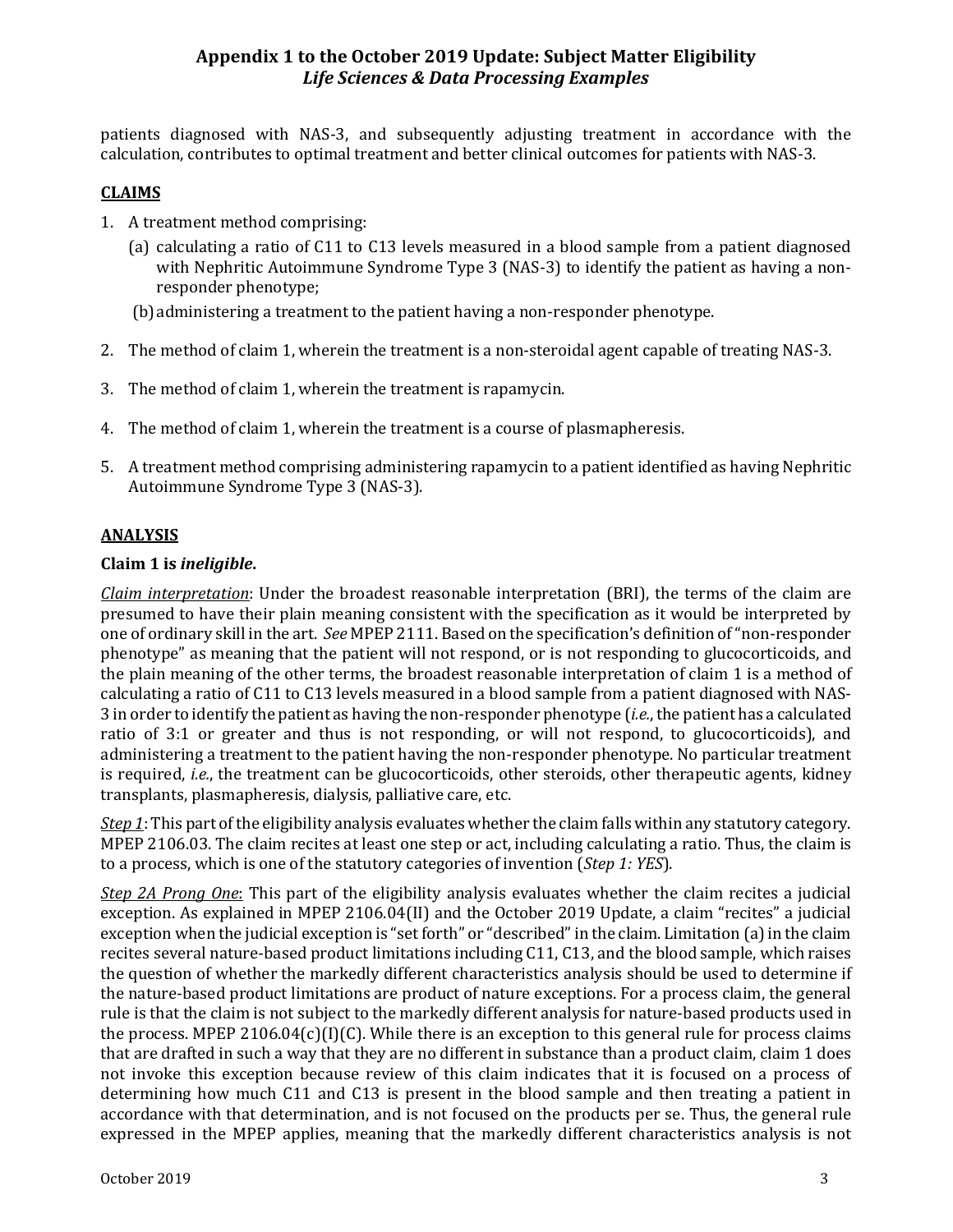performed on the recited nature-based product limitations, and the claim is not considered to "recite" any products of nature for purposes of further eligibility analysis. However, the claim still must be reviewed to determine if it recites any other type of judicial exception.

Limitation (a) in the claim recites "calculating a ratio of C11 to C13 levels measured in a blood sample from a patient diagnosed with Nephritic Autoimmune Syndrome Type 3 (NAS-3) to identify the patient as having a non-responder phenotype," which has a BRI that requires performing an arithmetic calculation (division) in order to obtain the ratio of C11 to C13 levels, and then using this ratio to identify whether the patient has the non-responder phenotype (*i.e.*, the patient has a calculated ratio of 3:1 or greater and thus is not responding, or will not respond, to glucocorticoids). This limitation therefore recites a mathematical calculation. The grouping of "mathematical concepts" in the 2019 PEG includes "mathematical calculations" as an exemplar of an abstract idea. 2019 PEG Section I, 84 Fed. Reg. at 52. Thus, limitation (a) falls into the "mathematical concept" grouping of abstract ideas. In addition, this type of simple arithmetic calculation (division) can be practically performed in the human mind, and is in fact performed in the human mind on a daily basis, for instance by school-aged children studying mathematics. Note that even if most humans would use a physical aid (*e.g*., pen and paper, a slide rule, or a calculator) to help them complete the recited calculation, the use of such physical aid does not negate the mental nature of this limitation. Thus, limitation (a) also falls into the "mental process" groupings of abstract ideas. In addition, limitation (a) describes a naturally occurring relationship between the ratio of C11 to C13 and the non-responder phenotype, and thus may also be considered to recite a law of nature. Accordingly, limitation (a) recites a judicial exception (an abstract idea that falls within the mathematical concept and mental process groupings in the 2019 PEG, and a law of nature), and the analysis must therefore proceed to Step 2A Prong Two.

Although limitation (a) falls under several exceptions (*e.g*., a mathematical concept-type abstract idea, a mental process-type abstract idea, and a law of nature), there are no bright lines between the types of exceptions. *See, e.g*., MPEP 2106.04(I). Thus, it is sufficient for the examiner to identify that limitation (a) aligns with at least one judicial exception, and to conduct further analysis based on that identification. *See* October 2019 Update at Section I.B n.7. For purposes of further discussion, this example identifies the recited exception as an abstract idea.

*Step 2A Prong Two*: This part of the eligibility analysis evaluates whether the claim as a whole integrates the recited judicial exception into a practical application of the exception. This evaluation is performed by (a) identifying whether there are any additional elements recited in the claim beyond the judicial exception, and (b) evaluating those additional elements individually and in combination to determine whether the claim as a whole integrates the exception into a practical application. 2019 PEG Section III(A)(2), 84 Fed. Reg. at 54-55. Besides the abstract idea, the claim recites the additional element of "administering a treatment to the patient having a non-responder phenotype" in limitation (b). Although this limitation indicates that a treatment is to be administered, it does not provide any information as to how the patient is to be treated, or what the treatment is, but instead covers any possible treatment that a doctor decides to administer to the patient. In fact, this limitation is recited at such a high level of generality that it does not even require a doctor to take the calculation step's outcome (the patient's phenotype) into account when deciding which treatment to administer, making the limitation's inclusion in this claim at best nominal. Like the claims in *Mayo Collaborative Servs. v. Prometheus Labs*.*, Inc.*, 566 U.S. 66, 78 (2012), claim 1 here tells the relevant audience (doctors) about the mathematical concepts and at most adds a suggestion that the doctors take those laws into account when treating their patients. Limitation (b) thus fails to meaningfully limit the claim because it does not require any particular application of the recited calculation, and is at best the equivalent of merely adding the words "apply it" to the judicial exception. Accordingly, limitation (b) does not integrate the recited judicial exception into a practical application and the claim is therefore directed to the judicial exception (*Step 2A: YES*).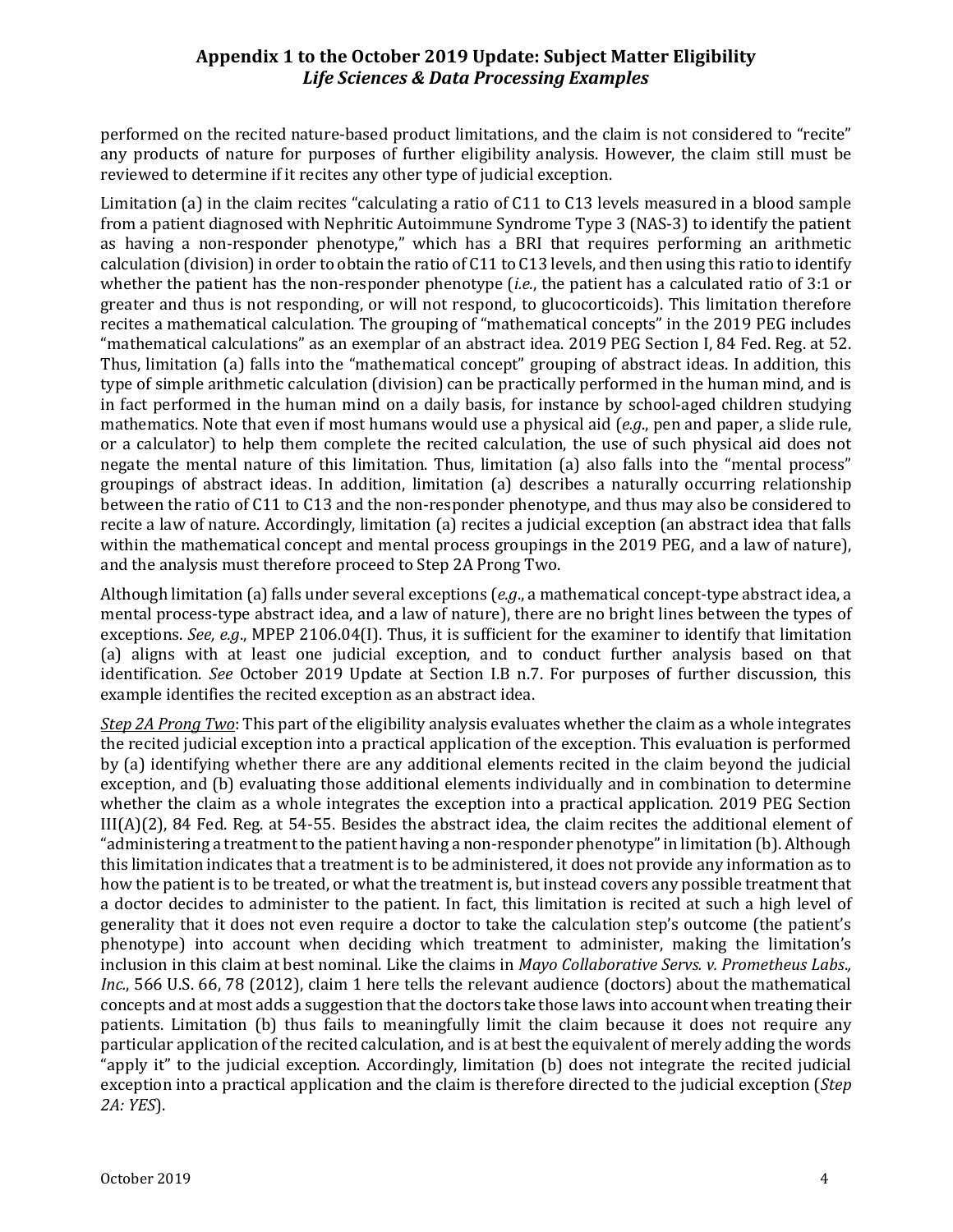*Step 2B*: This part of the eligibility analysis evaluates whether the claim as a whole amounts to significantly more than the recited exception, *i.e.*, whether any additional element, or combination of additional elements, adds an inventive concept to the claim. MPEP 2106.05. As explained with respect to Step 2A Prong Two, the claim recites a single additional element in limitation (b), which does not require any particular application of the recited calculation and is at best the equivalent of merely adding the words "apply it" to the judicial exception. Mere instructions to apply an exception cannot provide an inventive concept (*Step 2B: NO*). The claim is not eligible.

**Practice note**: A rejection of claim 1 should identify the exception by pointing to limitation (a) in the claim and explaining why it recites an abstract idea and/or a law of nature. The rejection should also explain that the claim as a whole, including the highly generic "treatment" step, does not integrate the exception into a practical application or amount to significantly more than the exception because it is at best the equivalent of merely adding the words "apply it" to the claim. The examiner could also include a citation to MPEP 2106.05(f), which provides a detailed explanation and examples of how courts have evaluated the "mere instructions to apply an exception" consideration.

While the analysis here identifies the recited exception as an abstract idea, it also explains that there are no bright lines between the types of exceptions, and that limitation (a) may also be identified as a law of nature. In the latter case, other than the explanation of why the limitation is a judicial exception, the analysis (and rejection) will be the same as previously described.

#### **Claim 2 is** *eligible***.**

*Claim interpretation*: Under the broadest reasonable interpretation, the terms of the claim are presumed to have their plain meaning consistent with the specification as it would be interpreted by one of ordinary skill in the art. *See* MPEP 2111. Claim 2 depends from claim 1, and adds a wherein clause specifying that the administered treatment is a non-steroidal agent capable of treating NAS-3. It is important to remember during claim interpretation that no limitations can be disregarded and the mere fact that the limitation appears in a "wherein" clause does not automatically mean that it is not given weight. In this case, when the wherein clause is considered in view of the specification, it is clear that the wherein clause has patentable weight because the claim requires that the treatment be an agent (*e.g*., a medicament) that is not a steroid and that has the function of being capable of treating NAS-3. No particular agent is required, so long as the agent is not a glucocorticoid or other steroid, and that it has the claimed function of treating NAS-3.

*Step 1*: This part of the eligibility analysis evaluates whether the claim falls within any statutory category. MPEP 2106.03. The claim recites at least one step or act, including calculating a ratio. Thus, the claim is to a process, which is one of the statutory categories of invention (*Step 1: YES*).

*Step 2A Prong One*: This part of the eligibility analysis evaluates whether the claim recites a judicial exception. Claim 2 depends from claim 1, and thus recites the same limitation (a). For the reasons discussed above for claim 1, this limitation recites an abstract idea, and the analysis must therefore proceed to Step 2A Prong Two.

*Step 2A Prong Two*: This part of the eligibility analysis evaluates whether the claim as a whole integrates the recited judicial exception into a practical application of the exception. This evaluation is performed by (a) identifying whether there are any additional elements recited in the claim beyond the judicial exception, and (b) evaluating those additional elements individually and in combination to determine whether the claim as a whole integrates the exception into a practical application. 2019 PEG at Section  $III(A)(2)$ .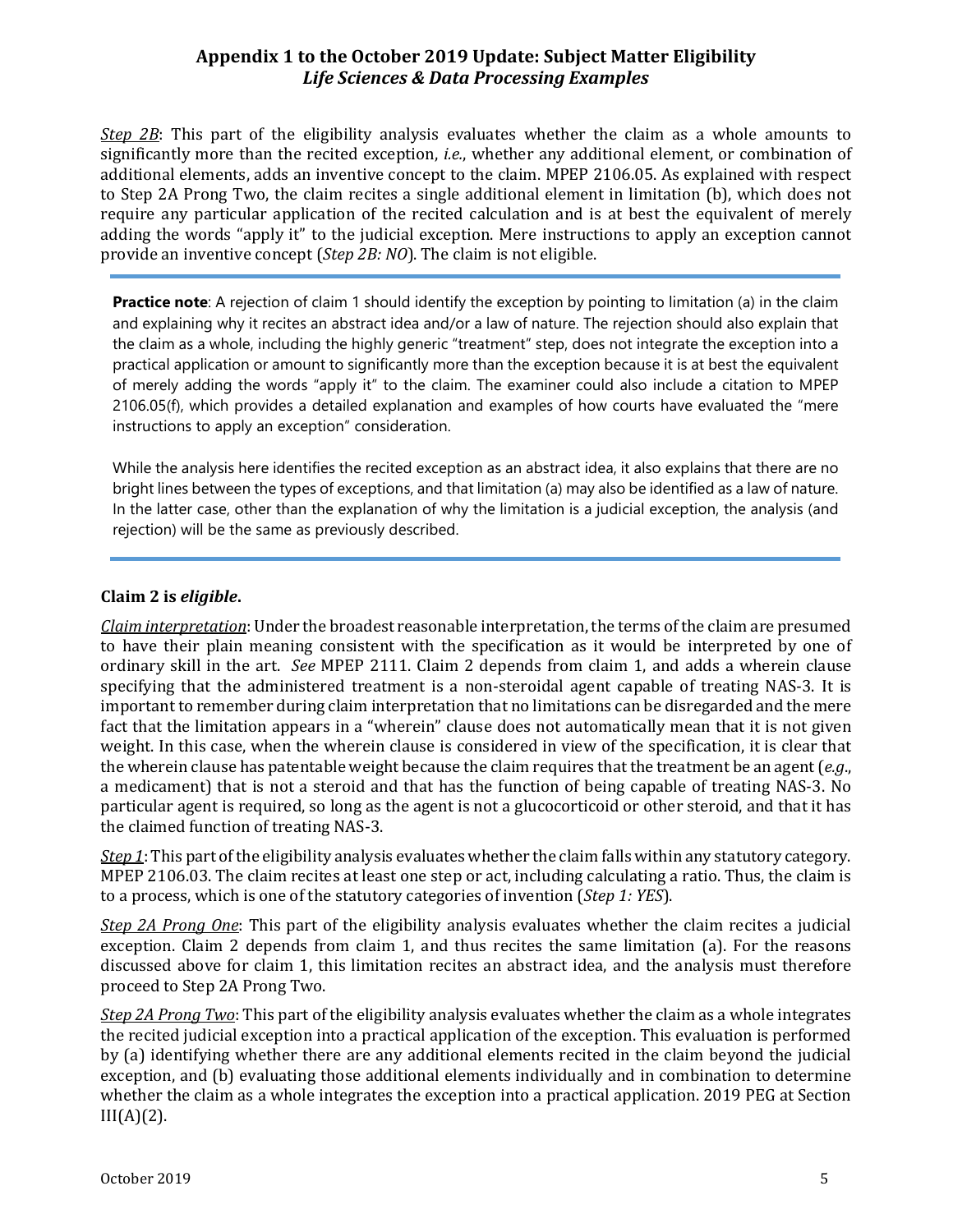Besides the abstract idea, the claim recites the additional element of "administering a treatment to the patient having a non-responder phenotype," wherein "the treatment is a non-steroidal therapeutic agent capable of treating NAS-3." Although the background of this example explains that non-steroidal therapeutic agents are a conventional second-line treatment for NAS-3, the Step 2A Prong Two analysis excludes consideration of whether a limitation is well-understood, routine, conventional activity (2019 PEG Section III(A)(2), 84 Fed. Reg. at 55). Thus, the following evaluation does not take into account whether or not the therapeutic agent is well-known. *See* October 2019 Update at Section III.D.

When this particular element is evaluated in the context of the claim as a whole, and under the broadest reasonable interpretation of this claim, it is evident that this limitation encompasses the administration of a "particular treatment or prophylaxis" under the 2019 PEG, *i.e.*, the administration of a therapeutic agent that is capable of treating NAS-3 and that is not a steroid. For instance, this limitation has more than a nominal relationship to the judicial exception because it uses the recited abstract idea in a manner that imposes a meaningful limit on it, *i.e.*, the abstract idea is used to identify the patient as being nonresponsive to glucocorticoids, and the patient is then administered a treatment that is particular to that identified phenotype (*i.e*., a drug that is not a glucocorticoid or other steroid). *See* October 2019 Update at Section III.C, discussing how to evaluate the "particular treatment or prophylaxis" consideration in more detail. In this regard, the claim here is like those in *Endo Pharms. Inc. v. Teva Pharms*. *USA Inc.*, 919 F.3d 1347 (Fed. Cir. 2019) and *Vanda Pharms. Inc. v. West-Ward Pharms*. *Int'l Ltd.*, 887 F.3d 1117 (Fed. Cir. 2018), both of which also used a judicial exception to identify patients in need of a particular

treatment, and then administered the treatment to the identified patients. For instance, the *Endo* claims relied on a law of nature (the relationship between oxymorphone and patients with renal impairment) to identify a patient as requiring a particular treatment (a lower dosage of oxymorphone), and then administered that particular treatment to the patient. Just like the treatment step in *Endo*, the treatment limitation here integrates the recited judicial exception into a practical application, such that the claim is not directed to the judicial exception (*Step 2A: NO*). The claim is eligible.

**Practice note**: Although claim 2 is eligible, it may be unpatentable for other reasons, and thus it is important to practice compact prosecution by examining each claim for compliance with every statutory requirement for patentability in the initial review of the application. For instance, the examiner should evaluate whether the functionallyclaimed genus of non-steroidal agents capable of treating NAS-3 is adequately supported by the written description. See MPEP 2163(II)(A)(3)(a).

#### **Claim 3 is** *eligible***.**

*Claim interpretation*: Under the broadest reasonable interpretation, the terms of the claim are presumed to have their plain meaning consistent with the specification as it would be interpreted by one of ordinary skill in the art. *See* MPEP 2111. Claim 3 depends from claim 1, and adds a wherein clause specifying that the administered treatment is rapamycin. It is important to remember during claim interpretation that no limitations can be disregarded and the mere fact that the limitation appears in a "wherein" clause does not automatically mean that it is not given weight. In this case, when the wherein clause is considered in view of the specification, it is clear that the wherein clause has patentable weight because the claim requires that the treatment be rapamycin. The claim does not require any particular dosage, mode of administration, or frequency of administration.

*Step 1*: This part of the eligibility analysis evaluates whether the claim falls within any statutory category. MPEP 2106.03. The claim recites at least one step or act, including calculating a ratio. Thus, the claim is to a process, which is one of the statutory categories of invention (*Step 1: YES*).

*Step 2A Prong One*: This part of the eligibility analysis evaluates whether the claim recites a judicial exception. Claim 3 depends from claim 1, and thus recites the same limitation (a). For the reasons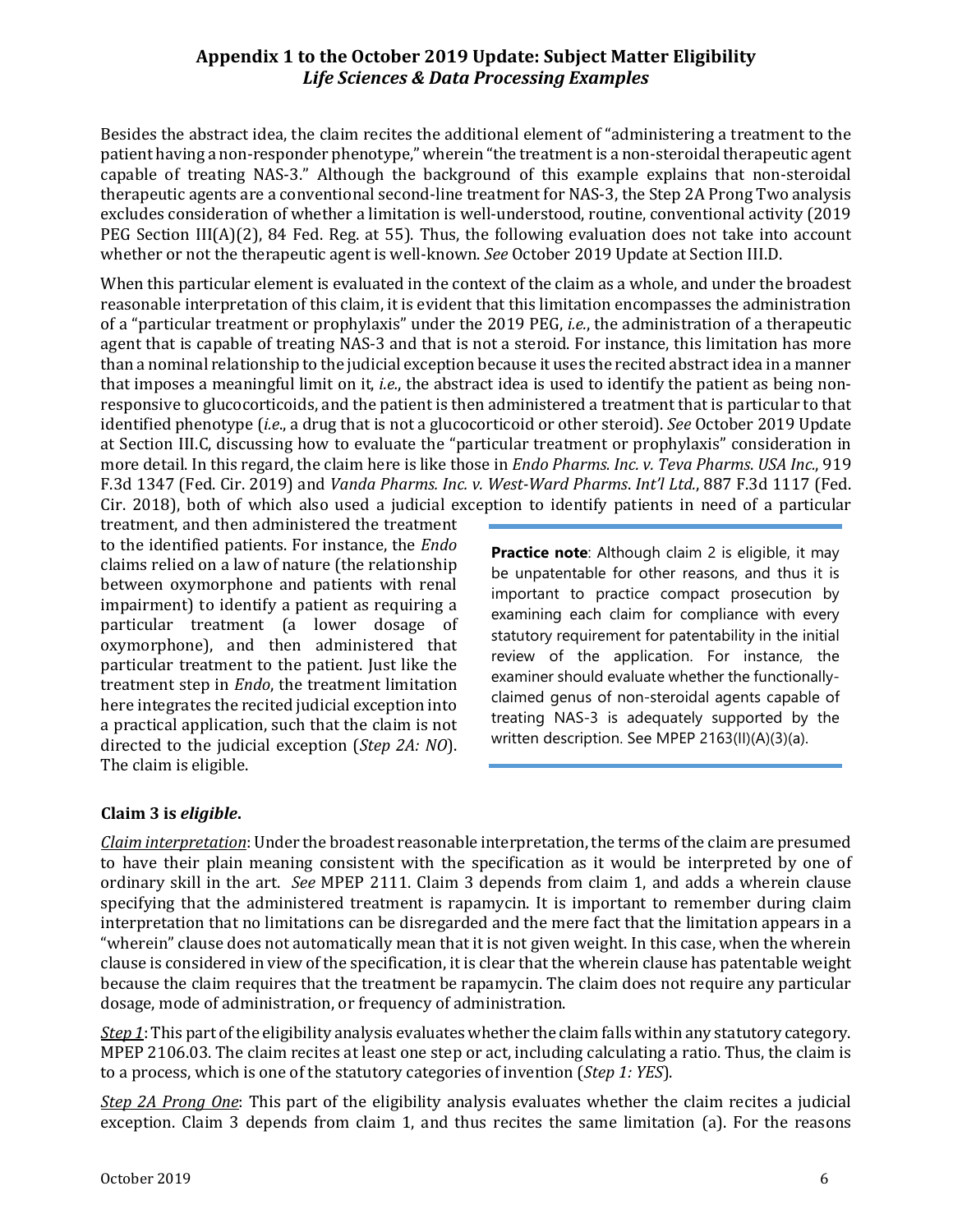discussed above for claim 1, this limitation recites an abstract idea, and the analysis must therefore proceed to Step 2A Prong Two. Note that while claim 3 recites an additional nature-based product limitation (the rapamycin in the administration step), analysis of the claim as a whole indicates that the claim remains focused on a process of determining how much C11 and C13 is present in the blood sample and then treating a patient in accordance with that determination, and is not focused on the products per se. Thus, the general rule in MPEP 2106.04(c)(I)(C) still applies, such that the claim is not considered to "recite" any products of nature for purposes of further eligibility analysis.

*Step 2A Prong Two*: This part of the eligibility analysis evaluates whether the claim as a whole integrates the recited judicial exception into a practical application of the exception. This evaluation is performed by (a) identifying whether there are any additional elements recited in the claim beyond the judicial exception, and (b) evaluating those additional elements individually and in combination to determine whether the claim as a whole integrates the exception into a practical application. 2019 PEG Section III(A)(2), 84 Fed. Reg. at 54-55.

Besides the abstract idea, the claim recites the additional element of "administering a treatment to the patient having a non-responder phenotype," wherein "the treatment is rapamycin." Although the background of this example explains that rapamycin is a conventional second-line treatment for NAS-3, the Step 2A Prong Two analysis excludes consideration of whether a limitation is well-understood, routine, conventional activity (2019 PEG Section III(A)(2), 84 Fed. Reg. at 55). Thus, the following evaluation does not take into account whether or not the rapamycin is well-known. *See* October 2019 Update at Section III.D.

When this particular element is evaluated in the context of the claim as a whole, and under the broadest reasonable interpretation of this claim, it is evident that this limitation encompasses the administration of a "particular treatment or prophylaxis" under the 2019 PEG, *i.e*., the administration of rapamycin. For instance, this limitation has more than a nominal relationship to the judicial exception because it uses the recited abstract idea in a manner that imposes a meaningful limit on it, *i.e.*, the abstract idea is used to identify the patient as being non-responsive to glucocorticoids, and the patient is then administered

a treatment that is particular to that identified phenotype (rapamycin is not a glucocorticoid). *See* October 2019 Update at Section III.C, discussing how to evaluate the "particular treatment or prophylaxis" consideration in more detail. As discussed above for claim 2, the claim here is like those in *Endo*, 919 F.3d 1347, and *Vanda*, 887 F.3d 1117, both of which also used a judicial exception to identify patients in need of particular treatment, and then administered the particular treatment to the identified patients. Like the treatment step in *Endo*, the treatment limitation here integrates the recited judicial exception into a practical application, such that the claim is not directed to the judicial exception (*Step 2A: NO*). The claim is eligible.

**Practice note**: The same claim interpretation must be used when evaluating the claim for compliance with all requirements for patentability (*e.g*., eligibility, definiteness, novelty, non-obviousness, written description, etc.). Although limitation (a) recites an abstract idea, it still imposes a limit on the claim scope and serves as a patentable distinction that cannot be ignored. Thus, for example, a reference disclosing administration of rapamycin to a patient identified as having NAS-3 would not anticipate claim 3 unless the reference also discloses calculation of the ratio of C11 to C13 levels in a blood sample from the patient.

#### **Claim 4 is** *eligible***.**

*Claim interpretation*: Under the broadest reasonable interpretation, the terms of the claim are presumed to have their plain meaning consistent with the specification as it would be interpreted by one of ordinary skill in the art. *See* MPEP 2111. Claim 4 depends from claim 1, and adds a wherein clause specifying that the administered treatment is a course of plasmapheresis. It is important to remember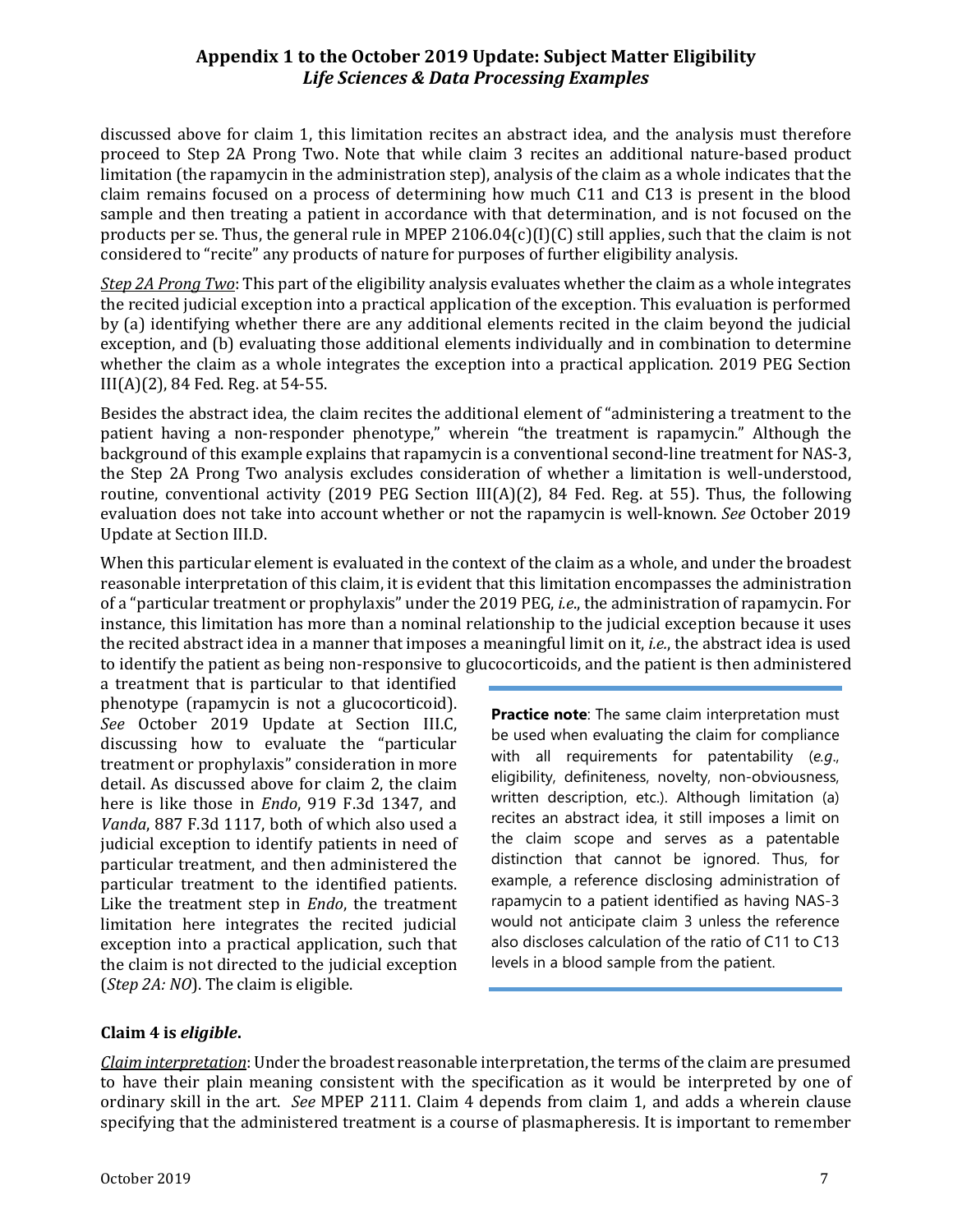during claim interpretation that no limitations can be disregarded and the mere fact that the limitation appears in a "wherein" clause does not automatically mean that it is not given weight. In this case, when the wherein clause is considered in view of the specification, it is clear that the wherein clause has patentable weight because the claim requires that the treatment be a particular type of procedure, *i.e*., plasmapheresis. The claim does not require any specifics about the procedure, for instance, how many plasma exchanges are performed, how often they are performed, or how much of the patient's blood volume is processed during each exchange.

*Step 1*: This part of the eligibility analysis evaluates whether the claim falls within any statutory category. MPEP 2106.03. The claim recites at least one step or act, including calculating a ratio. Thus, the claim is to a process, which is one of the statutory categories of invention (*Step 1: YES*).

*Step 2A Prong One*: This part of the eligibility analysis evaluates whether the claim recites a judicial exception. Claim 4 depends from claim 1, and thus recites the same limitation (a). For the reasons discussed above for claim 1, this limitation recites an abstract idea, and the analysis must therefore proceed to Step 2A Prong Two.

*Step 2A Prong Two*: This part of the eligibility analysis evaluates whether the claim as a whole integrates the recited judicial exception into a practical application of the exception. This evaluation is performed by (a) identifying whether there are any additional elements recited in the claim beyond the judicial exception, and (b) evaluating those additional elements individually and in combination to determine whether the claim as a whole integrates the exception into a practical application. 2019 PEG Section III(A)(2), 84 Fed. Reg. at 54-55.

Besides the abstract idea, the claim recites the additional element of "administering a treatment<br>to the patient having a non-responder the patient having a non-responder<br>notype," wherein "the treatment is phenotype," plasmapheresis." Although the background of this example explains that plasmapheresis is a conventional second-line treatment for NAS-3, the Step 2A Prong Two analysis excludes consideration of whether a limitation is wellunderstood, routine, conventional activity (2019 PEG Section  $III(A)(2)$ , 84 Fed. Reg. at 55). Thus, the following evaluation does not take into account whether or not the plasmapheresis is well-known. *See* October 2019 Update at Section III.D.

When this particular element is evaluated in the

**Practice note:** As illustrated by the analysis of this claim and described in the 2019 PEG, the "treatment" consideration encompasses the integration of any type of judicial exception into a practical application, including, *e.g*., the abstract idea recited in claim 4. This consideration also encompasses both treatment and prophylaxis limitations, including, *e.g*., the plasmapheresis limitation recited in claim 4. Examples of "treatment" and "prophylaxis" limitations include (but are not limited to) administration of medication, dialysis, organ transplants, phototherapy, physiotherapy, radiation therapy, surgery, and the like.

context of the claim as a whole, and under the broadest reasonable interpretation of this claim, it is evident that this limitation encompasses the administration of a "particular treatment or prophylaxis" under the 2019 PEG, *i.e*., the administration of plasmapheresis (a therapeutic procedure). For instance, this limitation has more than a nominal relationship to the judicial exception because it uses the recited abstract idea in a manner that imposes a meaningful limit on it, *i.e.*, the abstract idea is used to identify the patient as being non-responsive to glucocorticoids, and the patient is then administered a treatment that is particular to that identified phenotype (plasmapheresis does not involve administering glucocorticoids). *See* October 2019 Update at Section III.C, discussing how to evaluate the "particular treatment or prophylaxis" consideration in more detail. As discussed above for claim 2, the claim here is like those in *Endo*, 919 F.3d 1347, and *Vanda*, 887 F.3d 1117, both of which also used a judicial exception to identify patients in need of particular treatment, and then administered the particular treatment to the identified patients. Like the treatment step in *Endo*, the treatment limitation here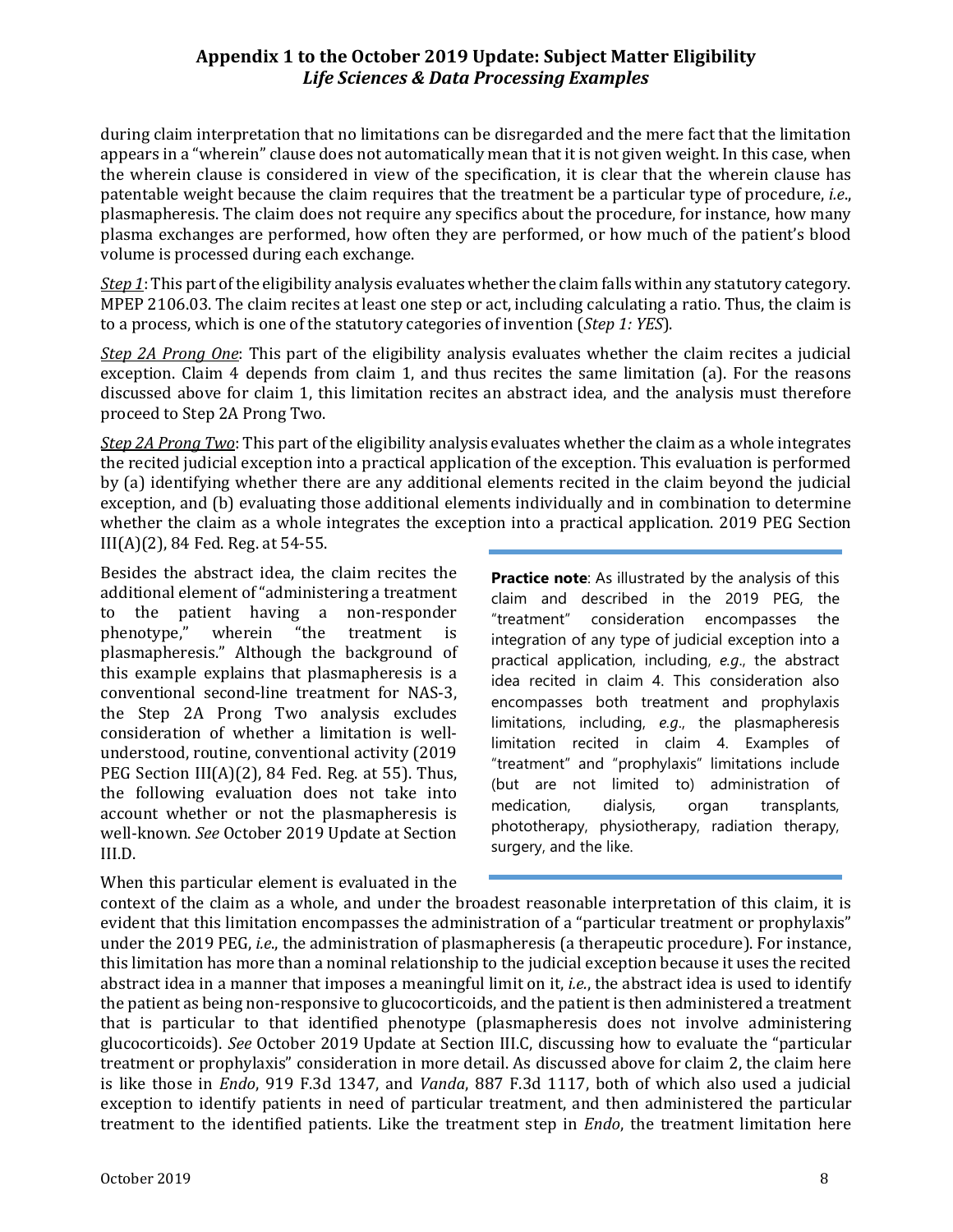integrates the recited judicial exception into a practical application, such that the claim is not directed to the judicial exception (*Step 2A: NO*). The claim is eligible.

#### **Claim 5 is** *eligible***.**

*Claim interpretation*: Under the broadest reasonable interpretation, the terms of the claim are presumed to have their plain meaning consistent with the specification as it would be interpreted by one of ordinary skill in the art. *See* MPEP 2111. Based on the plain meaning of the words in the claim, the broadest reasonable interpretation of claim 5 is a method of administering rapamycin to a patient having NAS-3. The claim does not require any particular dosage, mode of administration, or frequency of administration.

*Step 1*: This part of the eligibility analysis evaluates whether the claim falls within any statutory category. MPEP 2106.03. The claim recites at least one step or act, including administering rapamycin to a patient. Thus, the claim is to a process, which is one of the statutory categories of invention (*Step 1: YES*).

*Step 2A Prong One*: This part of the eligibility analysis evaluates whether the claim recites a judicial exception. The administering step in the claim recites rapamycin, which is a nature-based product limitation, and thus raises the question of whether the markedly different characteristics analysis should be used to determine if the nature-based product limitation is a product of nature exception. For a process claim, the general rule is that the claim is not subject to the markedly different analysis for nature-based products used in the process. MPEP 2106.04 $(c)(I)(C)$ . While there is an exception to this general rule for process claims that are drafted in such a way that they are no different in substance than a product claim, claim 5 does not invoke this exception because review of this claim indicates that it is focused on a process of administering rapamycin to a patient identified as having NAS-3, and is not focused on the products per se. Thus, the general rule expressed in the MPEP applies, meaning that the markedly different characteristics analysis is not performed on the recited nature-based product limitations, and the claim is not considered to "recite" any products of nature for purposes of further

eligibility analysis. However, the claim still must be reviewed to determine if it recites any other type of judicial exception.

The recited step of administering rapamycin to a patient having NAS-3 does not set forth or describe any recognized exception. As explained by the courts, a method of treating cancer with chemotherapy is not directed to the cancer cells' inability to survive chemotherapy, and a method of treating headaches with aspirin is not directed to the human body's natural response to aspirin. *Rapid Litig. Mgmt. v. CellzDirect, Inc*., 827 F.3d 1042, 1049 (Fed. Cir. 2016), cited in MPEP 2106.04(b)(I); *see also Mayo*, 566 U.S. at 78 (recited steps of administering a drug to a patient and determining the resultant level of 6 thioguanine in the patient "are not themselves natural laws"). Thus, the administration step here is not a judicial exception. Because the claim does not recite a judicial exception, it cannot be directed to one (*Step 2A: NO*). The claim is eligible.

**Practice note:** Although claim 5 is eligible, it may be unpatentable for other reasons, and thus it is important to practice compact prosecution by examining each claim for compliance with every statutory requirement for patentability in the initial review of the application. For instance, the examiner should evaluate whether claim 5 is patentable over prior art. As explained in the background, administering rapamycin to a patient identified as having NAS-3 is a conventional treatment for NAS-3, and thus the claim is anticipated by a reference disclosing such administration. In addition, if applicant has stated, either in the specification or during prosecution, that administering rapamycin to a patient identified as having NAS-3 is a conventional treatment for NAS-3, the examiner may consider this statement to be applicant-admitted prior art, which may be relied upon for both an anticipation and obviousness determination. See MPEP 2129(I).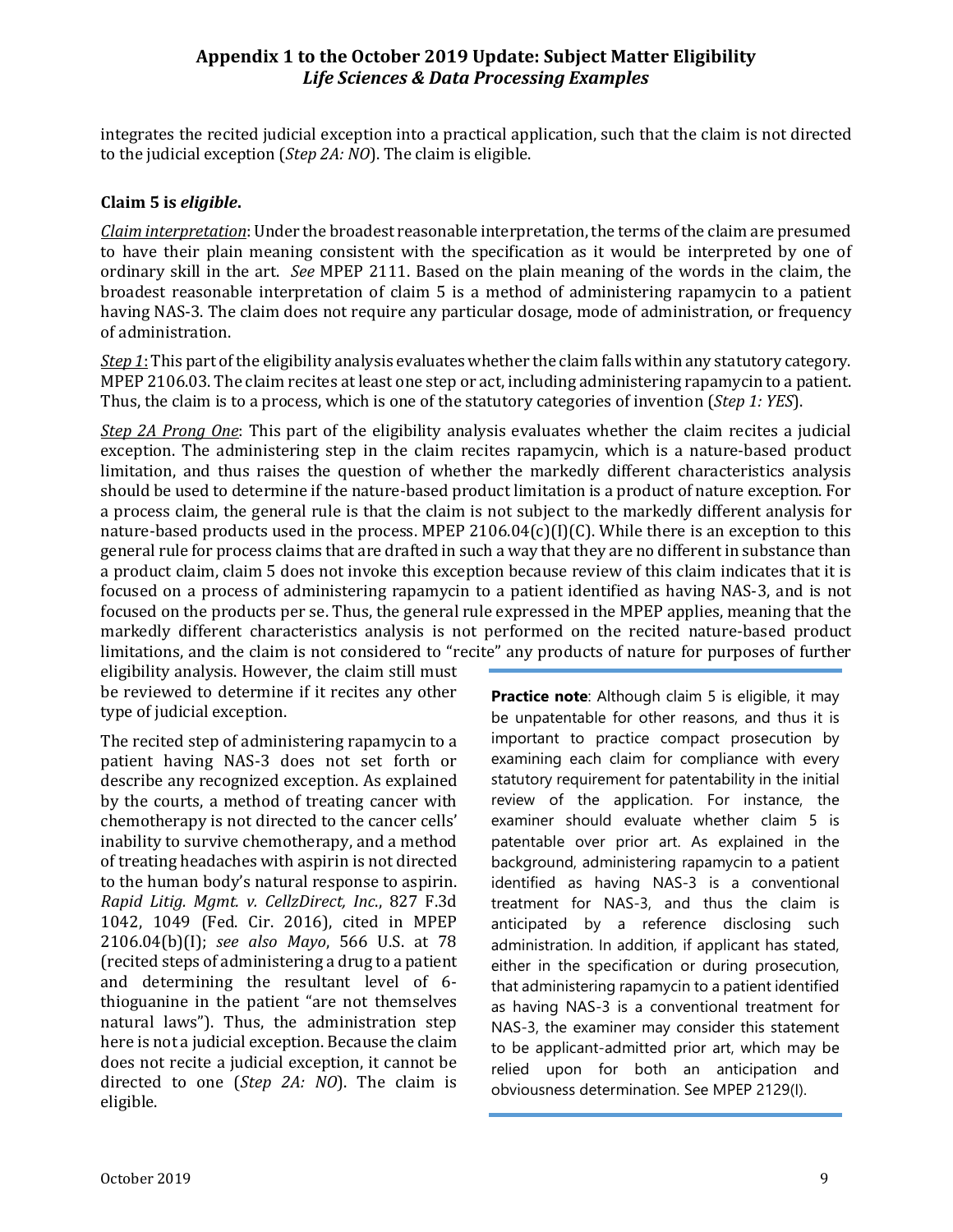# **44. Denveric Acid**

*This example illustrates the application of Revised Step 2A to product claims reciting nature-based product limitations. The Rocky Mountain cassia tree and denveric acid are hypothetical products, but protamine is a known product used in the medical field. Claim 1 is ineligible because the claimed nature-based product lacks markedly different characteristics from what exists in nature, and the claim as a whole does not integrate the exception into a practical application or provide an inventive concept. Claim 2 recites the same judicial exception as claim 1, but is eligible because the claim as a whole integrates the exception into a practical application. Claims 3 and 4 are eligible because the claimed nature-based products have markedly different characteristics from what exists in nature.*

# **BACKGROUND**

Diabetes is a disease characterized by abnormal regulation of glucose and insulin. Glucose is a sugar used by the human body's cells to produce energy, and insulin is a naturally-occurring protein that helps regulate how the body uses or stores glucose. Many patients with diabetes take medications called insulin-sensitizing agents that help reduce their requirements for insulin, but these medications may have adverse side effects such as gastrointestinal irritation.

# **Issue spotting**

- $\checkmark$  Product claims
- $\checkmark$  Product of nature exceptions
- $\checkmark$  Markedly Different Characteristics analysis, including when and how to apply it
- $\checkmark$  "Integration into a practical application," particularly the "particular machine" and the "other meaningful limitations" considerations
- $\checkmark$  Claim interpretation: functional claim language, and wherein clauses

# **Relevant case law**

- *Association for Molecular Pathology v. Myriad Genetics, Inc.*, 569 U.S. 576 (2013)
- *Funk Brothers Seed Co. v. Kalo Inoculant Co*., 333 U.S. 127 (1948)
- *Vanda Pharmaceuticals Inc. v. West-Ward Pharmaceuticals International Ltd.*, 887 F.3d 1117 (Fed. Cir. 2018)
- *In re Roslin Institute (Edinburgh)*, 750 F.3d 1333, 1339 (Fed. Cir. 2014)

Applicant discovered a protein in the bark of the Rocky Mountain cassia tree that it calls "denveric acid." When administered to a human, denveric acid reduces the human's need for insulin because it: (a) reduces the rate of gluconeogenesis (glucose production) in the patient; and (b) acts as an insulinsensitizing agent. Denveric acid has a much lower rate of adverse side effects than known insulinsensitizing agents, but acts much more quickly in the body than these known agents, thus requiring more frequent dosing.

Applicant has now filed an application claiming several products comprising denveric acid, and discloses several containers that can be used to hold denveric acid solutions, for instance bottles, vials, pre-filled syringes, and delivery devices such as infusion pumps. The application explicitly defines the term "container" as a human-made container, and discloses several exemplary embodiments of the container including a bottle, syringe, or vial. In one embodiment, the application discloses a dosage unit that is a delivery device wearable by a patient. The delivery device has a flexible patch-shaped housing, which when placed on a patient's body (*e.g*., the upper arm or abdomen) will conform to the patient's body contours for comfortable and discreet use. As shown in Fig. 1, the delivery device also comprises a reservoir located inside the housing in which the denveric acid is stored, a needle assembly mounted on one side of the housing, a dosage control button mounted on the opposite side of the housing from the needle assembly, and a delivery valve for dispensing a selected dosage of denveric acid from the reservoir to the needle assembly. The button and valve can be calibrated to deliver different dosage amounts as desired by patients and their physicians. When delivery of a denveric acid bolus is scheduled, the dosage control button activates the delivery valve to dispense the selected dosage of denveric acid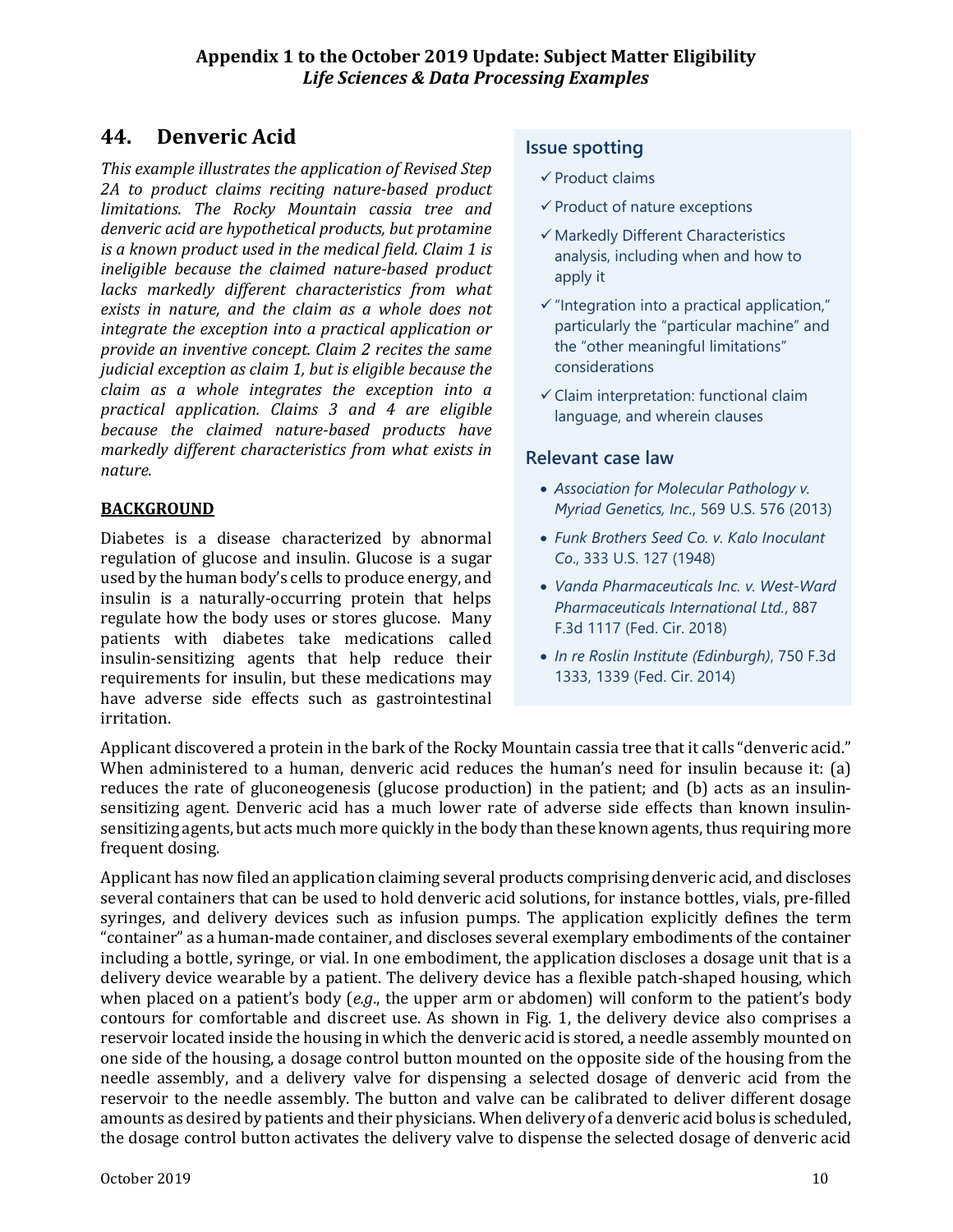to the needle assembly, and triggers a pressure mechanism (not shown) to move the needle assembly toward the patient so that the needles pierce the skin and administer the dosage of denveric acid. The application notes that this wearable delivery device is well-understood, and is routinely used to administer other medications.



Applicant also discloses that denveric acid has particular glycemic control characteristics that may not be suitable for all situations. For instance, denveric acid is considered to be a "short-acting" agent, in that the onset of glycemic control is about 30 minutes post-injection, peak action is about 1 hour postinjection, and duration of action is about 1 to 3 hours post-injection. Sometimes a longer period of control is desired, for instance during the nighttime when a patient desires uninterrupted sleep. Applicant discloses that a slower onset of glycemic control is desirable in some situations, and so a patient may need to administer an "intermediate-acting" denveric acid, which applicant defines as having particular glycemic control characteristics, *i.e.*, an onset of glycemic control about 1 to 3 hours post-injection, a peak action about 3 hours post-injection, and a duration of action of about 3 to 6 hours post-injection. Although applicant does not disclose any denveric acid molecules that are intermediateacting, applicant explains that those of ordinary skill in the art understand how to modify insulinsensitizing agents (*e.g.*, by modifying one or more amino acids or by making some other structural modification) in order to make them have the recited functionality. Applicant also discloses that a mixture of denveric acid with protamine, another naturally-occurring protein, in a particular amount (0.75 mg to 1.5 mg of protamine per every mg of denveric acid) changes the glycemic control characteristics to be long-acting, *i.e.*, the mixture has an onset of glycemic control about 90 minutes postinjection, peak action about 6 to 8 hours post-injection, and duration of action about 12 to 18 hours postinjection.

#### **CLAIMS**

- 1. A dosage unit comprising denveric acid in a container.
- 2. The dosage unit of claim 1, wherein the container is a wearable delivery device having a flexible patch-shaped housing, a needle assembly mounted on one side of the housing, a reservoir located inside the housing in which the denveric acid is stored, a dosage control button mounted on the opposite side of the housing from the needle assembly, and a delivery valve for dispensing a selected dosage of denveric acid from the reservoir to the needle assembly.
- 3. The dosage unit of claim 1, wherein the denveric acid is an intermediate-acting denveric acid.
- 4. The dosage unit of claim 1, further comprising protamine that is mixed with the denveric acid in the container in an amount of 0.75 mg to 1.5 mg protamine per every mg of denveric acid.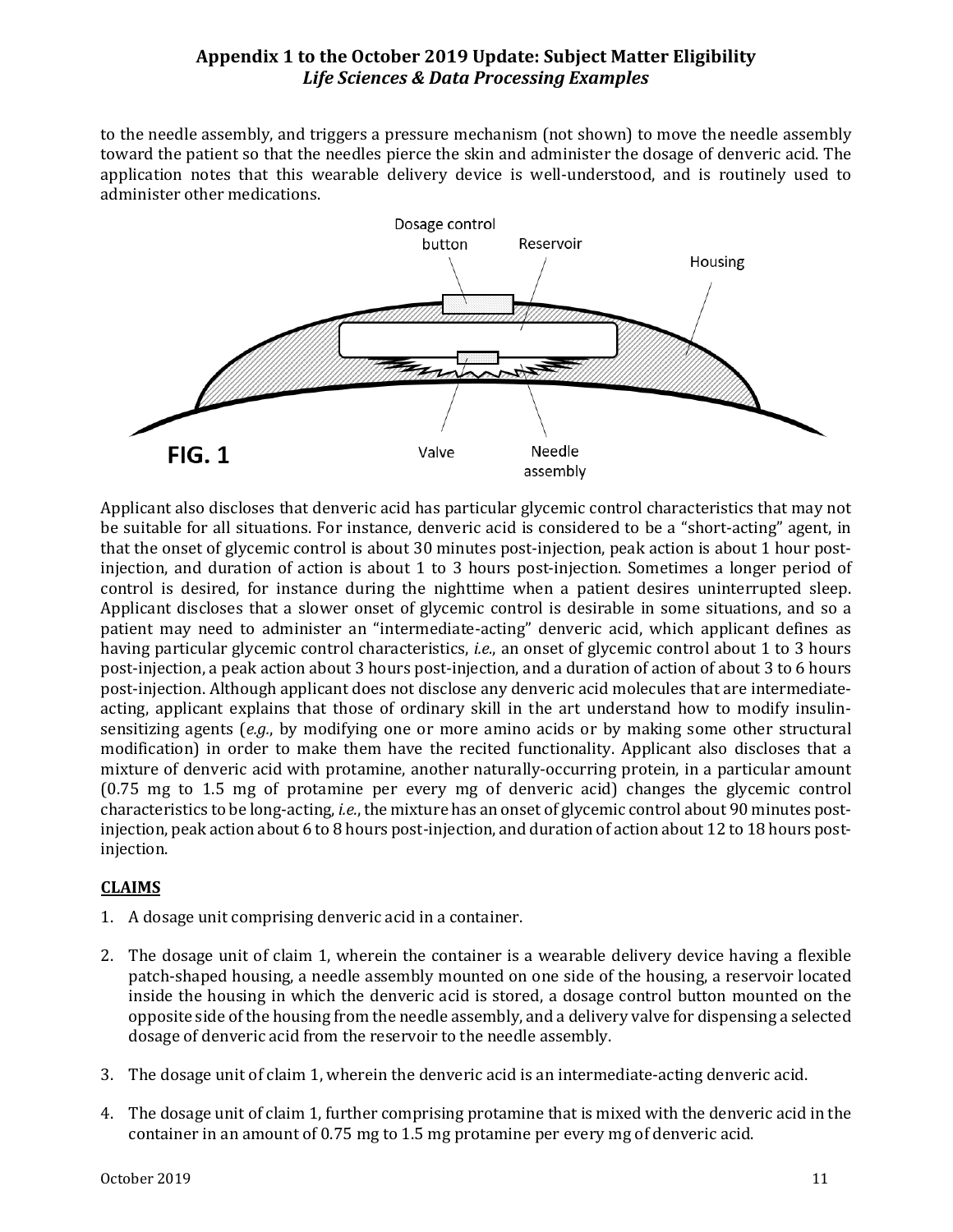#### **ANALYSIS**

#### **Claim 1 is** *ineligible***.**

*Claim interpretation*: Under the broadest reasonable interpretation, the terms of the claim are presumed to have their plain meaning consistent with the specification as it would be interpreted by one of ordinary skill in the art. *See* MPEP 2111. Based on the specification's identification of "denveric acid" as being a particular protein isolated from the Rocky Mountain cassia tree, and the plain meaning of the other terms, the broadest reasonable interpretation of claim 1 is a product comprising denveric acid (which is naturally occurring) in a container. The preamble language ("A dosage unit") does not indicate any structural or manipulative difference in the invention recited in the body of the claim (the denveric acid), and instead merely conveys an intended use of the claimed denveric acid. The claim also recites a container, but does not impose any limits on the container.

*Step 1*: This part of the eligibility analysis evaluates whether the claim falls within any statutory category. MPEP 2106.03. Here, the claim recites denveric acid, which is a protein. Because proteins are composed of matter, the denveric acid is a composition of matter, which is a statutory category of invention. In addition, the container is a concrete thing that was produced by a human from raw or prepared materials, *e.g*., a plastic bottle, and thus is a manufacture, which is also a statutory category. As explained in the MPEP, it is not necessary to identify a single category into which a claim falls, so long as it is clear that the claim falls into at least one category. MPEP 2106.03(I). Here, because the denveric acid is a composition of matter, and the container is a manufacture, the claim is to at least one statutory category of invention (*Step 1: YES*).

*Step 2A Prong One*: This part of the eligibility analysis evaluates whether the claim recites a judicial exception. As explained in MPEP 2106.04(II) and the October 2019 Update, a claim "recites" a judicial exception when the judicial exception is "set forth" or "described" in the claim. Because claim 1 recites a nature-based product limitation (the denveric acid), the markedly different characteristics analysis is used to determine if the nature-based product limitation is a product of nature exception. MPEP  $2106.04(c)$ (I). Although the claim also recites a non-nature based product limitation (the container), the markedly different characteristics analysis should be applied only to the nature-based product limitation. MPEP 2106.04(c)(I)(A). The markedly different characteristics analysis is performed by comparing the nature-based product limitation in the claim to its naturally occurring counterpart to determine if it has markedly different characteristics from the counterpart. MPEP 2106.04(c)(II). Here, the closest natural counterpart is naturally occurring denveric acid. When the claimed denveric acid is compared to this counterpart, the comparison indicates that there are no differences in structure, function, or other characteristics. Therefore, the claimed denveric acid is a product of nature exception. *Association for Molecular Pathology v. Myriad Genetics Inc.*, 569 U.S. 576, 589-90 (2013) (naturally occurring things are "products of nature" which cannot be patented). Accordingly, the claim recites a judicial exception, and the analysis must therefore proceed to Step 2A Prong Two.

*Step 2A Prong Two*: This part of the eligibility analysis evaluates whether the claim as a whole integrates the recited judicial exception into a practical application of the exception. This evaluation is performed by (a) identifying whether there are any additional elements recited in the claim beyond the judicial exception, and (b) evaluating those additional elements individually and in combination to determine whether the claim as a whole integrates the exception into a practical application. 2019 PEG Section III(A)(2), 84 Fed. Reg. at 54-55. Claim 1 recites an additional element (the container). Although this limitation indicates that the denveric acid is held in the container, it does not provide any information as to how the denveric acid is contained, or what the container is, but instead covers any possible container that a doctor or pharmacist decides to use. Because denveric acid must be placed in a container in order to store and use it, merely reciting a generic "container" thus fails to meaningfully limit the claim because it is at best the equivalent of merely adding the words "apply it" to the judicial exception.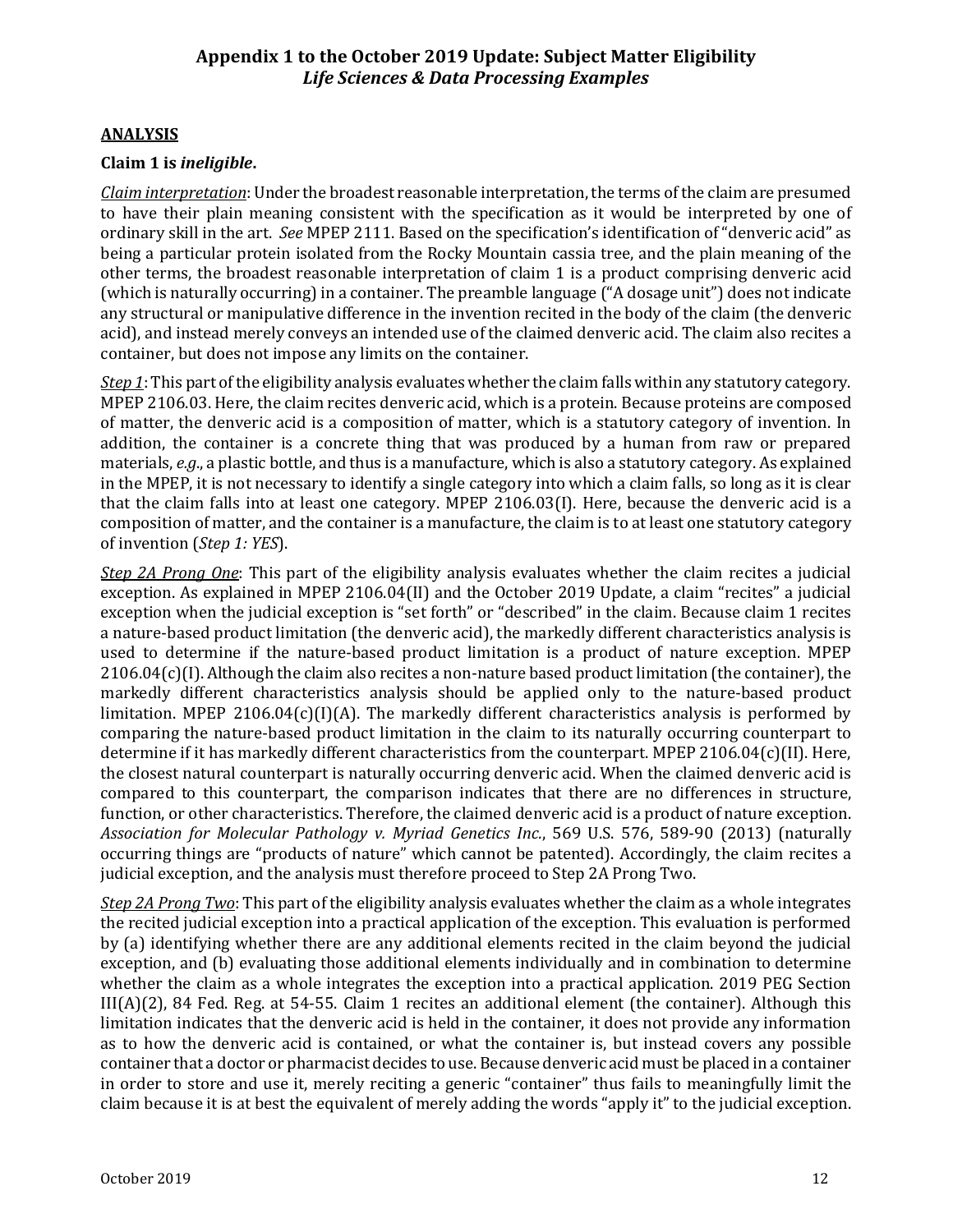Accordingly, the container does not integrate the recited judicial exception into a practical application and the claim is therefore directed to the judicial exception (*Step 2A: YES*).

*Step 2B*: This part of the eligibility analysis evaluates whether the claim as a whole amounts to significantly more than the recited exception, *i.e.*, whether any additional element, or combination of additional elements, adds an inventive concept to the claim. MPEP 2106.05. As discussed with respect to Step 2A Prong Two, the claim recites a single additional element of a generic container, which is at best the equivalent of merely adding the words "apply it" to the judicial exception. Mere instructions to apply an exception cannot provide an inventive concept (*Step 2B: NO*). The claim is not eligible.

**Practice note**: A rejection of claim 1 should identify the exception by pointing to the nature-based product in the claim (the denveric acid) and explaining why it is a product of nature exception. The rejection should also explain that the claim as a whole does not integrate the exception into a practical application or amount to significantly more than the exception because the additional limitation is at best the equivalent of merely adding the words "apply it" to the claim. If the examiner believes that it would be helpful to cite a court decision, the rejection could include an explanation of how the claimed denveric acid is like the cloned mammal of *Roslin*, which was held ineligible because it lacked markedly different characteristics from its naturally occurring counterparts. *In re Roslin Institute (Edinburgh)*, 750 F.3d 1333, 1339 (Fed. Cir. 2014). *See also Ass'n for Molecular Pathology v. Myriad Genetics, Inc.*, 569 U.S. 576 (2013) (isolated BRCA genes held ineligible). The examiner could also include a citation to MPEP 2106.05(f), which provides a detailed explanation of the "mere instructions to apply an exception" consideration, as well as specific examples of limitations that the courts have evaluated using this consideration.

#### **Claim 2 is** *eligible***.**

*Claim interpretation*: Under the broadest reasonable interpretation, the terms of the claim are presumed to have their plain meaning consistent with the specification as it would be interpreted by one of ordinary skill in the art. *See* MPEP 2111. Claim 2 depends from claim 1, and specifies that the container is a wearable delivery device having a flexible patch-shaped housing, a needle assembly mounted on one side of the housing, a reservoir located inside the housing in which the denveric acid is stored, a dosage control button mounted on the opposite side of the housing from the needle assembly, and a delivery valve for dispensing a selected dosage of denveric acid from the reservoir to the needle assembly. It is important to remember during claim interpretation that no limitations can be disregarded and the mere fact that the limitation appears in a "wherein" clause does not automatically mean that it is not given weight. In this case, when the wherein clause is considered in view of the specification, it is clear that the wherein clause has patentable weight, in that the claim requires that the denveric acid be physically located in the reservoir of a wearable delivery device, which also has particular specified components such as the dosage control button, the delivery valve, and the needle assembly.

*Step 1*: This part of the eligibility analysis evaluates whether the claim falls within any statutory category. MPEP 2106.03. Claim 2 depends from claim 1, and thus also recites a composition of matter (the denveric acid) and a manufacture or machine (the container, which in this claim is recited as a wearable delivery device consisting of various manufactured components such as the needle assembly and the dosage control button). Like claim 1, the claim is thus to at least one statutory category of invention (*Step 1: YES*).

*Step 2A Prong One*: This part of the eligibility analysis evaluates whether the claim recites a judicial exception. Claim 2 depends from claim 1, and thus recites the same nature-based product limitation (the denveric acid). Although claim 2 also recites a non-nature based product limitation (the delivery device), the markedly different characteristics analysis should be applied only to the nature-based product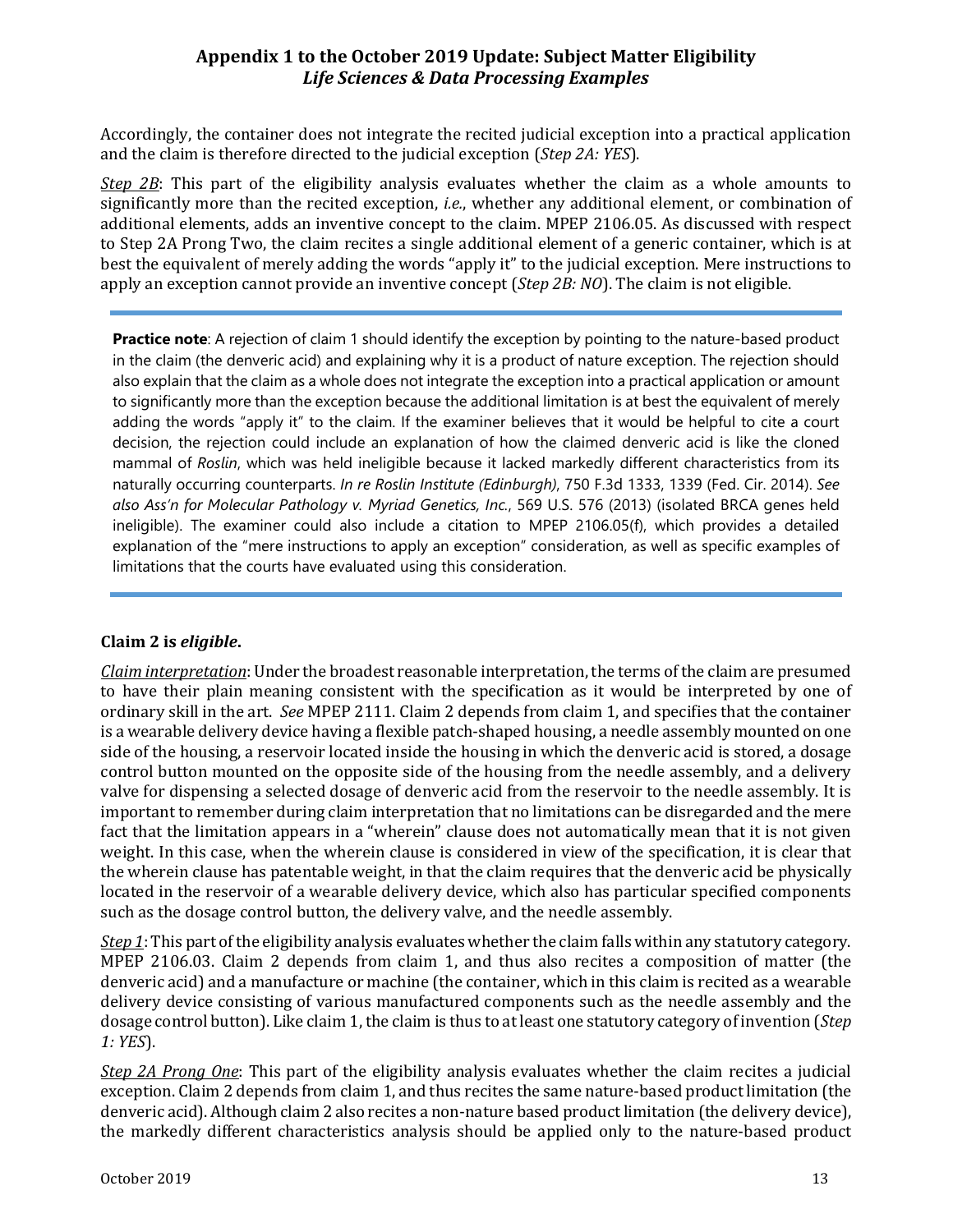limitation. MPEP 2106.04(c)(I)(A). As discussed with respect to claim 1, the claimed denveric acid is a product of nature exception because it lacks markedly different characteristics. Accordingly, the claim recites a judicial exception, and the analysis must therefore proceed to Step 2A Prong Two.

*Step 2A Prong Two*: This part of the eligibility analysis evaluates whether the claim as a whole integrates the recited judicial exception into a practical application of the exception. This evaluation is performed by (a) identifying whether there are any additional elements recited in the claim beyond the judicial exception, and (b) evaluating those additional elements individually and in combination to determine whether the claim as a whole integrates the exception into a practical application. 2019 PEG Section III(A)(2) 84 Fed. Reg. at 54-55.

Claim 2 recites an additional element (the delivery device), which requires that the denveric acid be physically located in the reservoir of a wearable delivery device, which also has a housing, needle assembly, a dosage control button, and a delivery valve for dispensing a selected dosage of denveric acid from the reservoir to the needle assembly. Although the background of this example explains that the delivery device is well-understood, and is routinely used to administer other medications, the Step 2A Prong Two analysis excludes consideration of whether a limitation is well-understood, routine, conventional activity (2019 PEG Section III(A)(2), 84 Fed. Reg. at 55). Thus, the following evaluation does not take into account whether or not the delivery device is well-known. *See* October 2019 Update at Section III.D.

An evaluation of the "particular machine" consideration is then performed, using the three factors set forth in MPEP 2106.05(b). Evaluation of the first factor indicates that the delivery device is not recited at a high level of generality, for instance it is clearly a particular container having specific components (*e.g*., a reservoir, a needle assembly, a valve, etc.) as opposed to a generic container (denveric acid can

be stored in any number of containers, such as vials, test tubes, etc.). Evaluation of the second and third factors indicates that the delivery device is also an integral part of the claim, in that the denveric acid is physically stored in the reservoir of the delivery device, and the amount of denveric acid that is injected is controlled by the delivery valve. Thus, the involvement of the delivery device in the claim is more than just a field of use or other insignificant limitation. The delivery device is therefore a particular machine that applies or uses the denveric acid in a meaningful way that integrates this product of nature exception into a practical application, like the claimed Fourdrinier machine in *Eibel Process*. *See* MPEP 2106.05(b), which discusses *Eibel Process Co. v. Minn. & Ont. Paper Co*., 261 U.S. 45 (1923) and other cases analyzing the "particular machine" consideration. Accordingly, claim 2 is not directed to the judicial exception (*Step 2A: NO*). The claim is eligible.

**Practice note:** This discussion of claim 2 sets forth the full analysis of this claim under the 2019 PEG, which results in eligibility at Step 2A (Pathway B). During examination, however, a claim like this one may not require the full analysis. As explained in MPEP 2106.06, for purposes of efficiency in examination, examiners may use a streamlined eligibility analysis (Pathway A) when the eligibility of the claim is self-evident. Like the artificial hip prosthesis coated with a naturally occurring mineral that is described in the MPEP, claim 2 is also not an attempt to tie up the naturally occurring denveric acid and thus would be suitable for the streamlined analysis. If the claim were a "close call," however, then a full analysis should be performed in order to ensure that the appropriate result is reached. See MPEP 2106.06(a) for more information about the streamlined analysis for claims like this one.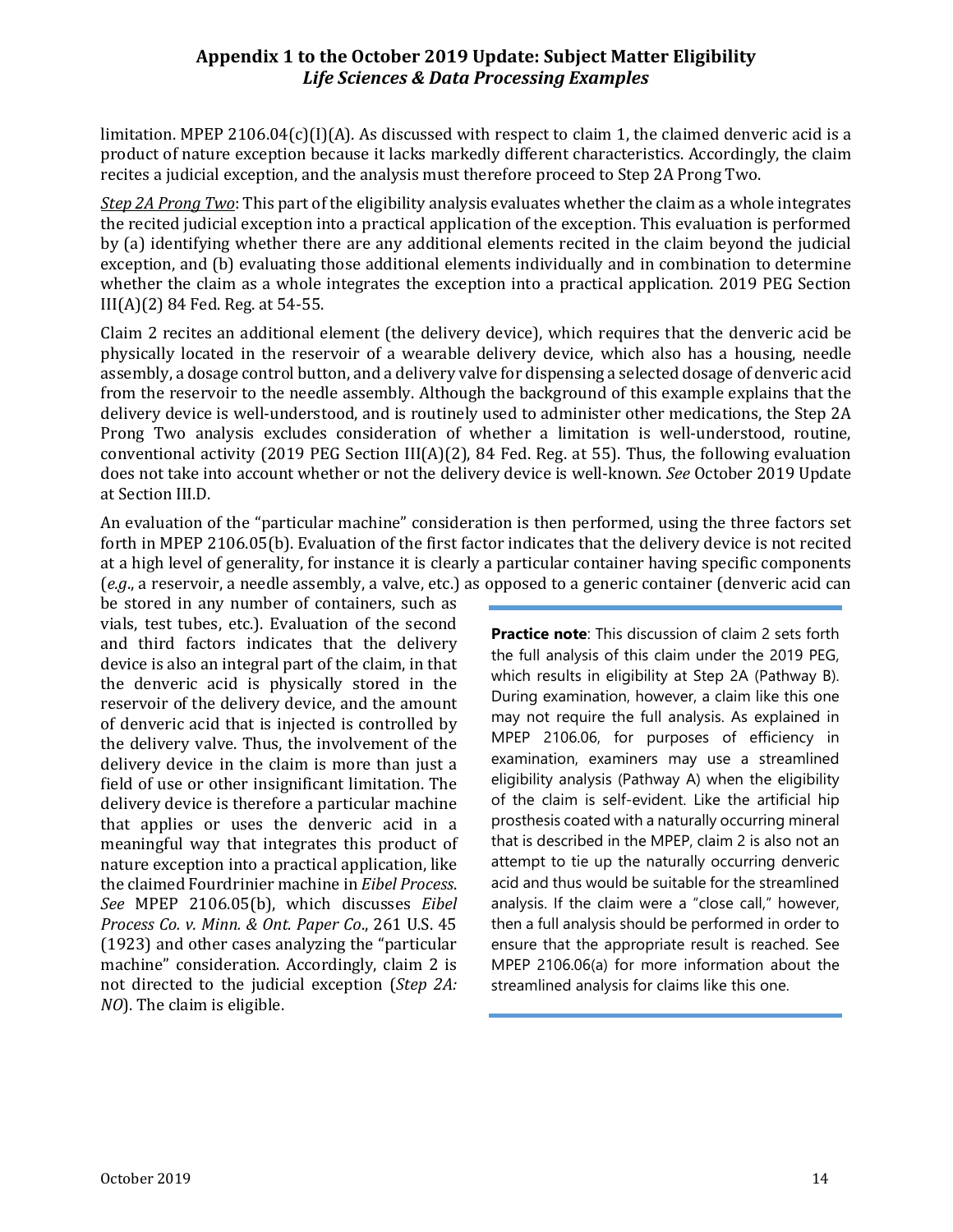#### **Claim 3 is** *eligible***.**

*Claim interpretation*: Under the broadest reasonable interpretation, the terms of the claim are presumed to have their plain meaning consistent with the specification as it would be interpreted by one of ordinary skill in the art. *See* MPEP 2111. Claim 3 depends from claim 1 (which was interpreted as limited to "denveric acid"), and adds a wherein clause specifying that the denveric acid is an "intermediateacting denveric acid". It is important to remember during claim interpretation that no limitations can be disregarded and the mere fact that the limitation appears in a "wherein" clause does not automatically mean that it is not given weight. In this case, when the wherein clause is considered in view of the specification, it is clear that the wherein clause has patentable weight because the claim requires that the denveric acid have the function of being intermediate-acting, which is understood by those in the art to mean that it acts more slowly than naturally-occurring denveric acid. As described in the specification, "intermediate-acting denveric acid" is a denveric acid molecule that has been modified to have particular glycemic control characteristics, *e.g.*, specific onset timing of about 1 to 3 hours post-injection, peak action timing of about 3 hours post-injection, and duration of action of about 3 to 6 hours post-injection. As also described in the specification, those of ordinary skill in the art understand that the functional language in the claim ("intermediate-acting") imposes some structural difference on the structure (denveric acid) recited in the claim, for instance it may have a modified amino acid sequence or some other structural modification that provides the recited functionality. Accordingly, claim 3 covers a genus of any denveric acid that has the desired functional effect of being intermediate-acting.

*Step 1*: This part of the eligibility analysis evaluates whether the claim falls within any statutory category. MPEP 2106.03. Claim 3 depends from claim 1, and thus also recites a composition of matter (the denveric acid) and a manufacture (the container). Like claim 1, the claim is thus to at least one statutory category of invention (*Step 1: YES*).

*Step 2A Prong One*: This part of the eligibility analysis evaluates whether the claim recites a judicial exception. Because this claim recites a nature-based product limitation (the denveric acid), the markedly different characteristics analysis is used to determine if the nature-based product limitation is a product of nature exception. MPEP 2106.04(c)(I). Although the claim also recites a non-nature based product limitation (the container), the markedly different characteristics analysis should be applied only to the nature-based product limitation. MPEP 2106.04(c)(I)(A).

The markedly different characteristics analysis is performed by comparing the nature-based product limitation in the claim to its naturally occurring counterpart to determine if it has markedly different characteristics from the counterpart. MPEP  $2106.04(c)(II)$ . Here, the closest natural counterpart is naturally occurring denveric acid. When the claimed denveric acid is compared to this counterpart, the comparison indicates that the claimed denveric acid has a changed functional property, in that it is intermediate-acting. In other words, the glycemic control characteristics of the claimed denveric acid are different than those of naturally-occurring denveric acid. In particular, the claimed denveric acid has intermediate-acting glycemic control characteristics (onset of glycemic control is about 1 to 3 hours post-injection, peak action is about 3 hours post-injection, and duration of action is about 3 to 6 hours post-injection) as compared to naturally occurring denveric acid (onset of glycemic control is about 30 minutes post-injection, peak action is about 1 hour post-injection, and duration of action is about 1 to 3 hours post-injection).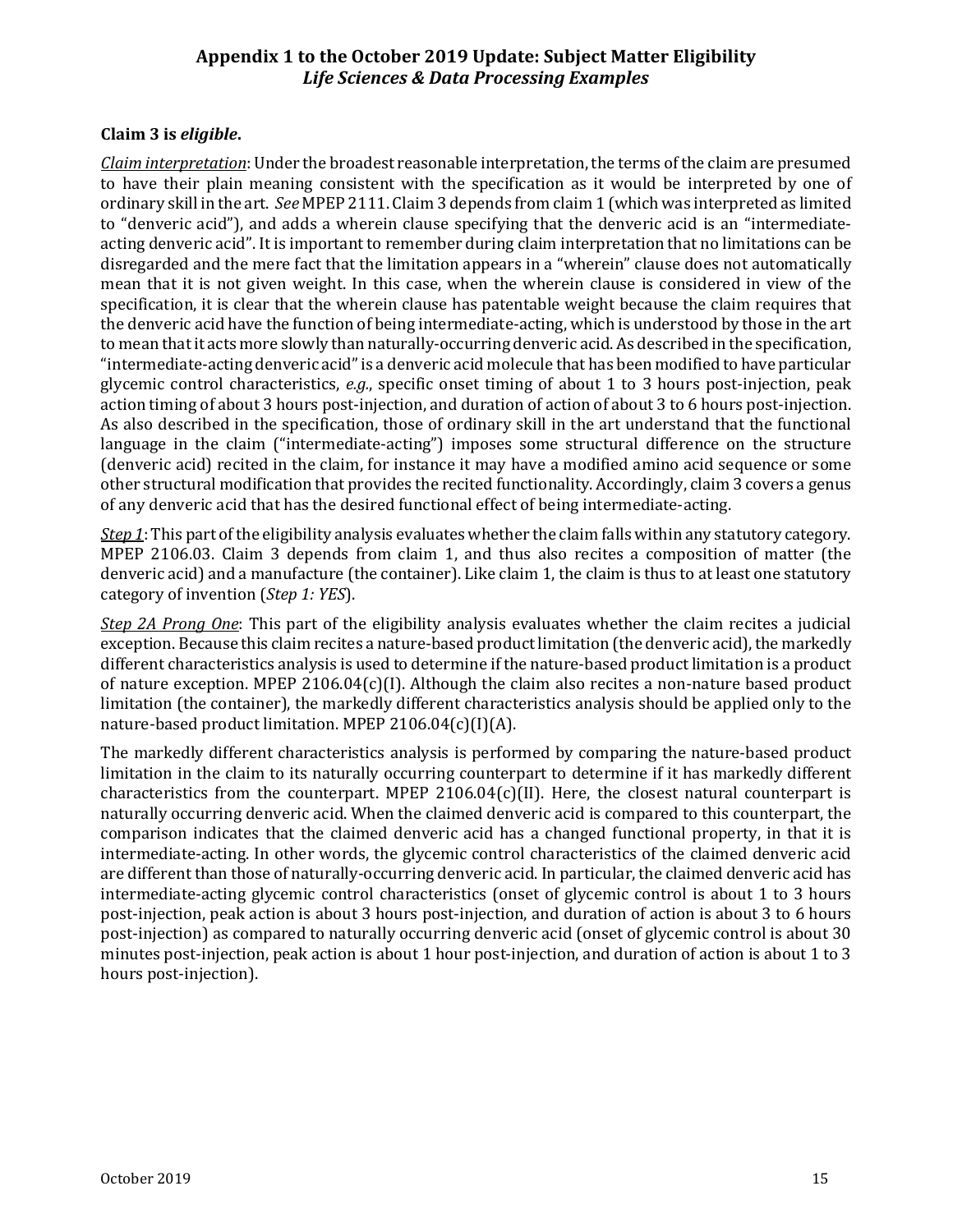This change in glycemic control characteristics is a marked difference in functional characteristics as compared to the natural counterpart, and therefore the claimed denveric acid is not a "product of nature" exception. Because no judicial exception is recited, the claim cannot be directed to an exception (*Step 2A: NO*). The claim is eligible.

**Practice note**: Although claim 3 is eligible, it may be unpatentable for other reasons, and thus it is important to practice compact prosecution by examining each claim for compliance with every statutory requirement for patentability in the initial review of the application. For instance, the examiner should evaluate whether the claim is indefinite because those of ordinary skill in the art cannot determine the boundaries of this claim in the absence of a structural description of intermediate-acting denveric acid. See MPEP 2173.05(g). The examiner should also consider whether claim 3 lacks written description, which will depend on what is disclosed in the application, and whether there is a known correlation between denveric acid structure and function that could support the functionally-claimed genus of intermediate-acting denveric acid. See MPEP 2163(II)(A)(3)(a).

#### **Claim 4 is** *eligible***.**

*Claim interpretation*: Under the broadest reasonable interpretation, the terms of the claim are presumed to have their plain meaning consistent with the specification as it would be interpreted by one of ordinary skill in the art. *See* MPEP 2111. Claim 4 depends from claim 1, and adds protamine that is mixed with the denveric acid in an amount of 0.75 mg to 1.5 mg protamine per every mg of denveric acid. Based on the specification's definition of "denveric acid" as being a particular protein isolated from the Rocky Mountain cassia tree, and the plain meaning of the other terms, the broadest reasonable interpretation of claim 4 is a mixture of denveric acid (which is naturally occurring) with protamine (which is naturally occurring), in a specified ratio (0.75 to 1.5 mg protamine per 1 mg denveric acid). As described in the specification, this mixture of denveric acid and protamine has particular glycemic control characteristics, *e.g.*, specific onset timing of about 90 minutes post-injection, peak action timing of about 6 to 8 hours post-injection, and duration of action of about 12 to 16 hours post-injection.

*Step 1*: This part of the eligibility analysis evaluates whether the claim falls within any statutory category. MPEP 2106.03. Claim 4 depends from claim 1, and thus also recites a composition of matter (the denveric acid and protamine mixture) and a manufacture (the container). Like claim 1, the claim is thus to at least one statutory category of invention (*Step 1: YES*).

*Step 2A Prong One*: This part of the eligibility analysis evaluates whether the claim recites a judicial exception. The claimed mixture of denveric acid and protamine is a nature-based product limitation, and thus the markedly different characteristics analysis is used to determine if the nature-based product limitation is a product of nature exception. MPEP 2106.04 $(c)$ (I). Although the claim also recites a nonnature based product limitation (the container), the markedly different characteristics analysis should be applied only to the nature-based product limitation. MPEP 2106.04(c)(I)(A).

Because the claim is to a nature-based product produced by combining multiple components (the denveric acid and the protamine), the markedly different characteristics analysis should be applied to the resultant nature-based combination, rather than its component parts. MPEP 2106.04 $(c)$ (I)(A). Because denveric acid and protamine do not occur together in nature, there is no naturally occurring counterpart mixture for comparison, and so the claimed mixture is compared to its naturally occurring components (denveric acid and protamine). There is no indication that mixing these components changes the structure of the denveric acid or protamine. However, the mixture has a changed functional property, in that the glycemic control characteristics of the mixture are different than the mere "sum" of the glycemic control characteristics of the individual components.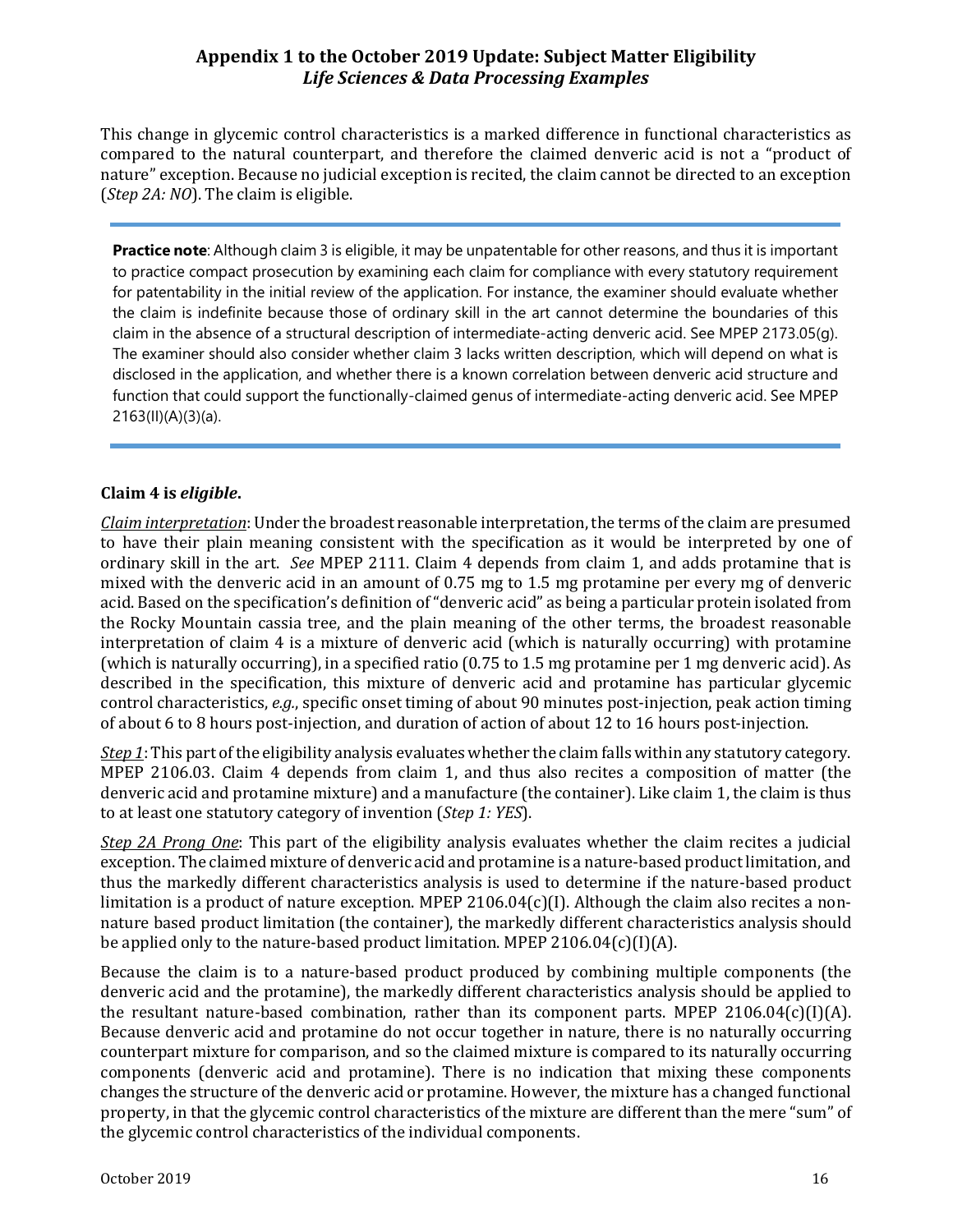In other words, the denveric acid by itself has relatively short-acting glycemic control characteristics (onset of glycemic control is about 30 minutes post-injection, peak action is about 1 hour post-injection, and duration of action is about 1 to 3 hours post-injection), and the protamine by itself has no glycemic control characteristic, but when combined in the claimed ratio, the resultant mixture has intermediate glycemic control characteristics (onset of glycemic control is about 90 minutes post-injection, peak action is about 6 to 8 hours post-injection, and duration of action is about 12 to 18 hours post-injection). The claimed mixture here is thus unlike the bacterial mixture of *Funk Brothers*, which was held ineligible because each species of bacteria in the mixture continued to have "the same effect it always had," *i.e.*, it lacked markedly different characteristics. *Funk Brothers Seed Co. v. Kalo Inoculant Co*., 333 U.S. 127, 131 (1948), discussed in *Myriad Genetics*, 569 U.S. at 591 (explaining that the bacterial mixture of *Funk Brothers* "was not patent eligible because the patent holder did not alter the bacteria in any way"). Because the claimed mixture here has a *different* effect (the changed glycemic control characteristics) than its natural counterparts, it has markedly different characteristics, and therefore is not a "product of nature" exception. Because no judicial exception is recited, the claim cannot be directed to an exception (*Step 2A: NO*). The claim is eligible.

**Practice note**: When evaluating markedly different characteristics, the examiner should ensure that the claimed nature-based product possesses appropriate characteristics because it is the claim that must define the invention to be patented. Cf. *In re Roslin Institute (Edinburgh)*, 750 F.3d 1333, 1338 (Fed. Cir. 2014) (unclaimed characteristics could not contribute to eligibility); *Roche Molecular Sys., Inc. v. CEPHEID*, 905 F.3d 1363, 1370 (Fed. Cir. 2018) (same). The examiner can identify the characteristics possessed by the claimed product by looking at what is recited in the claim language and encompassed within the broadest reasonable interpretation of the nature-based product. It is not necessary for the claim to explicitly recite a characteristic that is markedly different, so long as the broadest reasonable interpretation of the claim reflects that the claimed product possesses at least one appropriate characteristic that is markedly different. See MPEP 2106.04(c)(II)(B). Thus, although claim 4 does not recite the glycemic control characteristics of the claimed mixture, a person of ordinary skill in the art would recognize that broadest reasonable interpretation of the claimed mixture encompasses only mixtures which have particular glycemic control characteristics that are markedly different.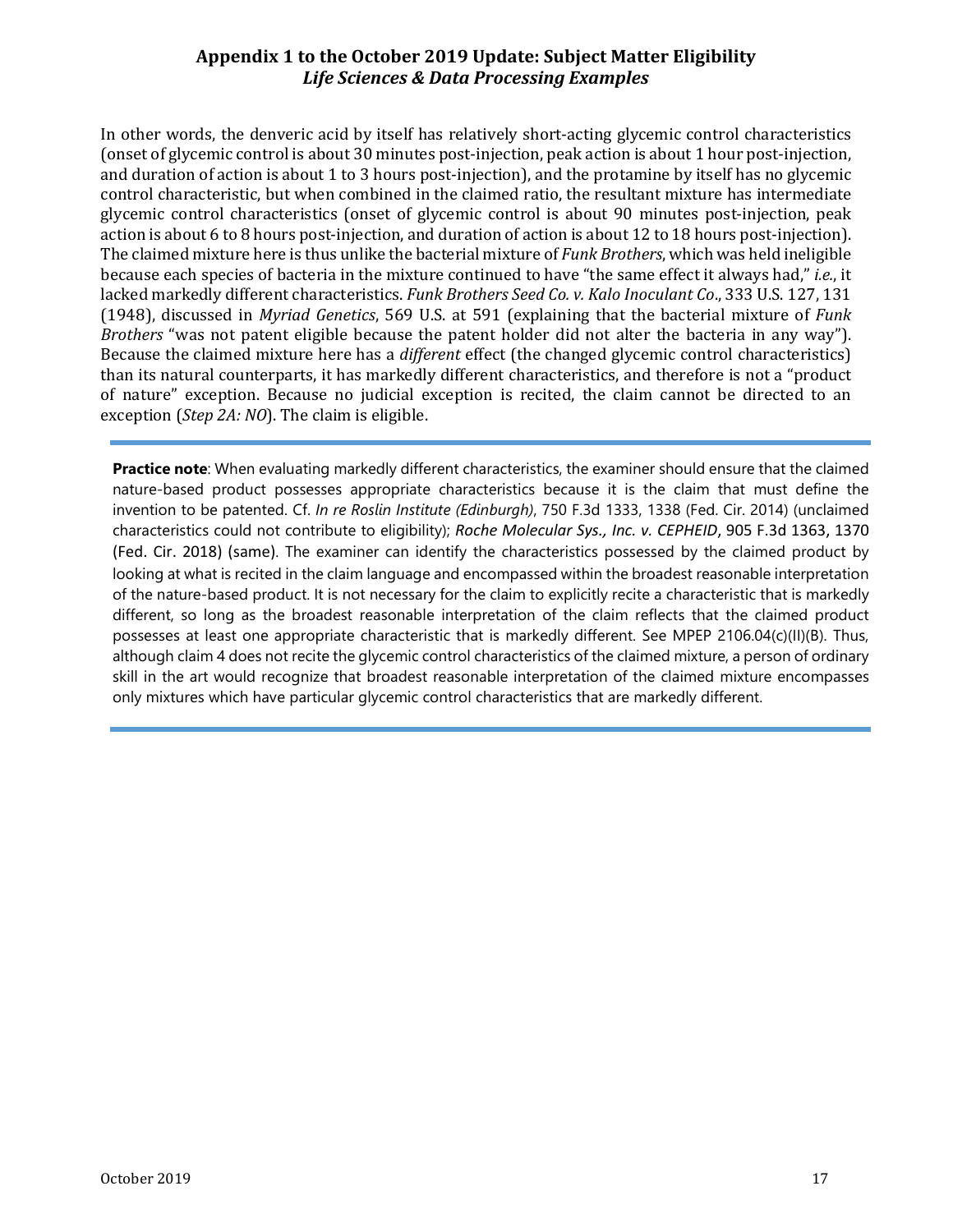# **45. Controller for Injection Mold**

*This example illustrates the application of Revised Step 2A to product claims reciting a machine or manufacture (a controller) for controlling the injection molding of a hypothetical chemical (polyurethane polymer X46). Claim 1 is ineligible because it is directed to judicial exceptions (abstract ideas), and the claim as a whole does not integrate the exceptions into a practical application or amount to significantly more than the exceptions. Claim 2 recites the same judicial exceptions as claim 1, but is eligible because it recites other meaningful limitations that use the abstract ideas to improve the previous molding technology, such that the claim integrates the exceptions into a practical application. Claim 3 recites the same judicial exceptions as claims 1 and 2, and lacks any additional elements that integrate the exceptions into a practical application, but nonetheless is eligible in Step 2B because it recites a specific and unconventional tool in the data gathering steps that amounts to significantly more than the exceptions. Claim 4 recites a different judicial exception, and is eligible because it recites other meaningful limitations that use the abstract idea to improve the previous molding technology, such that the claim as a whole integrates the exception into a practical application.*

## **Issue spotting**

- $\checkmark$  Product claims
- $\checkmark$  Abstract idea exceptions, particularly mathematical concepts and mental processes
- $\checkmark$  Law of nature exception
- $\checkmark$  Multiple exceptions in the same claim
- $\checkmark$  "Integration into a practical application," particularly the "improvements to technology" and "other meaningful limitations" considerations
- $\checkmark$  Claim that is eligible at Step 2B
- $\checkmark$  Claim interpretation: functional claim language, and wherein clauses

#### **Relevant case law**

- *Diamond v. Diehr*, 450 U.S. 175 (1981)
- *Gottschalk v. Benson*, 409 U.S. 63 (1972)

#### **BACKGROUND**

Injection molding is a manufacturing process that is commonly used to form plastic articles by injecting raw (uncured) material into a mold and then heating it to cure the material and obtain a product that retains its shape. Applicant has determined that its polyurethane polymer X46 is a particularly useful material for producing roller wheels for skateboards because, when properly cured, the polymer X46 has high strength and durability. Raw (uncured) polyurethane comprises small chemical molecules (monomers) including polyisocyanates (I) and polyols (P), and the curing process cross-links these molecules together to form a large polyurethane polymer  $I_nP_{x}$ , thereby changing the chemicals from their raw state into a more durable form that will retain a molded shape. In mathematical terms, the curing process involves the reaction of a large number (n) of polyisocyanates (l) with a large number (x) of polyols (P) to form the polyurethane polymer, *i.e.*,  $n(I) + x(P) \rightarrow I_n P_x$ .

Proper curing depends upon several factors, particularly temperature. When the polymer is cured within a temperature range of  $30^{\circ}$  to  $100^{\circ}$  Celsius (C), the conversion rate (cure rate) of the polymer obeys the Arrhenius equation, with optimal curing occurring at  $85^{\circ}$  C. If the curing temperature is too low, the polymer may not fully cure, or may take an undesirably long time to achieve a sufficient extent of cure, thereby decreasing efficiency of the molding process. If the temperature is too high (*e.g*., above  $100\degree$  C), the polymer X46 undergoes an undesired side reaction that reduces ductility, decreases the strength of the polymer, and negatively affects the wear performance of the wheel.

Applicant describes using a standard or conventional injection mold apparatus to produce the skateboard wheels from its polymer X46, *e.g*., an apparatus comprising a mold defining a cavity for receiving uncured polyurethane, an injection mechanism for feeding the uncured polyurethane into the mold cavity, and a temperature regulation unit. As disclosed in the specification, the temperature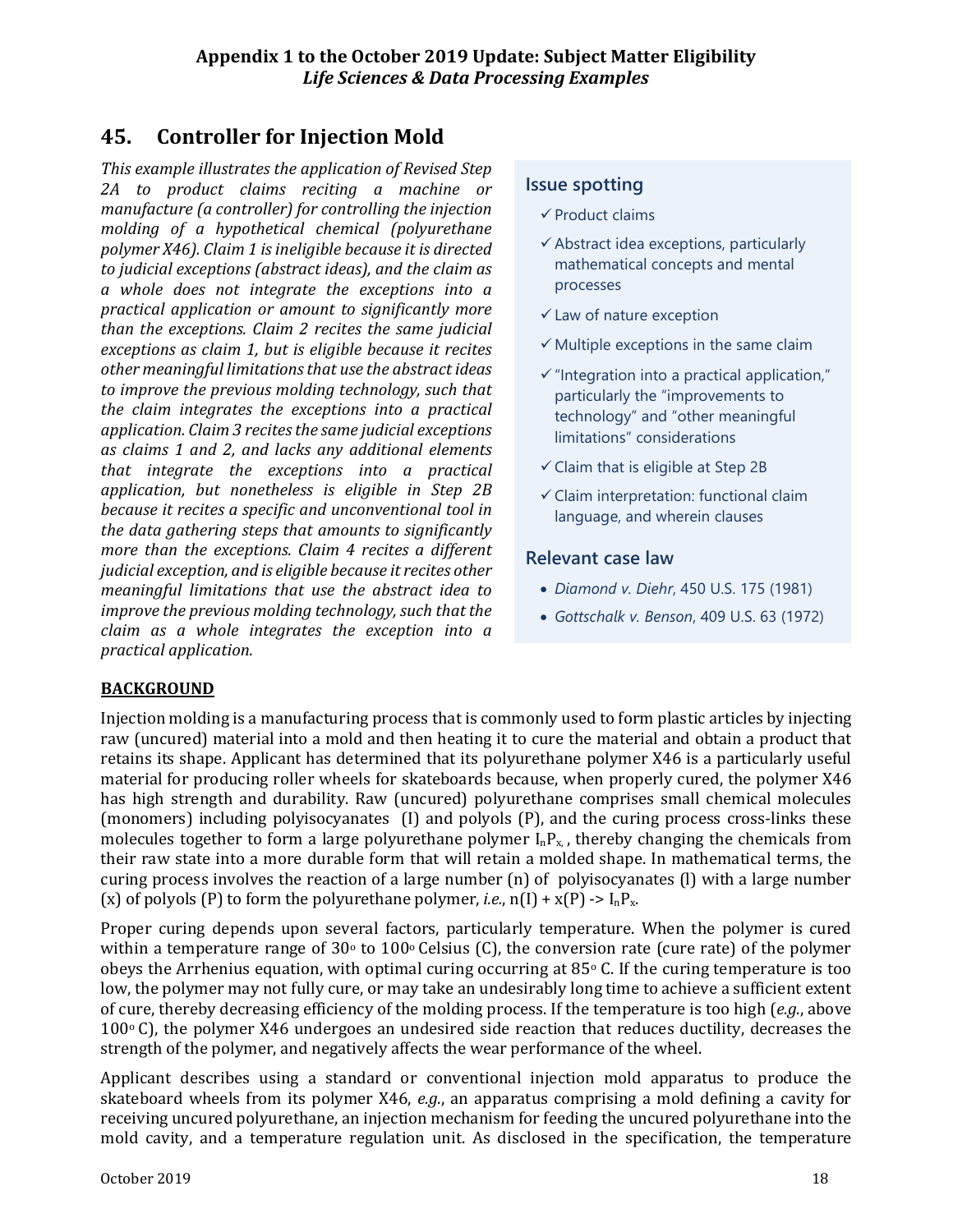regulation unit is configured to heat the mold to, and maintain the mold at, a target temperature, and comprises a heater to heat the mold, and a coolant system comprising tubes or pathways where cool liquid such as water or oil can be pumped through in order to quickly lower the temperature of the mold to avoid over-curing (and to cool the mold after the molded polyurethane is ejected, in order to prepare the mold for the next cycle of operation). The injection molding apparatus is controlled in the usual manner, *e.g*., applicant's specification discloses the structure of various off-the-shelf industrial controllers that can be used to control the injection molding apparatus, all of which are implemented in hardware, or a combination of hardware and software such as a general purpose computer programmed to control the molding apparatus.

Applicant's specification describes how its controller operates the injection molding apparatus, for instance by sending control signals to the injection molding apparatus to inject uncured polyurethane into the mold, to heat the mold to a target temperature to cure the polyurethane, and to open the mold and eject the molded polyurethane from the mold once the extent of cure has reached a target percentage. The controller also receives the temperature of the mold repeatedly from a thermometer or other device, such as an industrial thermometer having a known thermocouple and a USB plug to connect it to the controller. Applicant discloses a means for temperature measuring, which is described in the specification as an industrial thermometer, which can be plugged into the controller, and that has a particular thermocouple formed from alloys ARC and XY (referred to as the "ARCXY" thermocouple) which has better long-term performance, faster response, and durability than other known thermocouples.

The controller uses the repeatedly obtained mold temperatures to monitor and adjust (if necessary) the mold temperature, *e.g.*, by comparing the obtained temperature to a target temperature, so that the controller can signal the injection molding apparatus to maintain the temperature within two degrees of the target temperature by selectively heating or cooling the mold when the measured temperature of the mold is more than two degrees different than the target temperature. By maintaining the mold temperature within this set range (no more than two degrees higher or lower than the target temperature), applicant's controller prevents the occurrence of undesirable side reactions that would otherwise negatively affect the cured polyurethane's strength and wear performance.

The measured temperatures are also used by the controller to calculate the extent of curing completion using each of the temperatures and the Arrhenius equation. The conversion rate (or cure rate) *dα/dt* of thermal activated processes such as polyurethane molding can be described using equation (1), where  $\alpha$  is the degree or extent of conversion (cure),  $k(T)$  is the temperature-dependent rate constant, and  $f(\alpha)$ 

is the reaction model for polyurethane polymer X46, which is a common two component addition reaction. In the present application,  $k(T)$  is described by the Arrhenius equation (2), in which *Aexp* is the preexponential factor describing the collision frequency of the particles involved in the formation of the activated complex, *E* is the activation energy, T is the temperature in degrees Kelvin  $[°C + 273.15]$  and *R* is the gas constant. When the temperature-dependent rate constant  $k(T)$  in equation (1) is substituted with the Arrhenius equation (2), the resultant equation (3) is achieved.

$$
\frac{d\alpha}{dt} = k(T)f(\alpha) \tag{1}
$$

$$
k(T) = A_{exp}\left(\frac{E}{RT}\right) \tag{2}
$$

$$
\frac{d\alpha}{dt} = A_{exp}\left(\frac{E}{RT}\right) f(\alpha) \tag{3}
$$

The degree of conversion *α* is a unit-less parameter having values that range from zero to one, with zero representing zero conversion (no curing has occurred), and one representing complete conversion (cure is complete). To assist in monitoring curing completion, the extent of cure can be determined as a percentage by converting the value of *α* from decimal format into percentage format, *e.g.*, an *α* of 0.4 can be converted into 40%, an *α* of 0.5 can be converted into 50%, and the like. The controller then compares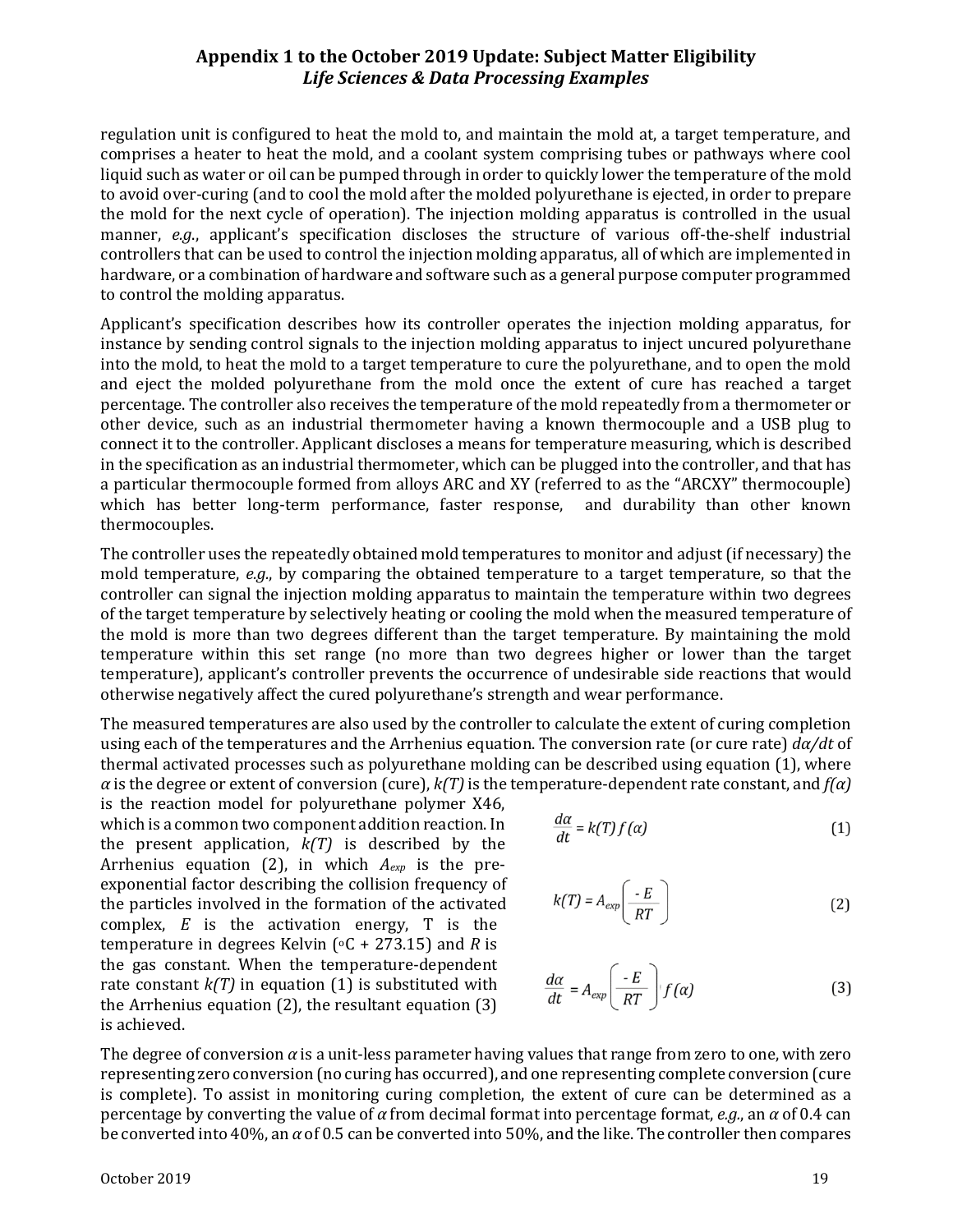this calculated percentage to a target percentage, so that the controller can determine when to signal the apparatus to open the mold and eject the molded polyurethane, in order to obtain uniformly cured skateboard wheels from polymer X46. Because the claimed controller opens the mold and ejects the molded polyurethane at the precise time when the target percentage of cure is reached, the claimed controller avoids the problems associated with undercure and overcure, which would otherwise negatively affect the cured polyurethane's strength and wear performance.

## **CLAIMS**

1. A controller for an injection molding apparatus having a mold defining a cavity for receiving uncured polyurethane that is heated to form a molded article during a cycle of operation of the apparatus, the controller configured to:

(a) repeatedly obtain measurements of the temperature of a mold;

(b) calculate an extent of curing completion of polyurethane in the mold using the obtained temperatures and the Arrhenius equation; and

(c) determine the extent that the polyurethane is cured as a percentage.

2. The controller of claim 1, which is further configured to:

(d) send control signals to the injection molding apparatus once the polyurethane has reached a target percentage, the control signals instructing the apparatus to open the mold and eject the molded polyurethane from the mold.

- 3. A system comprising the controller of claim 1 connected to a means for temperature measuring that repeatedly measures the temperature of the mold.
- 4. A controller for an injection molding apparatus having a mold defining a cavity for receiving uncured polyurethane that is heated to form a molded article during a cycle of operation of the apparatus, the controller configured to:

(a) send a control signal to the injection molding apparatus to regulate injection of uncured polyurethane into the mold, and to heat the mold to a target temperature to cure the polyurethane;

- (b) repeatedly obtain temperature measurements of the mold;
- (c) compare the obtained temperatures to a target temperature; and

(d) maintain temperature of the mold within two degrees of the target temperature by sending a control signal to the apparatus to selectively heat or cool the mold when the obtained temperature of the mold is more than two degrees different than the target temperature.

#### **ANALYSIS**

#### **Claim 1 is** *ineligible***.**

*Claim interpretation*: Under the broadest reasonable interpretation, the terms of the claim are presumed to have their plain meaning consistent with the specification as it would be interpreted by one of ordinary skill in the art. *See* MPEP 2111. Based on the plain meaning of the words in the claim, the broadest reasonable interpretation of claim 1 is a controller (which is a device such as a general purpose computer in communication with sensors) for an injection molding apparatus, which performs the functions of (a) repeatedly obtaining measurements of the mold temperature, (b) calculating an extent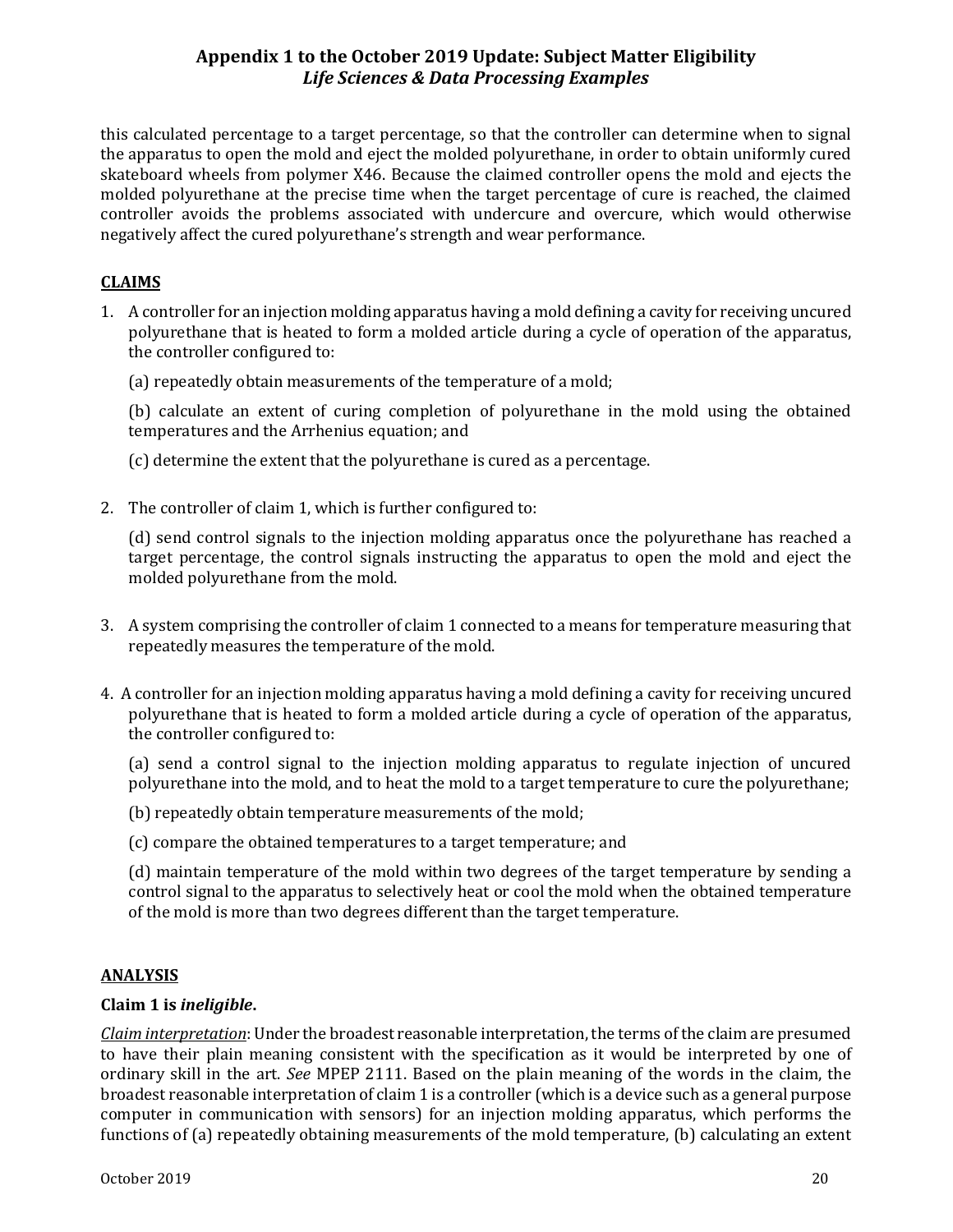of curing completion *(i.e., calculating the value of*  $\alpha$ *)* of polyurethane in the mold using the obtained temperatures and the Arrhenius equation; and (c) determining the extent that the polyurethane is cured as a percentage, *i.e*., converting the calculated value of α from decimal format into percentage format. The preamble here does not positively add limitations to the claimed controller, or further modify limitations recited in the body of the claim, and thus does not limit the claim. Instead, it indicates an intended use for the claimed controller, *i.e*., the controller is intended for use in controlling an injection molding apparatus.

*Step 1*: This part of the eligibility analysis evaluates whether the claim falls within any statutory category. MPEP 2106.03. The claim recites a controller, which is a mechanical and/or electrical device such as a general purpose computer in communication with sensors. Thus, the claim is to a manufacture or a machine, which are statutory categories of invention (*Step 1: YES*).

*Step 2A Prong One*: This part of the eligibility analysis evaluates whether the claim recites a judicial exception. As explained in MPEP 2106.04(II) and the October 2019 Update, a claim "recites" a judicial exception when the judicial exception is "set forth" or "described" in the claim. There are no naturebased product limitations in this claim (polyurethane is not a nature-based product), and thus the markedly different characteristics analysis is not performed. However, the claim still must be reviewed to determine if it recites any other type of judicial exception.

Limitation (b) in the claim recites that the controller is configured to "calculate an extent of curing completion of polyurethane in the mold using the obtained temperatures and the Arrhenius equation." As is evident from the background of this example, the claimed calculation is a mathematical calculation of the value of the extent of cure (degree of conversion) variable *α*, using mathematical formulas including the Arrhenius equation. The grouping of "mathematical concepts" in the 2019 PEG is not limited to formulas or equations, and in fact specifically includes "mathematical calculations" as an exemplar of a mathematical concept. 2019 PEG Section I, 84 Fed. Reg. at 52. Thus, limitation (b) recites a concept that falls into the "mathematical concept" group of abstract ideas. This limitation also falls into the "mental process" group of abstract ideas, because the recited mathematical calculation is simple enough that it can be practically performed in the human mind, *e.g*., scientists and engineers have been solving the Arrhenius equation in their minds since it was first proposed in 1889. Note that even if most humans would use a physical aid (*e.g*., pen and paper, a slide rule, or a calculator) to help them complete the recited calculation, the use of such physical aid does not negate the mental nature of this limitation. *See* October Update at Section I(C)(ii) and (iii). Nor does the recitation of a controller in this claim negate the mental nature of this limitation because the claim here merely uses the controller as a tool to perform the otherwise mental process. *Id*. In addition, limitation (b) recites a law of nature because the Arrhenius equation describes the naturally occurring relationship between temperature and reaction rate for many chemical and biological reactions, such as the bloom time of cherry blossoms, the rate of cricket chirps, and the curing of polyurethane claimed in this example.

Although limitation (b) falls under several exceptions (*e.g*., a mathematical concept-type abstract idea, a mental process-type abstract idea, and a law of nature), there are no bright lines between the types of exceptions. *See, e.g*., MPEP 2106.04(I). Thus, it is sufficient for the examiner to identify that limitation (b) aligns with at least one judicial exception, and to conduct further analysis based on that identification. *See* October 2019 Update at Section I.B n.7. For purposes of further discussion, this example identifies the recited exception as an abstract idea.

Limitation (c) in the claim recites that the controller is configured to "determine the extent that the polyurethane is cured as a percentage." As is evident from the background of this example, this determination is a simple conversion of the value of α from decimal format into percentage format that is performed by multiplying the value of  $\alpha$  by 100, in accordance with the mathematical relationship between a decimal value and its corresponding percentage, *e.g*., an α of 0.4 is equivalent to 40% of the polyurethane being cured, an  $\alpha$  of 0.5 is equivalent to 50% of the polyurethane being cured, and the like.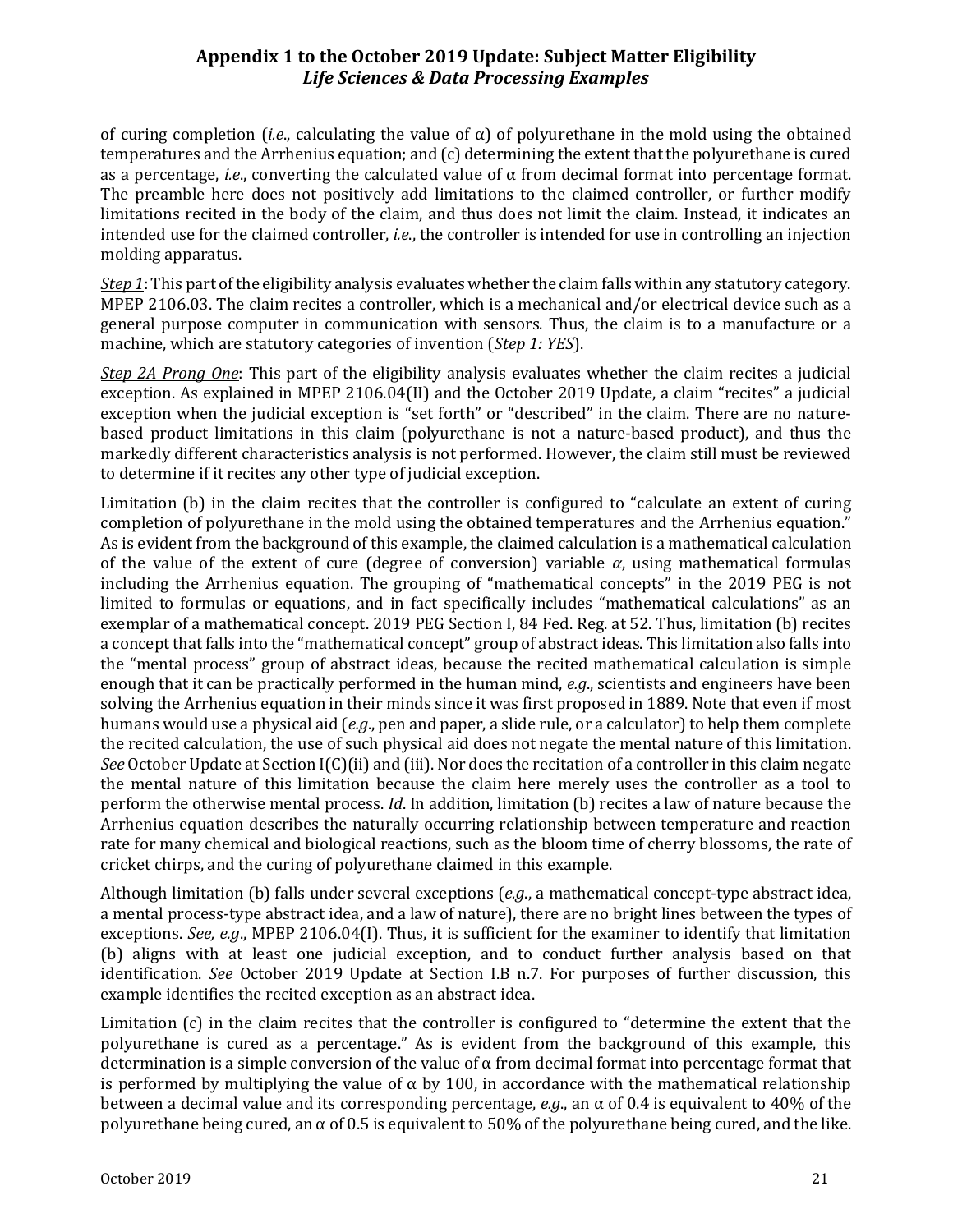This conversion between decimal and percentage representations is analogous to the conversion between binary-coded decimal and pure binary numerals at issue in *Benson*, which the Supreme Court described as a "mathematical problem[] of converting one form of numerical representation to another." *Gottschalk v. Benson*, 409 U.S. 63, 65 (1972). This limitation thus describes a "mathematical relationship," which is specifically identified in the 2019 PEG as an exemplar in the "mathematical concepts" grouping of abstract ideas. 2019 PEG Section I, 84 Fed. Reg. at 52. In addition, because the BRI of limitation (c) requires the performance of an arithmetic operation (multiplying the value of  $\alpha$  by 100), this limitation also describes a "mathematical calculation," which is also specifically identified in the 2019 PEG as an exemplar in the "mathematical concepts" grouping of abstract ideas. *Id.* Moreover, the recited conversion is also simple enough that it can be practically performed in the human mind, and so it also falls into the "mental process" group of abstract ideas. Thus, limitation (c) recites a concept that falls into the "mathematical concept" and "mental process" groups of abstract ideas.

As explained in the MPEP and the October 2019 Update, in situations like this where a series of steps recite judicial exceptions, examiners should combine all recited judicial exceptions and treat the claim as containing a single judicial exception for purposes of further eligibility analysis. *See* MPEP 2106.04 and 2106.05(II), and October 2019 Update at Section I.B. Thus, for purposes of further discussion, this example considers limitations (b) and (c) as a single abstract idea.

*Step 2A Prong Two*: This part of the eligibility analysis evaluates whether the claim as a whole integrates the recited judicial exception into a practical application of the exception. This evaluation is performed by (a) identifying whether there are any additional elements recited in the claim beyond the judicial exception, and (b) evaluating those additional elements individually and in combination to determine whether the claim as a whole integrates the exception into a practical application. 2019 PEG Section III(A)(2), 84 Fed. Reg. at 54-55.

Besides the abstract ideas, the claim recites the additional element of the controller being configured to repeatedly obtain measurements of the mold temperature in limitation (a). An evaluation of whether limitation (a) is insignificant extra-solution activity is then performed. Note that because the Step 2A Prong Two analysis excludes consideration of whether a limitation is well-understood, routine, conventional activity (2019 PEG Section III(A)(2), 84 Fed. Reg. at 55), this evaluation does not take into account whether or not limitation (a) is well-known. *See* October 2019 Update at Section III.D. When so evaluated, this additional element represents mere data gathering (obtaining the temperature values) that is necessary for use of the recited judicial exception (the temperature values are used in limitation (b)'s mathematical concept) and is recited at a high level of generality. Limitation (a) in the claim is thus insignificant extra-solution activity. The controller is also an additional element which is configured to carry out limitations (a), (b) and (c), *i.e*., it is the tool that is used to obtain the temperature measurements and perform the mathematical calculations and numeric conversions. But the controller is recited so generically (no details whatsoever are provided other than that it is a "controller") that it represents no more than mere instructions to apply the judicial exceptions on a computer. It can also be viewed as nothing more than an attempt to generally link the use of the judicial exceptions to the technological environment of a controller. It should be noted that because the courts have made it clear that mere physicality or tangibility of an additional element or elements is not a relevant consideration in the eligibility analysis, the physical nature of the controller does not affect this analysis. *See* MPEP 2106.05(I) for more information on this point, including explanations from judicial decisions including *Alice Corp. Pty. Ltd. v. CLS Bank Int'l*, 573 U.S. 208, 224-26 (2014). Even when viewed in combination, these additional elements do not integrate the recited judicial exception into a practical application and the claim is directed to the judicial exception (*Step 2A: YES*).

*Step 2B*: This part of the eligibility analysis evaluates whether the claim as a whole amounts to significantly more than the recited exception, *i.e.*, whether any additional element, or combination of additional elements, adds an inventive concept to the claim. MPEP 2106.05. As explained with respect to Step 2A Prong Two, there are two additional elements. The first is the controller, which is configured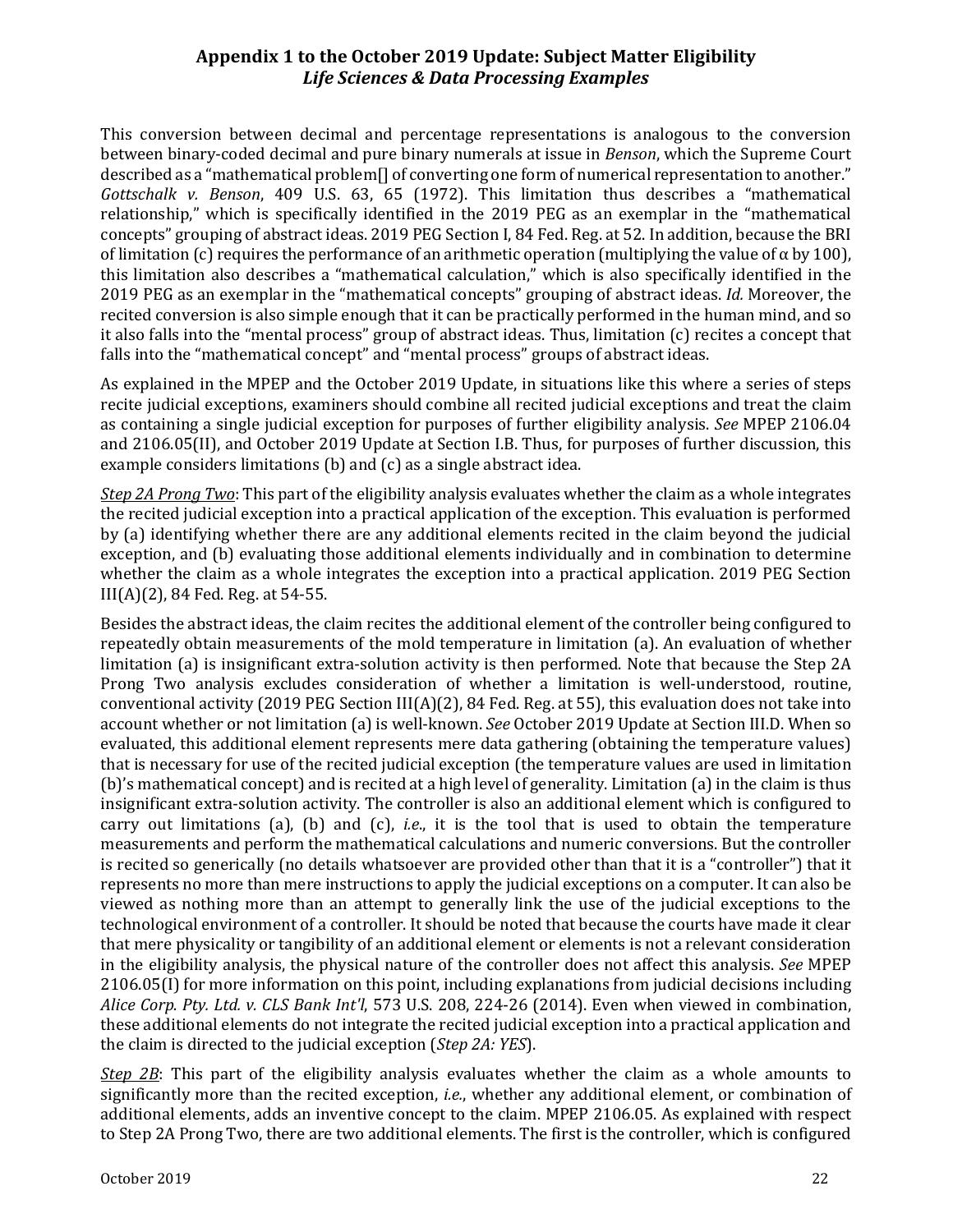to perform limitations (a) through (c). As explained previously, the controller is at best the equivalent of merely adding the words "apply it" to the judicial exception. Mere instructions to apply an exception cannot provide an inventive concept. The second additional element is limitation (a), which as explained previously is extra-solution activity, which for purposes of Step 2A Prong Two was considered insignificant. Under the 2019 PEG, however, a conclusion that an additional element is insignificant extra-solution activity in Step 2A should be re-evaluated in Step 2B. 2019 PEG Section III(B), 84 Fed. Reg. at 56. At Step 2B, the evaluation of the insignificant extra-solution activity consideration takes into account whether or not the extra-solution activity is well-known. *See* MPEP 2106.05(g). Here, the recitation of a controller being configured to repeatedly obtain measurements of the mold temperatures is mere data gathering that is recited at a high level of generality, and, as disclosed in the specification, is also well-known. This limitation therefore remains insignificant extra-solution activity even upon reconsideration. Thus, limitation (a) does not amount to significantly more. Even when considered in combination, these additional elements represent mere instructions to apply an exception and insignificant extra-solution activity, which do not provide an inventive concept (*Step 2B: NO*). The claim is not eligible.

**Practice note**: A rejection of claim 1 should identify the exception by pointing to limitations (b) and (c) in the claim and explaining why they describe abstract ideas. The rejection should also explain that the controller and limitation (a) are additional elements that do not integrate the exception into a practical application or amount to significantly more than the exception because the recitation of the controller is a mere instruction to apply the exceptions on a computer, and limitation (a) is mere data gathering that is recited at a high level of generality.

Limitation (a) is also well-understood, routine, conventional activity when expressed at this high level of generality, as noted in the specification itself (which is described above as disclosing the use of well-known controllers and thermocouples to perform this data gathering). Accordingly, a conclusion that limitation (a) is well-understood, routine, conventional activity is supported under *Berkheimer* Option 1. If the examiner chooses to rely on this additional consideration in support of the rejection, the rejection should also note that support for the conclusion that limitation (a) is well-understood, routine, conventional activity is found in the specification.

While the analysis here identifies the recited exception in limitation (b) as an abstract idea, it also explains that there are no bright lines between the types of exceptions, and that limitation (b) may also be identified as reciting a law of nature. The analysis also explains that limitations (b) and (c) fall under both the "mathematical concept" and "mental process" groups of abstract ideas. But regardless of whether these limitations are identified as mathematical concepts, mental processes, and/or laws of nature, the analysis (and rejection) will be the same as previously described, other than the explanation of why the limitations are judicial exceptions.

#### **Claim 2 is** *eligible***.**

*Claim interpretation*: Under the broadest reasonable interpretation, the terms of the claim are presumed to have their plain meaning consistent with the specification as it would be interpreted by one of ordinary skill in the art. *See* MPEP 2111. Claim 2 depends from claim 1, and adds the additional limitation (d) regarding control signals that are sent to the injection molding apparatus once the polyurethane has reached a target percentage, so that the apparatus opens the mold and ejects the molded polyurethane from the mold.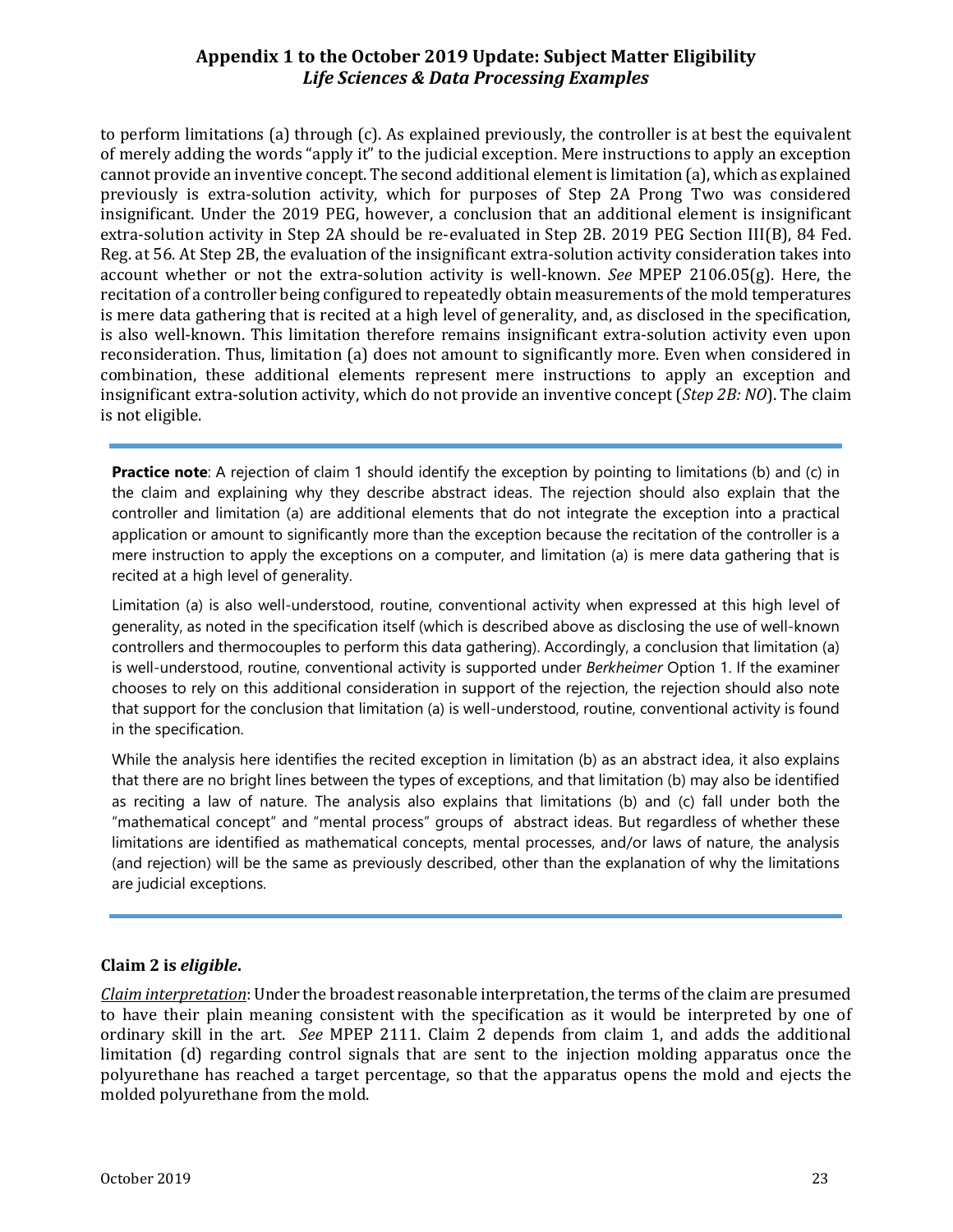*Step 1*: This part of the eligibility analysis evaluates whether the claim falls within any statutory category. MPEP 2106.03. The claim recites a controller, which is a mechanical and/or electrical device such as a general purpose computer in communication with sensors. Thus, the claim is to a manufacture or a machine, which are statutory categories of invention (*Step 1: YES*).

*Step 2A Prong One*: This part of the eligibility analysis evaluates whether the claim recites a judicial exception. Claim 2 depends from claim 1, and thus recites the same limitations (b) and (c) as claim 1. For the reasons discussed above for claim 1, these limitations recite abstract ideas, and the analysis must therefore proceed to Step 2A Prong Two.

*Step 2A Prong Two*: This part of the eligibility analysis evaluates whether the claim as a whole integrates the recited judicial exception into a practical application of the exception. This evaluation is performed by (a) identifying whether there are any additional elements recited in the claim beyond the judicial exception, and (b) evaluating those additional elements individually and in combination to determine whether the claim as a whole integrates the exception into a practical application. 2019 PEG Section III(A)(2) 84 Fed. Reg. at 54-55. The additional elements in this claim include the controller and limitations (a) and (d).

The recited controller is configured to perform limitations (a) through (c), *i.e*., it is the tool that is used to signal the injection molding apparatus to repeatedly obtain measurements of the mold temperature and perform the mathematical calculations and numeric conversions based on the measurements. For the same reasons stated previously with respect to claim 1, the controller and limitation (a) do not integrate the recited judicial exception into a practical application.

Limitation (d) is also an additional element, which specifies that the controller is configured to send control signals instructing the apparatus to open the mold and eject the molded polyurethane from the mold once the polyurethane has reached a target percentage. Limitation (d) does not merely link the judicial exceptions to a technical field, but instead adds a meaningful limitation in that it employs the information provided by the judicial exceptions (the calculated percentage of the extent of cure) to control the operation of the injection molding apparatus. As explained in the specification, because the

claimed controller opens the mold and ejects the molded polyurethane at the time when the target percentage of cure is reached, the claimed<br>controller avoids the technical problems the technical problems associated with undercure and overcure, which would otherwise negatively affect the cured polyurethane's strength and wear performance. Further, a person of ordinary skill in the art would recognize that limitation (d), in combination with the other claim limitations, reflects the technical advantages described in the specification. The claim as a whole thus improves upon previous controllers used in this technical field of injection molding. Further, using the information obtained via the judicial exception to take corrective action and control the injection molding apparatus in a particular way is an "other meaningful limitation" that integrates the judicial exception into the overall control scheme and accordingly practically applies the exception, such that the claim is not directed to the judicial exception (*Step 2A: NO*). The claim is eligible.

**Practice note**: As illustrated in the analysis of claim 2, the "improvements" consideration requires evaluation of the specification and the claim to ensure that a technical explanation of the asserted improvement is present in the specification, and that the claim reflects the asserted improvement. Examiners are not expected to make a qualitative judgment on the merits of the asserted improvement except when a person of ordinary skill in the art, consulting the claims and specification, would clearly understand the invention does not improve technology as applicant asserts. Note that under the 2019 PEG, examiners should perform their analysis of "improvements" at Step 2A Prong Two without reference to what is well-understood, routine, conventional activity. For more information on the "improvements" analysis, see FAQ G-2, MPEP 2106.05(a), and the Advanced Module training (see slides 22-25).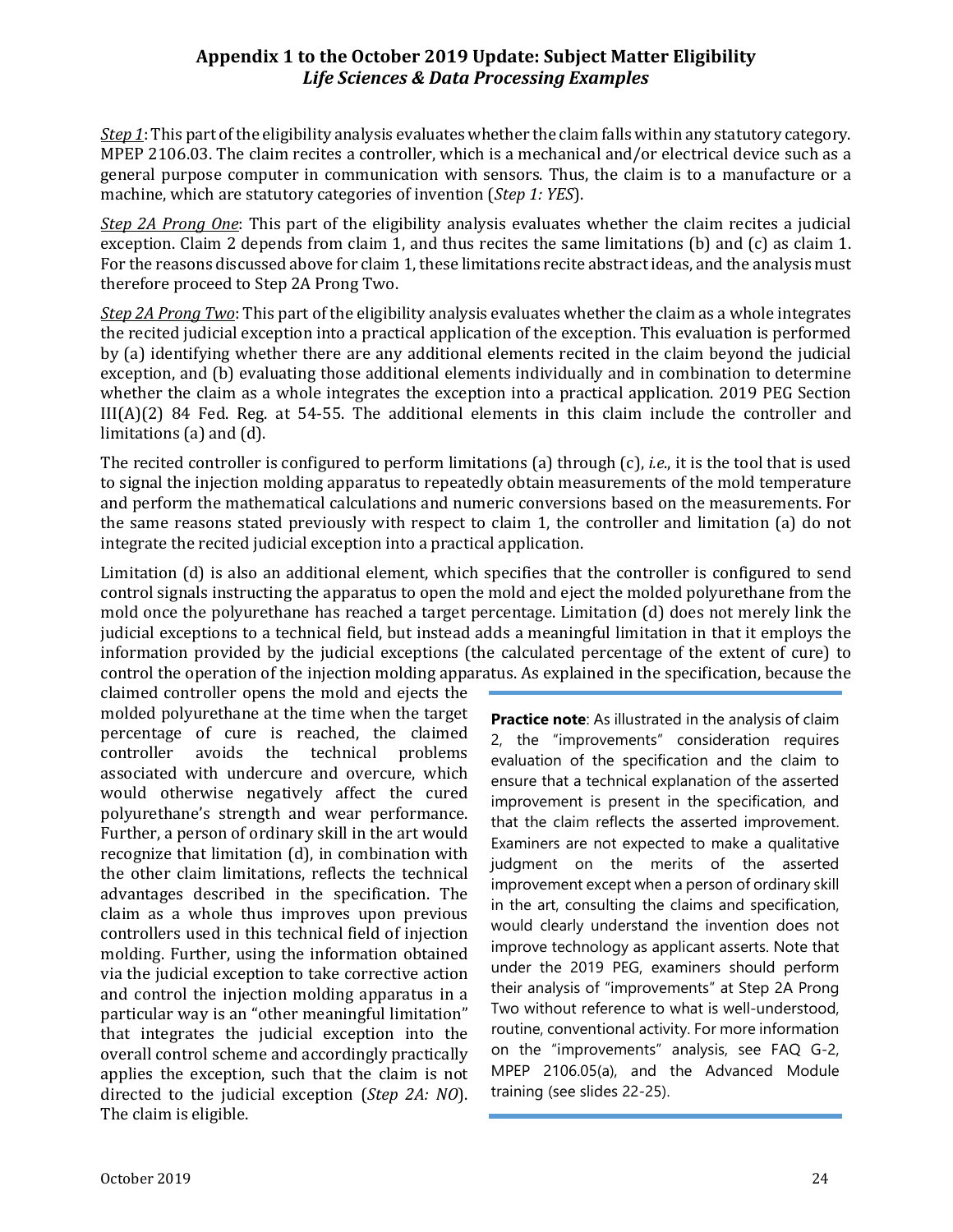#### **Claim 3 is** *eligible***.**

*Claim interpretation*: Under the broadest reasonable interpretation, the terms of the claim are presumed to have their plain meaning consistent with the specification as it would be interpreted by one of ordinary skill in the art. *See* MPEP 2111. Claim 3 depends from claim 1, and adds an additional limitation wherein the controller further comprises a means for<br>temperature measuring that repeatedly temperature measures the temperature of the mold. The "means for temperature measuring …" limitation is interpreted under 35 U.S.C. 112(f) because the claim limitation satisfies the three-prong analysis set forth in MPEP 2181. Because the means for temperature measuring limitation passes the three-prong test (thus invoking 112(f)), its BRI is limited to the structure, material or act (and equivalents thereof) disclosed and clearly linked in the specification to performance of the claimed function. *See* MPEP 2181. In this case, the corresponding structure is the ARCXY corresponding thermocouple, and equivalents thereof.

*Step 1*: This part of the eligibility analysis evaluates whether the claim falls within any statutory category. MPEP 2106.03. The claim recites a controller, which is a mechanical and/or electrical device such as a general purpose computer in communication with sensors. Thus, the claim is to a manufacture or a machine, which are statutory categories of invention (*Step 1: YES*).

**Practice note**: The same claim interpretation must be used when evaluating the claim for compliance with all requirements for patentability (*e.g*., eligibility, definiteness, novelty, non-obviousness, written description, etc.). Because the wherein clause was determined to provide a patentable distinction here in the eligibility analysis, it will also provide a patentable distinction elsewhere. Furthermore, the interpretation of the "means for temperature measuring" under 35 U.S.C. 112(f) is also the same for all requirements of patentability. Thus, for example, applicable prior art will need to show that the controller comprises an ARCXY thermocouple or an equivalent thereof. See MPEP 2111.04 for more information on wherein clauses, and MPEP 2182 and 2183 for more information on applying prior art to claim elements that are drafted in 112(f) format.

Because claim 3 includes a limitation that is interpreted under 35 U.S.C. 112(f), examiners should establish the 112(f) interpretation and provide an explanation in the Office action using the appropriate form paragraphs. *See, e.g*., the 2018 training module on "Addressing 35 U.S.C. § 112(F) or "Means-plus-Function" Limitations in an Office Action using New Form Paragraphs," which is available to the public at this link: [https://www.uspto.gov/video/cbt/addressing35](https://www.uspto.gov/video/cbt/addressing35-usc112f/index.htm) [usc112f/index.htm.](https://www.uspto.gov/video/cbt/addressing35-usc112f/index.htm)

*Step 2A Prong One*: This part of the eligibility

analysis evaluates whether the claim recites a judicial exception. Claim 3 depends from claim 1, and thus recites the same limitations (b) and (c) as claim 1. For the reasons discussed above for claim 1, these limitations recite abstract ideas, and the analysis must therefore proceed to Step 2A Prong Two.

*Step 2A Prong Two*: This part of the eligibility analysis evaluates whether the claim as a whole integrates the recited judicial exception into a practical application of the exception. This evaluation is performed by (a) identifying whether there are any additional elements recited in the claim beyond the judicial exception, and (b) evaluating those additional elements individually and in combination to determine whether the claim as a whole integrates the exception into a practical application. 2019 PEG Section III(A)(2) 84 Fed. Reg. at 54-55. The additional elements in this claim include the controller, the ARCXY thermocouple (and equivalents thereof), and limitation (a), where it is the ARCXY thermocouple (and equivalents thereof) that repeatedly measures the temperature of the mold.

The recited controller is configured to perform limitations (a) through (c), *i.e*., it is the tool that is used to signal the injection molding apparatus to repeatedly obtain measurements of the temperature and perform the mathematical calculations and numeric conversions based on the measurements. But, as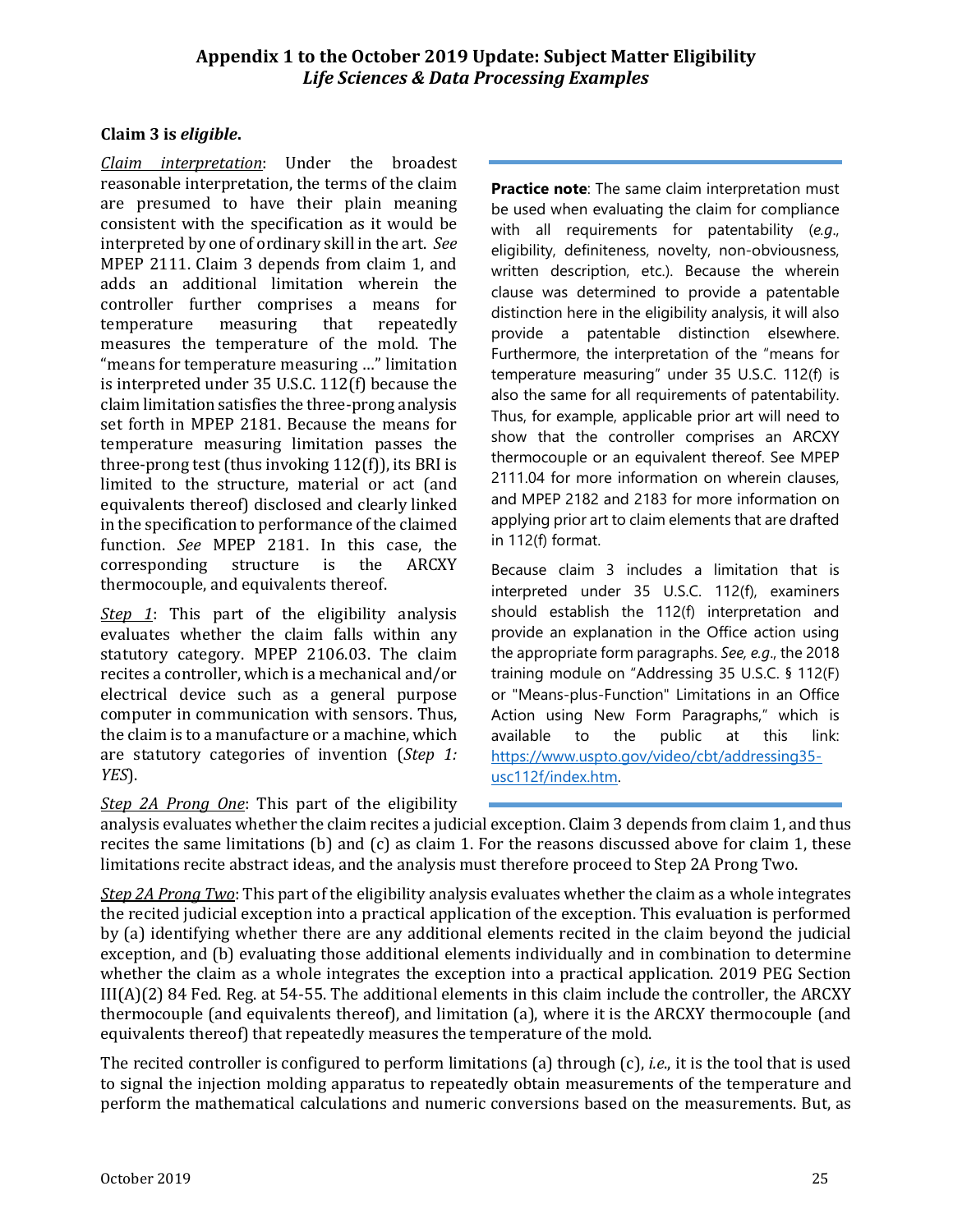described with respect to claim 1, the controller does not integrate the recited judicial exception into a practical application.

Limitation (a) obtains the temperature measurements that are performed by the ARCXY thermocouple (and equivalents thereof). This additional element represents mere data gathering (obtaining and measuring the temperature values) that is necessary for use of the recited judicial exception (the temperature values are used in limitation (b)'s mental calculation of the extent of curing completion). Although the thermocouple (or its equivalents) adds more detail to this limitation than is recited in claim 1, the additional detail (*e.g*., that the thermocouple is made from ARC and XY alloys) does not alter the performance of the limitation. Moreover, as discussed above for claim 1, the evaluation of whether this limitation is insignificant extra-solution activity in Step 2A Prong One does not take into account whether or not the limitation is well-known. Limitation (a) in the claim is thus insignificant extrasolution activity. Further, this determination precludes the ARCXY thermocouple from being considered to be a "particular machine," because its involvement in the claim is only as insignificant extra-solution activity. *See* MPEP 2106.05(b), particularly the third factor.

The combination of these additional elements also fails to integrate the recited judicial exceptions into a practical application of the exceptions. Whether viewed individually or in combination, the controller still represents mere instructions to apply the judicial exceptions on a computer, and limitation (a) as performed by the controller in conjunction with the ARCXY thermocouple (and equivalents thereof) is insignificant extra-solution activity. Thus, these additional elements do not integrate the recited judicial exception into a practical application and the claim is directed to the judicial exception (*Step 2A: YES*).

*Step 2B*: This part of the eligibility analysis evaluates whether the claim as a whole amounts to significantly more than the recited exception, *i.e.*, whether any additional element, or combination of additional elements, adds an inventive concept to the claim. MPEP 2106.05. As explained previously, the controller is at best the equivalent of merely adding the words "apply it" to the judicial exception. Mere instructions to apply an exception cannot provide an inventive concept. The other additional element is limitation (a) as performed by the ARCXY thermocouple (and equivalents thereof), which for purposes of Step 2A Prong Two was considered insignificant. Under the 2019 PEG, however, a conclusion that an additional element is insignificant extra-solution activity in Step 2A should be re-evaluated in Step 2B. 2019 PEG Section III(B), 84 Fed. Reg. at 56. As discussed above for claim 1, at Step 2B the evaluation of the insignificant extra-solution activity consideration takes into account whether or not the extrasolution activity is well-known. *See* MPEP 2106.05(g).

Here, the recited activity of repeatedly measuring the temperature of the mold is still mere data gathering that is recited at a high level of generality. As disclosed in the specification, performing this activity by using a thermocouple to repeatedly measure the mold temperature is well-known. Thus, if the BRI of limitation (a) encompassed using a typical thermocouple (or other standard hardware such as an industrial thermometer) to measure the temperature, then there would be nothing in the claim that could elevate this limitation from insignificant extra-solution data gathering into a meaningful limitation that would render the claim eligible. But the BRI here does not encompass using just any thermocouple or thermometer. Instead, because the means for temperature measuring limitation invokes 112(f), limitation (a) only encompasses repeatedly measuring the mold temperature using an ARCXY thermocouple (or its equivalents). And using an ARCXY thermocouple to measure mold temperatures is not well-known. The only reference the examiner has found that discloses this type of thermocouple is a journal article written by several scientists employed by the National Aeronautics and Space Administration, which describes the use of an ARCXY thermocouple to measure temperatures repeatedly in conjunction with spacecraft and landing vehicles used for atmospheric studies on other planets where particularly robust equipment is required. Accordingly, the examiner determines that while ARCXY thermocouples are known, mere knowledge of this type of thermocouple in the aeronautical industry does not make its use in an injection molding apparatus routine or conventional. Thus, limitation (a) as performed by the controller in conjunction with the ARCXY thermocouple was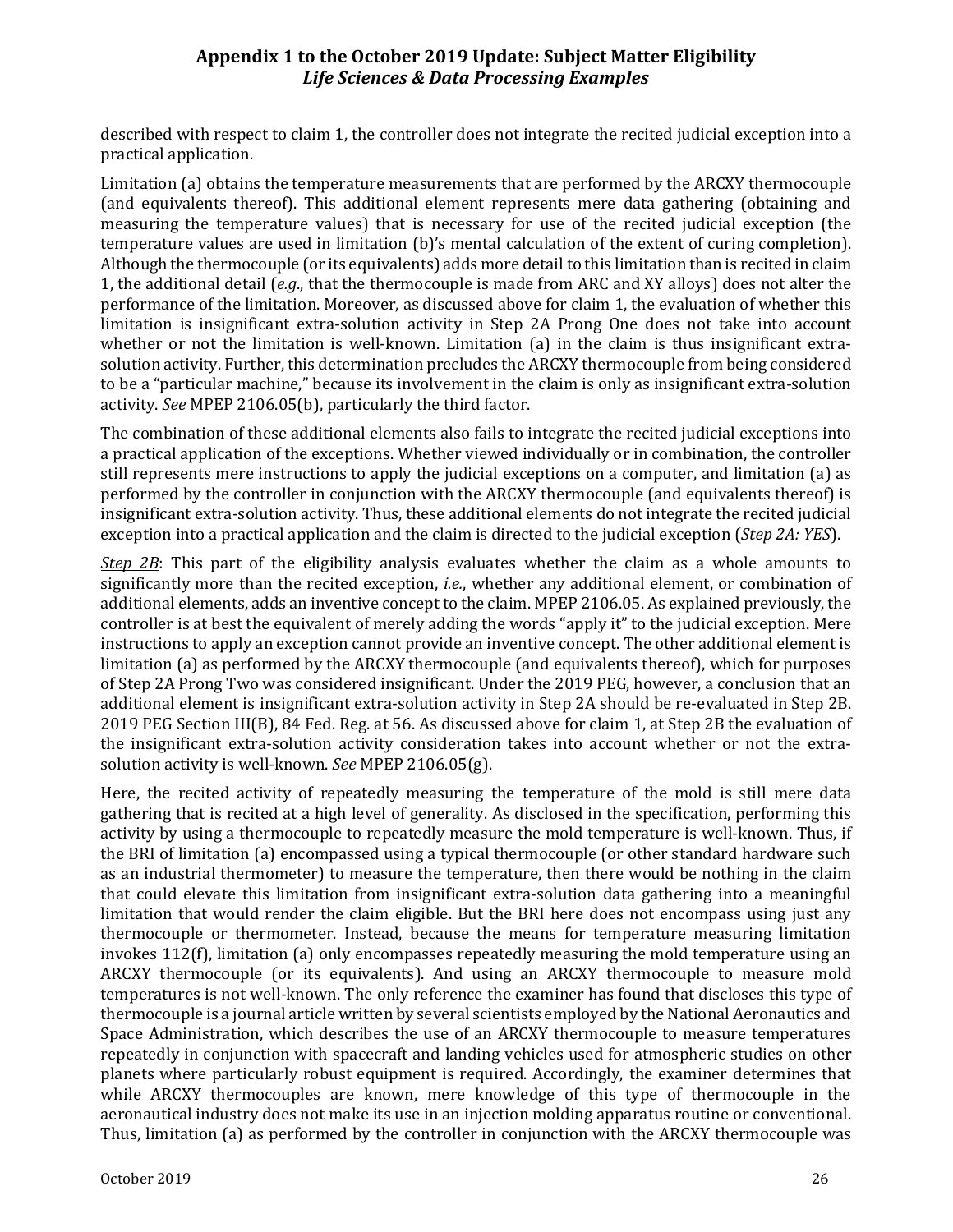not well-known, and this limitation is therefore no longer considered to be insignificant because the ARXCY thermocouple's better long-term performance and durability would be beneficial in implementing the injection molding apparatus, and its faster response time means that it can measure the temperature more often than other thermocouples. As a result of using this unconventional thermocouple to perform limitation (a), the claim as a whole thus amounts to significantly more than the exception itself (*Step 2B: YES*). The claim is eligible.

#### **Claim 4 is** *eligible***.**

*Claim interpretation*: Under the broadest reasonable interpretation, the terms of the claim are presumed to have their plain meaning consistent with the specification as it would be interpreted by one of ordinary skill in the art. *See* MPEP 2111. Based on the plain meaning of the words in the claim, the broadest reasonable interpretation of claim 4 is a controller (which is a device such as a general purpose computer in communication with sensors) for an injection molding apparatus, which is configured to perform the functions of (a) sending a control signal to the injection molding apparatus to regulate injection of uncured polyurethane and to heat the mold to a target temperature to cure the polyurethane, (b) repeatedly obtaining measurements of the mold temperature, (c) comparing the obtained temperatures to the target temperature, and (d) maintaining temperature of the mold within two degrees of the target temperature by sending a control signal to the apparatus to selectively heat or cool the mold when the obtained temperature of the mold is more than two degrees different than the target temperature. The preamble here does not positively add limitations to the claimed controller, or further modify limitations recited in the body of the claim, and thus does not limit the claim. Instead, it indicates an intended use for the claimed controller, *i.e*., the controller is intended for use in controlling an injection molding apparatus.

*Step 1*: This part of the eligibility analysis evaluates whether the claim falls within any statutory category. MPEP 2106.03. The claim recites a controller, which is a mechanical and/or electrical device such as a general purpose computer in communication with sensors. Thus, the claim is to a manufacture or a machine, which are statutory categories of invention (*Step 1: YES*).

*Step 2A Prong One*: This part of the eligibility analysis evaluates whether the claim recites a judicial exception. As explained in MPEP 2106.04(II) and the October 2019 Update, a claim "recites" a judicial exception when the judicial exception is "set forth" or "described" in the claim. There are no naturebased product limitations in this claim (polyurethane is not a nature-based product), and thus the markedly different characteristics analysis is not performed. However, the claim still must be reviewed to determine if it recites any other type of judicial exception.

Limitation (c) in the claim recites that the controller is configured to "compare the obtained temperatures to a target temperature." The claimed comparison is an observation or evaluation between the obtained temperatures and the target temperature, *e.g*., an observation of whether the obtained temperature matches the target temperature, or whether it varies from the target temperature. This type of observation or evaluation is an act that can be practically performed in the human mind, similar to the mental thought processes that occur when a person looks at a temperature read-out of an oral baby thermometer and determines whether the baby has a fever by mentally evaluating whether a measured temperature of 101 degrees Fahrenheit is higher than the baby's target temperature of 98.6 degrees. Such mental observations or evaluations fall within the "mental processes" grouping of abstract idea set forth in the 2019 PEG. 2019 PEG Section I, 84 Fed. Reg. at 52. Note that the recitation of a controller in this claim does not negate the mental nature of this limitation because the claim here merely uses the controller as a tool to perform the otherwise mental process. *See* October Update at Section I(C)(ii). Thus, limitation (c) recites a concept that falls into the "mental process" group of abstract ideas.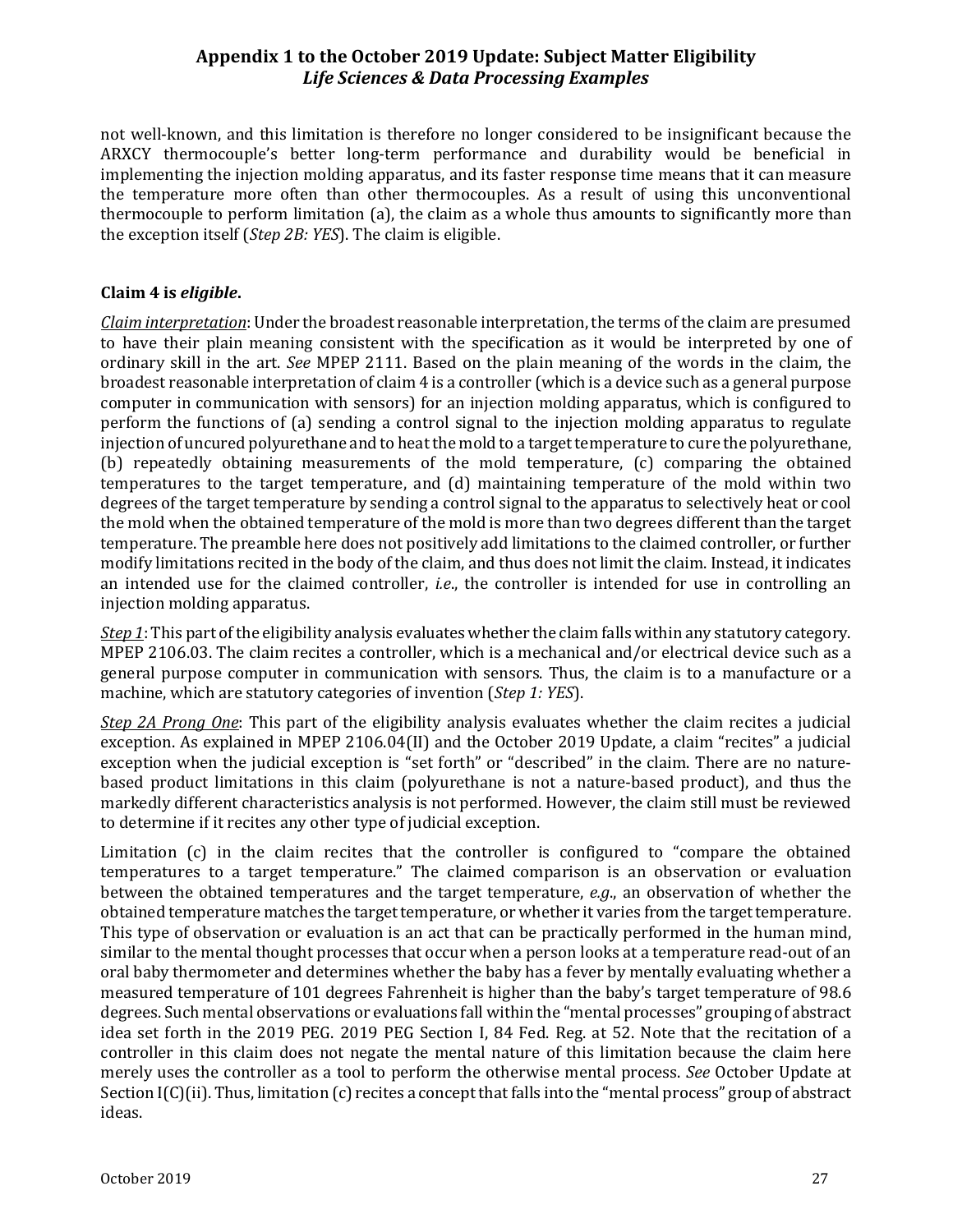*Step 2A Prong Two*: This part of the eligibility analysis evaluates whether the claim as a whole integrates the recited judicial exception into a practical application of the exception. This evaluation is performed by (a) identifying whether there are any additional elements recited in the claim beyond the judicial exception, and (b) evaluating those additional elements individually and in combination to determine whether the claim as a whole integrates the exception into a practical application. 2019 PEG Section III(A)(2), 84 Fed. Reg. at 54-55. Besides the abstract idea, the claim recites the additional element of the controller being configured to perform limitations (a) through (d).

The controller is configured to carry out limitations (a) through (d), *i.e*., it is the tool that is used to signal the injection molding apparatus to inject uncured polyurethane and heat the mold, and to repeatedly obtain the temperature measurements and perform the comparison of the obtained temperatures with the target temperature. But the controller is recited so generically (no details whatsoever are provided other than that it is a "controller") that it represents no more than mere instructions to apply the judicial exceptions on a computer. It can also be viewed as nothing more than an attempt to generally link the use of the judicial exception to the technological environment of a controller. The controller thus does not integrate the judicial exception into a practical application. It should be noted that because the courts have made it clear that mere physicality or tangibility of an additional element or elements is not a relevant consideration in the eligibility analysis, the physical nature of the controller does not affect this analysis. *See* MPEP 2106.05(I) for more information on this point, including explanations from judicial decisions including *Alice Corp. Pty. Ltd. v. CLS Bank Int'l*, 573 U.S. 208, 224-26 (2014).

Limitation (a) represents the environment in which the judicial exception is used, in that the controller sending control signals to fill and heat the mold provides context for how the other claimed steps fit into an overall curing process, *e.g.*, there is not much point to repeatedly obtaining measurements of the temperature of the mold (and then to comparing the temperatures and signaling the apparatus to adjust the temperature based on that comparison) until the mold is filled and heated. This element is thus a mere indication of the field of use or technological environment in which the judicial exception is performed, like the step of administering a drug providing 6-thioguanine to patients with an immunemediated gastrointestinal disorder in *Mayo,* which the Supreme Court treated as merely indicating the field of use in which the recited correlations were identified. *See* MPEP 2106.05(h), discussing the administration step in *Mayo Collaborative Servs. v. Prometheus Labs. Inc.,* 566 U.S. 66, 78 (2012) as well as other examples of field of use limitations. This element is also insignificant extra-solution activity because it merely gathers data for use in calculating the extent of curing completion. *See, e.g*., *OIP Techs., Inc. v. Amazon.com, Inc.,* 788 F.3d 1359, 1363 (Fed. Cir. 2015), in which the Federal Circuit considered a step of presenting offers to potential customers in order to generate statistics about how the potential customers responded to the offers to be insignificant extra-solution activity because it merely gathered data for use in calculating an optimized price. *See also* MPEP 2106.05(g), which discusses the limitations in *OIP Techs.* as well as other examples of mere data gathering. Thus, limitation (a) does not integrate the judicial exceptions, but instead represents a field of use or mere data gathering (filling and heating the mold so that the temperature values can be obtained) that is necessary for use of the recited judicial exception (the temperature values are used in limitation (c)'s mental comparison of the obtained temperatures to a target temperature).

Limitation (b) requires that the controller is configured to repeatedly obtain measurements of the mold temperature. This additional element represents mere data gathering (obtaining the temperature values) that is necessary for use of the recited judicial exception (the temperature values are used in limitation (c)'s mental comparison of the obtained temperatures to a target temperature) and is recited at a high level of generality. Limitation (b) in the claim is thus insignificant extra-solution activity.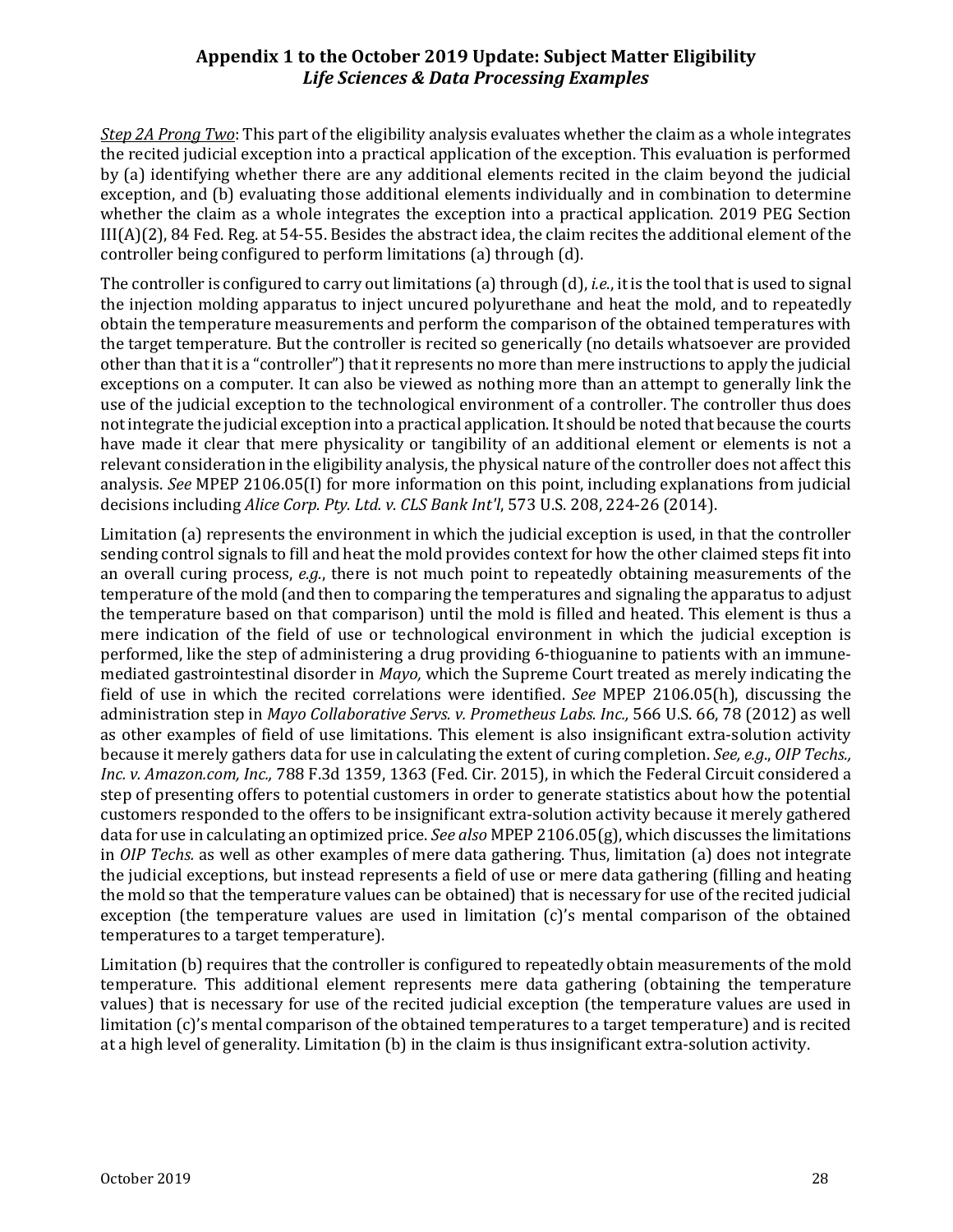Limitation (d) specifies that the controller is configured to send a control signal instructing the apparatus to selectively heat or cool the mold when the measured temperature is more than two degrees different than the target temperature. In other words, if the comparison indicates that the mold temperature is too low, the controller sends a signal instructing the apparatus to heat the mold, and if the comparison indicates that the mold temperature is too high, the controller sends a signal instructing the apparatus to cool the mold. Limitation (d) does not merely link the judicial exceptions to a technical field, but instead adds a meaningful limitation in that it employs the information provided by the judicial exception (the comparison of the mold temperature with the target temperature) to control the operation of the injection molding apparatus. As explained in the specification, maintaining the temperature within this set range (no more than two degrees higher or lower than the target temperature) will prevent the occurrence of undesirable side reactions that would otherwise negatively affect the cured polyurethane's strength and wear performance. By preventing the occurrence of these side reactions, the claimed controller avoids the technical problems associated with undercure and overcure, which would otherwise negatively affect the cured polyurethane's strength and wear performance. Further, a person of ordinary skill in the art would recognize that limitation (d), in combination with the other claim limitations, reflects the technical advantages described in the specification. The claim as a whole thus improves upon previous controllers used in this technical field of injection molding. Further, using the information obtained via the judicial exception to take corrective action and control the injection molding apparatus in a particular way is an "other meaningful limitation" that integrates the judicial exception into the overall control scheme and accordingly practically applies the exception, such that the claim is not directed to the judicial exception (*Step 2A: NO*). The claim is eligible.

**Practice note**: As illustrated in the analysis of claim 4, the "improvements" consideration requires evaluation of the specification and the claim to ensure that a technical explanation of the asserted improvement is present in the specification, and that the claim reflects the asserted improvement. Examiners are not expected to make a qualitative judgment on the merits of the asserted improvement except when a person of ordinary skill in the art, consulting the claims and specification, would clearly understand the invention does not improve technology as applicant asserts. Note that under the 2019 PEG, examiners should perform their analysis of "improvements" at Step 2A Prong Two without reference to what is well-understood, routine, conventional activity. For more information on the "improvements" analysis, see FAQ G-2, MPEP 2106.05(a), and the Advanced Module training (see slides 22-25).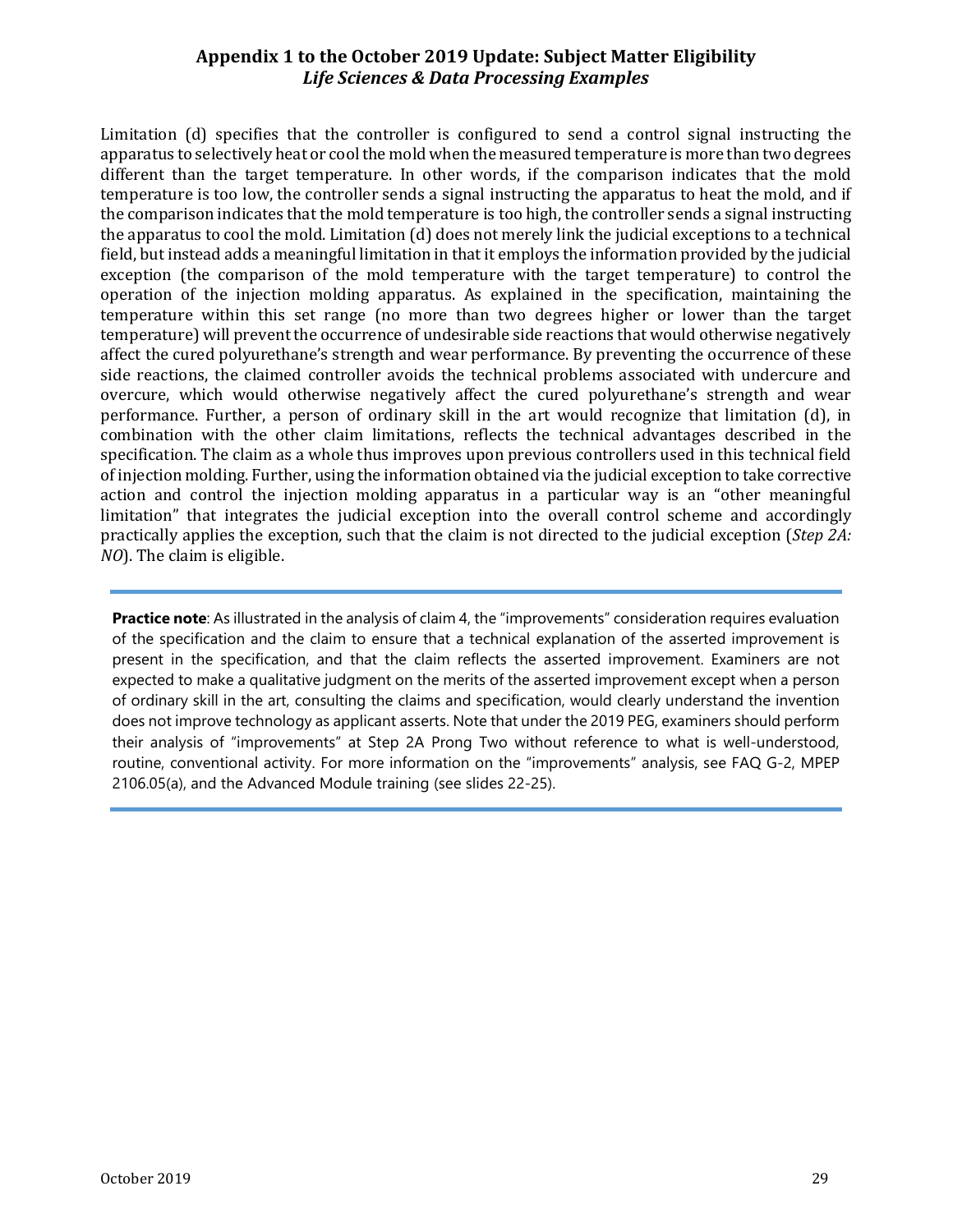# **46. Livestock Management**

*This example illustrates the application of Revised Step 2A to claims for obtaining and analyzing identification and behavioral data of livestock animals, such as dairy cattle. Grass tetany (also called grass staggers) is a real nutritional deficiency that affects ruminant animals such as cattle and sheep. Claim 1 is ineligible because it recites a judicial exception (an abstract idea), and the claim as a whole does not integrate the exception into a practical application or amount to significantly more than the exceptions. Claim 2 recites the same judicial exception as claim 1, but is eligible because it recites other meaningful limitations, which, when evaluated in combination, integrate the exceptions into a practical application. Claim 3 recites a different judicial exception (also an abstract idea), and is eligible because it recites other meaningful limitations, which in combination integrate the exception into a practical application. Claim 4 is eligible because it does not recite any judicial exceptions.*

# **BACKGROUND**

Monitoring the behavior of livestock animals such as dairy cattle in response to environment and

# **Issue spotting**

- $\checkmark$  Product and process claims
- $\checkmark$  Abstract idea exceptions, particularly mental processes
- $\checkmark$  Multiple exceptions in the same claim
- $\checkmark$  "Integration into a practical application," particularly the "other meaningful limitations" consideration
- $\checkmark$  Claim interpretation: Wherein clauses and contingent limitations

# **Relevant case law**

- *Diamond v. Diehr*, 450 U.S. 175 (1981)
- *BASCOM Global Internet Servs., Inc. v. AT&T Mobility LLC*, 827 F.3d 1341 (Fed. Cir. 2016)
- *Electric Power Group, LLC v. Alstom, S.A.,*  830 F.3d 1350 (Fed. Cir. 2016)

physiological conditions can provide vital clues as to their general health. Traditionally, farmers have monitored livestock animal behavior by physically and visually inspecting the animals at regular intervals, however these traditional practices are labor intensive and require the farmer to remain in close proximity to the herd. Further, by the time that an animal's behavior is immediately identifiable as aberrant by such physical or visual inspection, the animal is often in significant distress and it may be difficult or impossible to quickly return the animal to optimal health. For instance, grass tetany is a serious and sometimes fatal nutritional deficiency associated with low magnesium levels and/or poor magnesium absorption. It often manifests in late winter and early spring, particularly in pasturage that contains high levels of potassium. Early signs of grass tetany may be non-specific, *e.g*., the affected cow may leave the herd, stop eating, or be more restless or excitable than normal. As the disorder progresses, the symptoms become more noticeable and specific to grass tetany, *e.g*., a combination of muscle twitching, convulsions, frequent urination, lying down and standing up repeatedly, and/or excessive chewing. When detected early, the affected cow often recovers when provided with a therapeutically effective amount of supplemental salt and minerals, or in some cases, more invasive treatment such as intravenous magnesium solutions. However, this deficiency is often not detected until an advanced stage because the early signs are non-specific, and also require the farmer to visually inspect and evaluate the behavior of each animal in the herd on a continual basis. To that end, applicant has invented a system and method for automatically detecting and tracking the behavior of livestock animals, in particular dairy cattle, that enables the early detection of disease, infection, nutritional deficiencies, parturition, stress, and other conditions of interest.

The system comprises a central computer, a sensor for each animal in the herd, and at least one reader for obtaining information from the sensors. The computer has typical components including a memory and a processor coupled to the memory, and may also include other standard components such as a display, keyboard, network communicator, touch screen, and the like. The processor is programmed with executable instructions including a livestock interface for obtaining animal-specific information,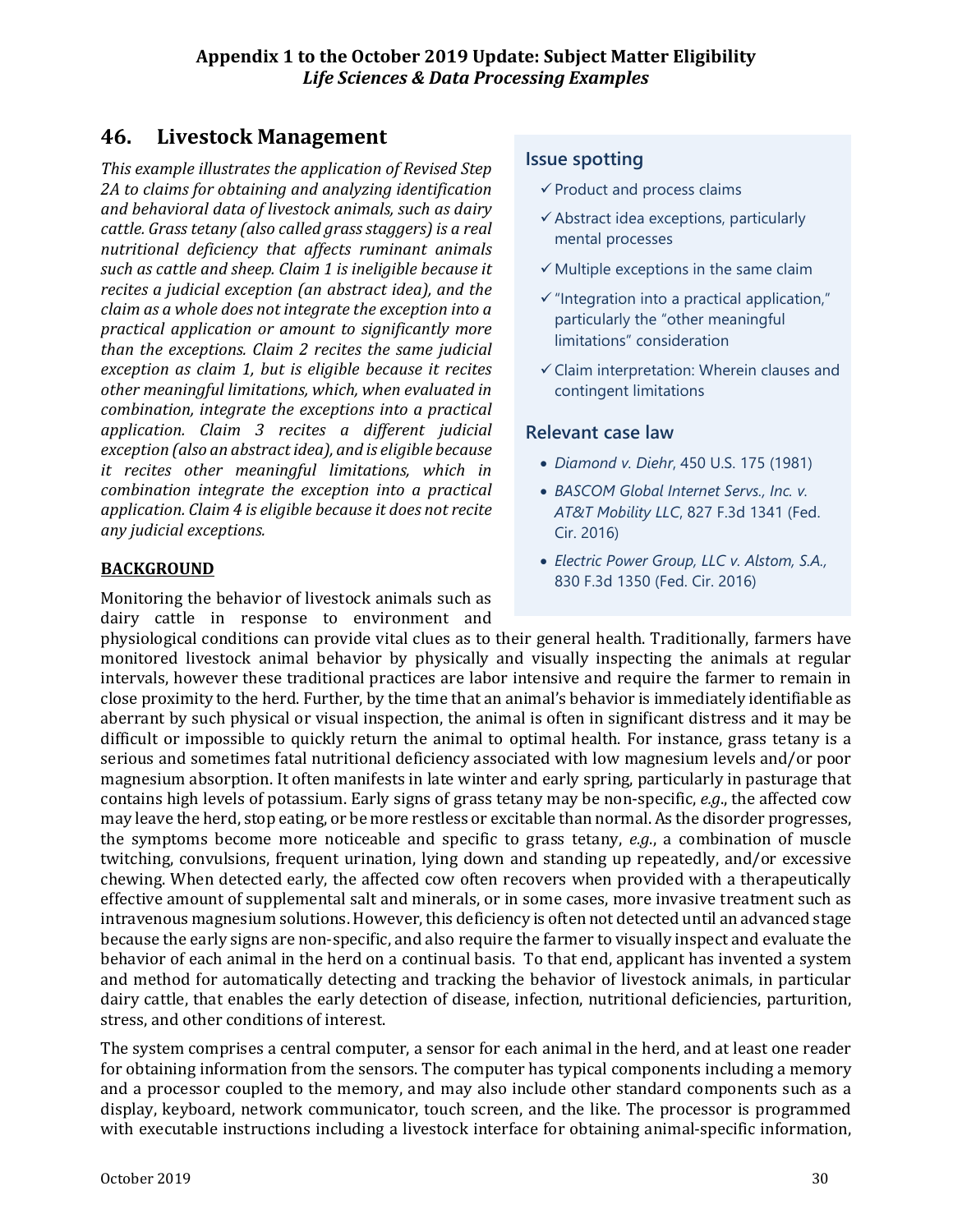and a monitoring component for comparing, analyzing, and displaying the obtained information. The sensors may take the form of an ear tag, leg band, collar, or other form suitable to permit animal monitoring while not interfering with the animal's daily activities, and incorporate one or more conventional sensors such as accelerometers, global positioning satellite (GPS) sensors, temperature sensors, and the like, along with a communication component such as a radio frequency identification (RFID) tag or "smart label". The smart label can contain various types of animal-specific information, including animal identification data, body position data, body temperature data, feeding behavior data (*e.g*., the animal chewed for only 30 minutes in the last three hours, and consumed only two pounds of grass), and movement pattern data (*e.g*., in the last eight hours, the animal spent two hours lying down and six hours walking around the pasture). The reader may be, *e.g*., a radio frequency reader for collecting the animal-specific information from an animal sensor having a radio frequency transponder when the animal sensor is within proximity to the radio frequency reader, and may be mounted in a variety of locations, for instance inside a milking or feeding barn, in a feeding stall, in a pasture, on a fence or gate, and the like. As the information is collected, it is stored in a herd database so that the farmer has a record of each animal's past and present behavior. The herd database may also contain information about a plurality of possible behavioral patterns that are either normal or indicative of disease, infection, nutritional deficiencies, parturition, stress, and other conditions of interest, and may further contain data indicative of a cow or heifer's age, pregnancy status, vaccination history, and the like. The system may also include control mechanisms that are coupled to the readers and the central computers, *e.g*., to automatically control a gate or a feeding device.

Applicant's system and method enables a farmer to automatically monitor health and activity in dairy livestock animals, by collecting animal-specific information from a particular animal, comparing and analyzing the collected information with respect to the herd database in order to identify whether the animal is exhibiting an aberrant behavioral pattern as compared to past behavior of the animal, and then outputting the results of the analysis on a display to enable the farmer to effectively monitor the herd remotely, *e.g*., by checking the display at night from the farm office or the farm house. For instance, when the herd is on their way into the milking barn at night, animal-specific information from each animal's sensor is read by the readers and processed by the livestock interface and the monitoring component to evaluate each animal's behavioral patterns as compared to its past behavioral patterns (and if desired, a set of possible behavioral patterns that are known to occur in a given animal species).

The system may also send signals to control other farm equipment automatically, based on behavioral triggers. For instance, if the analysis results indicate that a particular animal is exhibiting an aberrant behavioral pattern indicative of excess stress, then the system can send a control signal to a sorting gate that is automatically operable to swing in response to a signal from the system so that the stressed animal is separated from the rest of the herd, *e.g.*, into a holding pen, where the farmer or veterinarian can then examine the stressed animal, and treat it if needed. These sorting gates are known, and may have any suitable form, for example a frame and gates that are constructed out of metal tubing and equipped with mechanical, hydraulic, or pneumatic switches that are electronically controlled. Similarly, a reader mounted in a feeding stall can collect information from the animal that enters that particular stall, so that the animal can be identified and its behavioral patterns analyzed. If the analysis results indicate that this particular animal is exhibiting an aberrant behavioral pattern indicative of a particular disease or nutritional deficiency, or even that this particular animal requires more or less food than other animals in the herd, then the system can send a control signal to a feed dispenser to dispense an individualized amount of feed and optional supplements. For instance, if the animal is exhibiting an aberrant behavioral pattern indicative of grass tetany, the control signal may signal the feed dispenser to dispense a therapeutically effective amount of supplemental salt and minerals mixed with feed.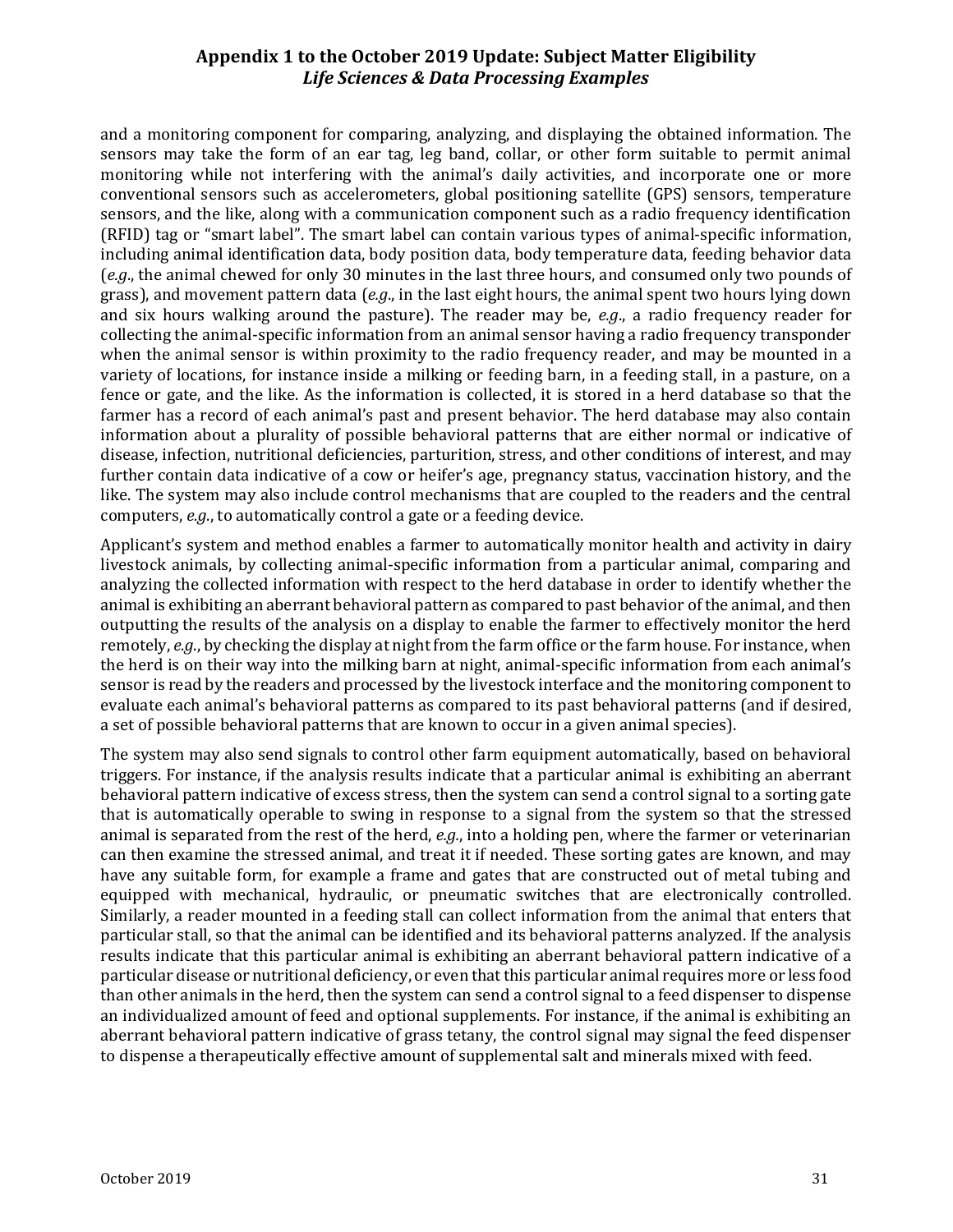#### **CLAIMS**

1. A system for monitoring health and activity in dairy livestock animals comprising:

a memory;

a display; and

a processor coupled to the memory programmed with executable instructions, the instructions including

a livestock interface for obtaining animal-specific information, wherein the animal-specific information comprises animal identification data and at least one of body position data, body temperature data, feeding behavior data, and movement pattern data; and

a monitoring component for

- (a) comparing the obtained animal-specific information with animal information from a herd database to verify an animal's identity, and
- (b) analyzing the obtained animal-specific information to identify whether the animal is exhibiting an aberrant behavioral pattern as compared to past behavior of the animal, and
- (c) displaying the analysis results for the animal on the display.
- 2. The system of claim 1, wherein the system further comprises

a feed dispenser that is connected to a feed and supplement supply and is operable to dispense individualized amounts of feed and optional supplements, and

wherein the monitoring component is further configured for

(d) automatically sending a control signal to the feed dispenser to dispense a therapeutically effective amount of supplemental salt and minerals mixed with feed when the analysis results for the animal indicate that the animal is exhibiting an aberrant behavioral pattern indicative of grass tetany.

3. A method for monitoring health and activity in dairy livestock animals comprising:

(a) causing a herd of livestock animals to enter a sorting gate that is automatically operable, wherein each animal in the herd is equipped with an animal sensor having a radio frequency transponder,

(b) for a particular animal in the herd, obtaining, by a radio frequency reader mounted on or near the sorting gate, animal-specific information from the animal sensor when the animal sensor is within proximity to the radio frequency reader, the animal-specific information comprising animal identification data and at least one of body position data, body temperature data, feeding behavior data, and movement pattern data,

(c) analyzing, by a processor, the obtained animal-specific information from step (ii) with respect to animal information stored in a herd database to identify the animal and to determine whether the animal is exhibiting an aberrant behavioral pattern as compared to the past behavior of the animal,

(d) automatically operating the sorting gate, by the processor sending a control signal to the sorting gate to route the animal into a holding pen when the analysis results from step (iii) for the animal indicate that the animal is exhibiting an aberrant behavioral pattern, and by the processor sending a control signal to the sorting gate to permit the animal to freely pass through the sorting gate when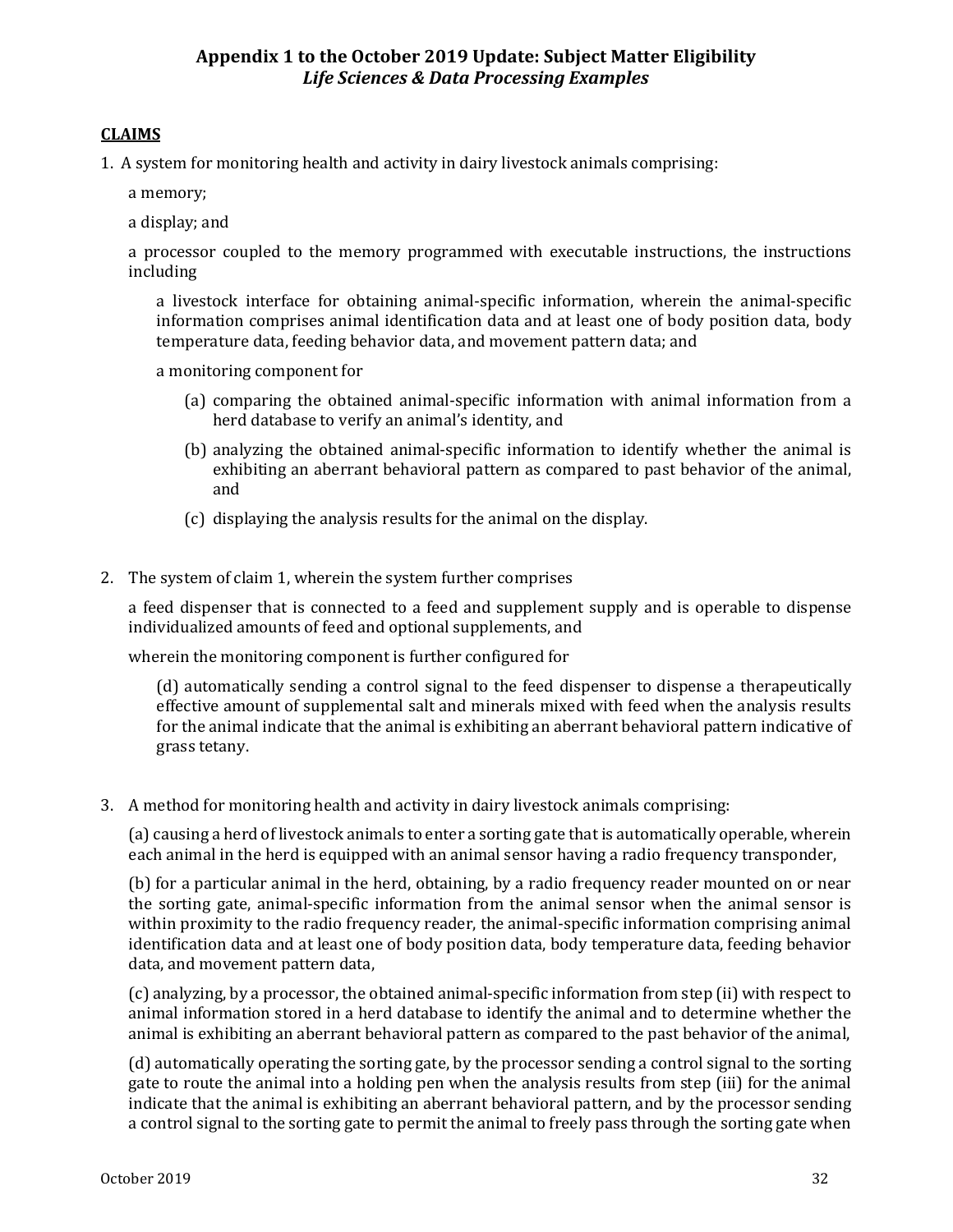the analysis results for the animal indicate that the animal is not exhibiting an aberrant behavioral pattern, and

(e) repeating steps (b) through (d) for each animal in the herd.

4. A system for monitoring health and activity in a herd of dairy livestock animals comprising:

a memory;

a processor coupled to the memory programmed with executable instructions, the instructions including a livestock interface for obtaining animal-specific information for a plurality of animals in the herd, wherein the animal-specific information comprises animal identification data and at least one of body position data, body temperature data, feeding behavior data, and movement pattern data; and

a herd monitor including (a) a radio frequency reader for collecting the animal-specific information from a plurality of animal sensors attached to the animals in the herd when the animal sensors are within proximity to the radio frequency reader, each animal sensor having a radio frequency transponder, and (b) a transmitter for transmitting the collected animal-specific information to the livestock interface.

#### **ANALYSIS**

#### **Claim 1 is** *ineligible***.**

*Claim interpretation*: Under the broadest reasonable interpretation, the terms of the claim are presumed to have their plain meaning consistent with the specification as it would be interpreted by one of ordinary skill in the art. *See* MPEP 2111. The preamble here does not positively add limitations to the claimed system, or further modify limitations recited in the body of the claim, and thus does not limit the claim. Instead, it indicates an intended use for the claimed system, *i.e*., the system is intended for use in monitoring the health and activity of dairy livestock animals.

Based on the specification, the terms "memory," "display," and "processor" are recognized as representing known classes of structures that can perform the functions set forth in the claim, *e.g*., the display is claimed as a generic device that performs the generic function of displaying data. The term "animal-specific information" is understood to be information about a particular animal in the herd, and to comprise animal identification data as well as at least one of body position data, body temperature data, feeding behavior data, and movement pattern data. Based on the plain meaning of the words in the claim, the broadest reasonable interpretation of claim 1 is a system having a memory, display, and processor, wherein the processor is coupled to the memory and programmed with executable instructions in the form of at least two software modules: a livestock interface and a monitoring component. The claim does not impose any limits on how the animal-specific information is obtained by the livestock interface, and thus this step covers any and all possible ways in which this can be done, for instance by a farmer typing the information into the system, or by the system obtaining the information from an animal sensor such as an RFID tag, microchip, or transponder device. The claim also does not impose any limits on how the comparison or analysis is accomplished, and thus it can be performed in any way known to those of ordinary skill in the art.

*Step 1*: This part of the eligibility analysis evaluates whether the claim falls within any statutory category. MPEP 2106.03. The claim recites a system comprising a combination of concrete devices (a memory, processor, and display), and therefore is a machine, which is a statutory category of invention (*Step 1: YES*).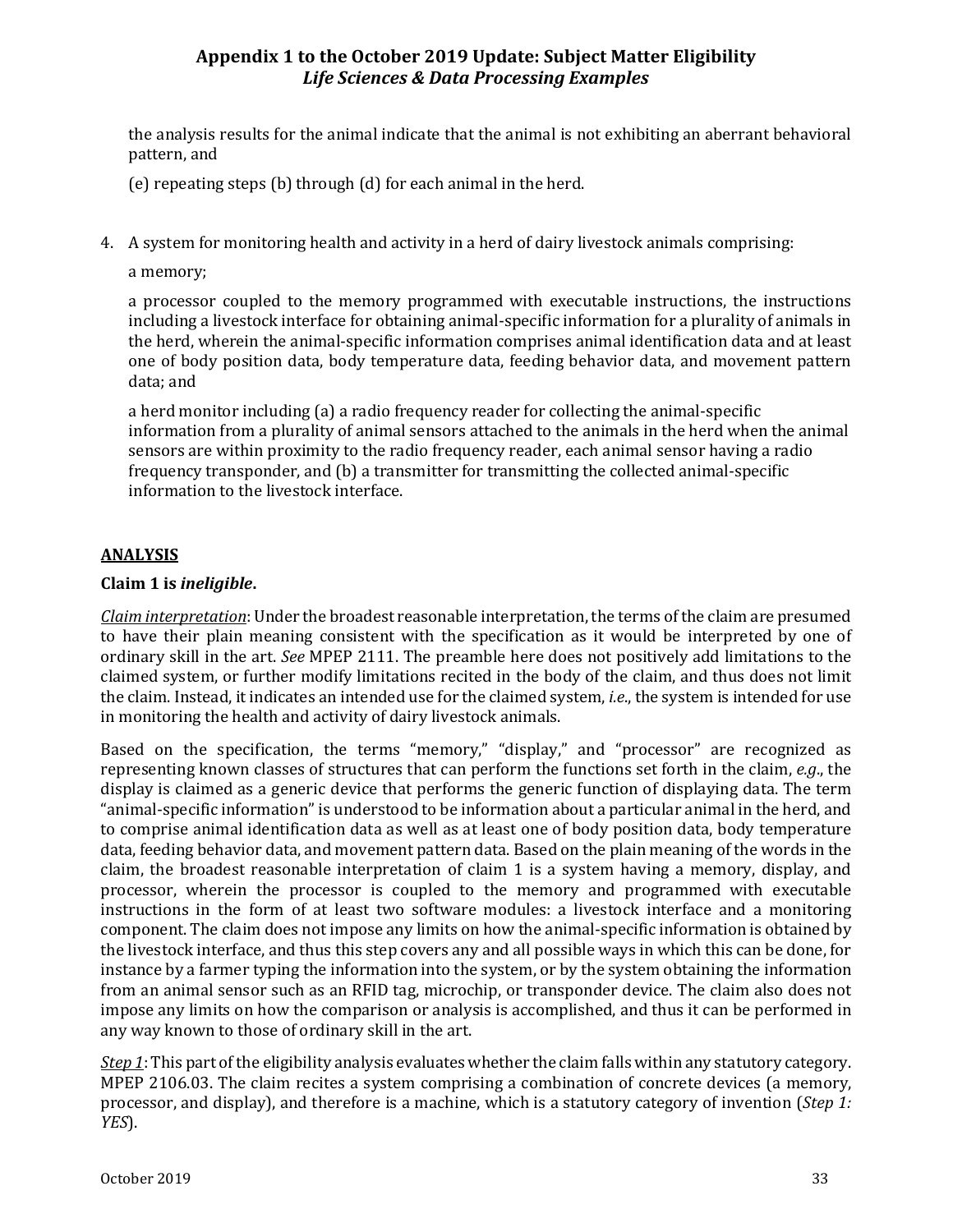*Step 2A Prong One*: This part of the eligibility analysis evaluates whether the claim recites a judicial exception. As explained in MPEP 2106.04(II) and the October 2019 Update, a claim "recites" a judicial exception when the judicial exception is "set forth" or "described" in the claim. There are no naturebased product limitations in this claim, and thus the markedly different characteristics analysis is not performed. However, the claim still must be reviewed to determine if it recites any other type of judicial exception.

Limitations (a) and (b) recite that the monitoring component is for "comparing the obtained animalspecific information with animal information from a herd database to verify the animal's identity," and "analyzing the obtained animal-specific information to identify whether the animal is exhibiting an aberrant behavioral pattern as compared to past behavior of the animal." As is evident from the background of this example, the claimed comparison is an observation or evaluation based on the obtained information and the information stored in the herd database, *e.g*., an observation that Bessie the heifer ate only 15 pounds of hay today as opposed to her usual intake of 20 to 25 pounds of hay, and that her hay intake is normally consistent from day-to-day. The claimed analysis is an evaluation based on the comparison, *e.g*., an evaluation that Bessie is exhibiting aberrant feeding behavior as compared to her past behavior because her food intake is much lower than normal. These observations or evaluations are acts that can be practically performed in the human mind, similar to the mental thought processes that occur when a pool maintenance worker looks at the water level in the pool in the morning and notices that the water level is much lower than normal, and then determines that because this has never happened before even in similar weather conditions, there might be a leak in the pool because the lowered water level cannot be accounted for by overnight evaporation. Such mental observations or evaluations fall within the "mental processes" grouping of abstract idea set forth in the 2019 PEG. 2019 PEG Section I, 84 Fed. Reg. at 52. The recitation of a processor in this claim does not negate the mental nature of these limitations because the claim here merely uses the processor as a tool to perform the otherwise mental processes. *See* October Update at Section I(C)(ii). Thus, limitations (a) and (b) recite concepts that fall into the "mental process" grouping of abstract ideas.

As explained in the MPEP and the October 2019 Update, in situations like this where a series of steps recite judicial exceptions, examiners should combine all recited judicial exceptions and treat the claim as containing a single abstract idea for purposes of further eligibility. *See* MPEP 2106.04 and 2106.05(II). Thus, for purposes of further discussion, this example considers limitations (a) and (b) as a single abstract idea.

*Step 2A Prong Two*: This part of the eligibility analysis evaluates whether the claim as a whole integrates the recited judicial exception into a practical application of the exception. This evaluation is performed by (a) identifying whether there are any additional elements recited in the claim beyond the judicial exception, and (b) evaluating those additional elements individually and in combination to determine whether the claim as a whole integrates the exception into a practical application. 2019 PEG Section III(A)(2), 84 Fed. Reg. at 54-55. Besides the abstract idea, the claim recites the additional elements of the memory, the display, the processor, the livestock interface, and limitation (c).

The memory, display and processor are recited so generically (no details whatsoever are provided other than that they are a memory, display and processor) that they represent no more than mere instructions to apply the judicial exception on a computer. These limitations can also be viewed as nothing more than an attempt to generally link the use of the judicial exception to the technological environment of a computer. It should be noted that because the courts have made it clear that mere physicality or tangibility of an additional element or elements is not a relevant consideration in the eligibility analysis, the physical nature of these computer components does not affect this analysis. *See* MPEP 2106.05(I) for more information on this point, including explanations from judicial decisions including *Alice Corp. Pty. Ltd. v. CLS Bank Int'l*, 573 U.S. 208, 224-26 (2014).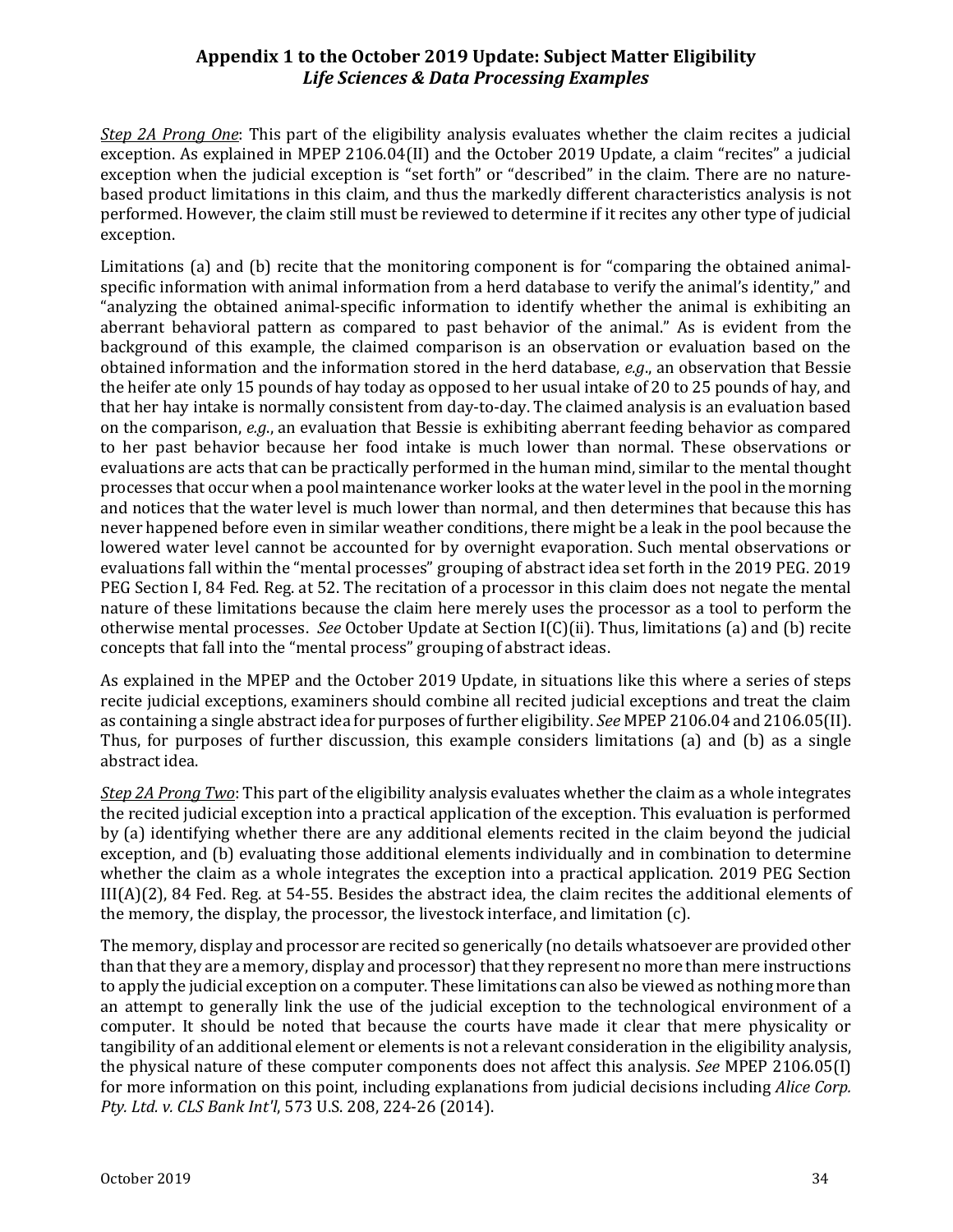An evaluation of whether the livestock interface is "insignificant extra-solution activity" is then performed. Note that because the Step 2A Prong Two analysis excludes consideration of whether a limitation is well-understood, routine, conventional activity (2019 PEG Section III(A)(2), 84 Fed. Reg. at 55), this evaluation does not take into account whether or not the livestock interface is well-known. *See* October 2019 Update at Section III.D. When so evaluated, the livestock interface represents mere data gathering (obtaining the animal-specific information) that is necessary for use of the recited judicial exception (the obtained information is used in the abstract mental process of comparing and analyzing) and is recited at a high level of generality. The livestock interface is thus insignificant extra-solution activity. Limitation (c), which is carried out by the processor and the display, is also an additional element, *i.e*., the monitoring component in the processor performs the necessary software tasks so that the result of the abstract mental process is displayed on the display. This limitation represents extrasolution activity because it is a mere nominal or tangential addition to the claim. *See* MPEP 2106.05(g), discussing limitations that the Federal Circuit has considered to be insignificant extra-solution activity, for instance the step of printing a menu that was generated through an abstract process in *Apple, Inc. v. Ameranth, Inc*., 842 F.3d 1229, 1241-42 (Fed. Cir. 2016) and the mere generic presentation of collected and analyzed data in *Electric Power Group, LLC v. Alstom S.A.,* 830 F.3d 1350, 1354 (Fed. Cir. 2016).

Even when viewed in combination, the additional elements in this claim do no more than automate the mental processes that the farmer used to perform (*e.g*., the mental inspection and evaluation of the livestock animals' behavior), using the computer components as a tool. While this type of automation improves the daily life of farmers (by minimizing or eliminating the need for mentally evaluating the behavior of livestock animals), there is no change to the computers and other technology that are recited in the claim as automating the abstract ideas, and thus this claim cannot improve computer functionality or other technology. *See, e.g*., *Trading Technologies Int'l v. IBG, Inc.*, 921 F.3d 1084, 1093 (Fed. Cir. 2019) (using a computer to provide a trader with more information to facilitate market trades improved the business process of market trading, but not the computer) and the cases discussed in MPEP 2106.05(a)(I), particularly *FairWarning IP, LLC v. Iatric Sys.,* 839 F.3d 1089, 1095 (Fed. Cir. 2016) (accelerating a process of analyzing audit log data is not an improvement when the increased speed comes solely from the capabilities of a general-purpose computer) and *Credit Acceptance Corp. v. Westlake Services*, 859 F.3d 1044, 1055 (Fed. Cir. 2017)(using a generic computer to automate a process of applying to finance a purchase is not an improvement to the computer's functionality). Accordingly, the claim as a whole does not integrate the recited judicial exception into a practical application and the claim is directed to the judicial exception (*Step 2A: YES*).

*Step 2B*: This part of the eligibility analysis evaluates whether the claim as a whole amounts to significantly more than the recited exception, *i.e.*, whether any additional element, or combination of additional elements, adds an inventive concept to the claim. MPEP 2106.05. As explained with respect to Step 2A Prong Two, the memory, display and processor are at best the equivalent of merely adding the words "apply it" to the judicial exception. Mere instructions to apply an exception cannot provide an inventive concept. The other additional elements are the livestock interface and limitation (c), both of which are extra-solution activity, which for purposes of Step 2A Prong Two was considered insignificant. Under the 2019 PEG, however, a conclusion that an additional element is insignificant extra-solution activity in Step 2A should be re-evaluated in Step 2B. 2019 PEG Section III(B), 84 Fed. Reg. at 56. At Step 2B, the evaluation of the insignificant extra-solution activity consideration takes into account whether or not the extra-solution activity is well-known. *See* MPEP 2106.05(g). Here, the recitation of the livestock interface obtaining data is mere data gathering that is recited at a high level of generality, and, as disclosed in the specification, is also well-known. Similarly, limitation (c) is just a nominal or tangential addition to the claim, and displaying data is also well-known. These limitations therefore remain insignificant extra-solution activity even upon reconsideration, and do not amount to significantly more. Even when considered in combination, these additional elements represent mere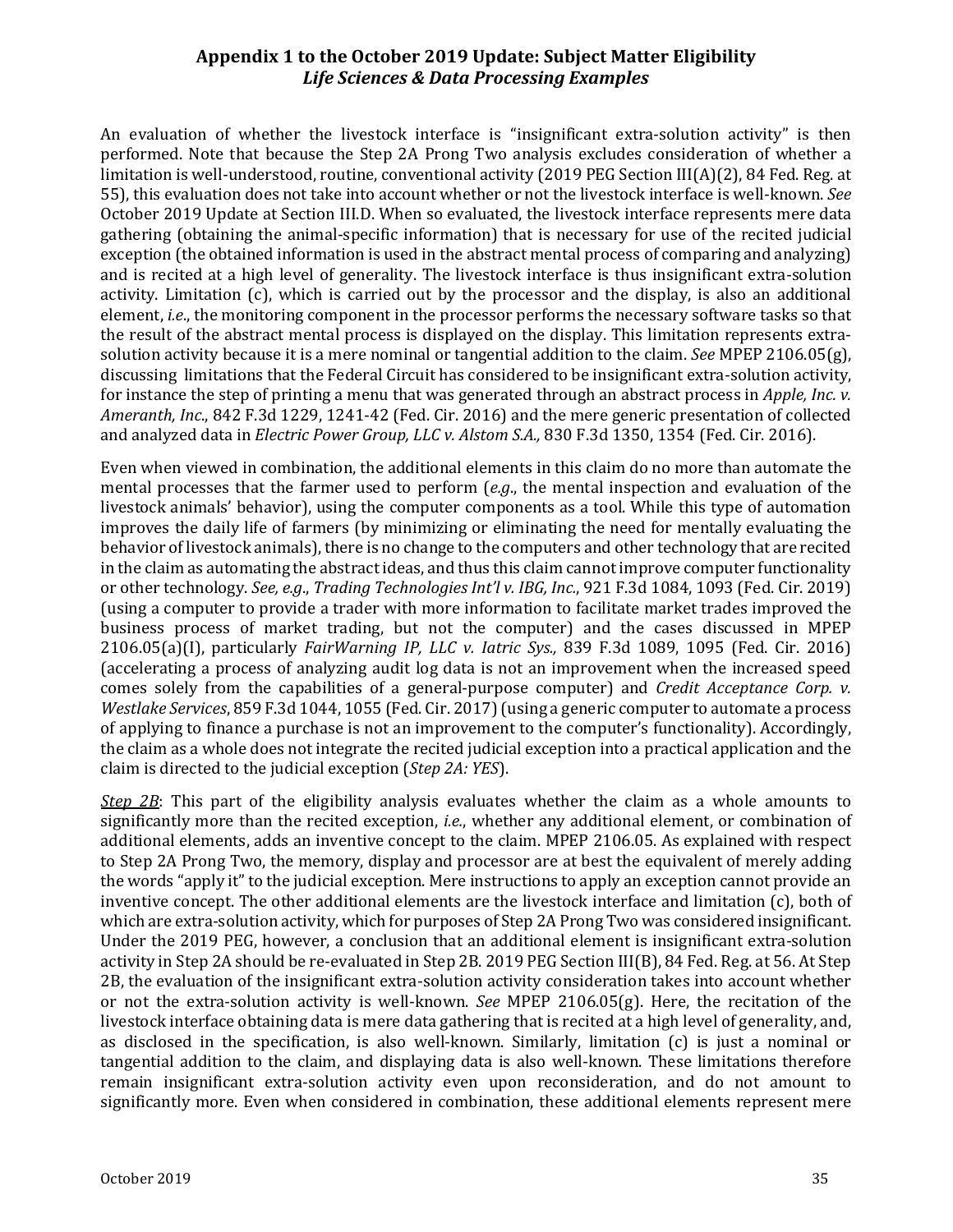instructions to apply an exception and insignificant extra-solution activity, which cannot provide an inventive concept (*Step 2B: NO*). The claim is not eligible.

**Practice note**: A rejection of claim 1 should identify the exception by pointing to limitations (a) and (b) in the claim and explaining why they describe abstract ideas. The rejection should also explain that the memory, the display, the processor, the livestock interface, and limitation (c) are all additional elements, but that they do not integrate the exception into a practical application or amount to significantly more than the exception because they are mere instructions to apply the exceptions on a computer, and insignificant extra-solution activity.

The examiner may also cite a court decision that supports the identification of limitations (a) and (b) as abstract ideas within the "mental process" grouping in the 2019 PEG. For this claim, suitable citations could include *CyberSource Corp. v. Retail Decisions, Inc*., 654 F.3d 1366, 1372-73 (Fed. Cir. 2011) (comparing intangible data about credit cards is a mental process), *University of Utah Research Foundation v. Ambry Genetics Corp.,* 774 F.3d 755, 763-64 (Fed. Cir. 2014) (comparing information regarding a sample or test subject to a control or target data is a mental process), and *Electric Power Group, LLC v. Alstom S.A*., 830 F.3d 1350, 1351-52 (Fed. Cir. 2016) (a generically-recited analysis step is a mental process).

#### **Claim 2 is** *eligible***.**

*Claim interpretation*: Under the broadest reasonable interpretation, the terms of the claim are presumed to have their plain meaning consistent with the specification as it would be interpreted by one of ordinary skill in the art. *See* MPEP 2111. Claim 2 depends from claim 1, and adds a wherein clause specifying that the system further comprises a feed dispenser, and that the monitoring component is further configured for performing limitation (d) regarding a control signal that is sent to the feed dispenser. It is important to remember during claim interpretation that no limitations can be disregarded and the mere fact that the limitation appears in a "wherein" clause does not automatically mean that it is not given weight. In this case, when the wherein clause is considered in view of the specification, it is clear that the wherein clause has patentable weight, in that the claim requires the presence of the feed dispenser, and that the monitoring component is further configured for performing limitation (d). Also, because claim 2 is a system claim, its BRI requires the structure for performing the function of limitation (d) to be present, even though that function (sending a control signal) only needs to occur if a condition precedent is met (*i.e*., when the analysis results for the animal indicate that the animal is exhibiting an aberrant behavioral pattern indicative of grass tetany). *See* MPEP 2111.04 (II) for more information about contingent limitations and how they are interpreted in system claims.

*Step 1*: This part of the eligibility analysis evaluates whether the claim falls within any statutory category. MPEP 2106.03. Claim 2 depends from claim 1, and thus also recites a machine, which is a statutory category of invention (*Step 1: YES*).

*Step 2A Prong One*: This part of the eligibility analysis evaluates whether the claim recites a judicial exception. Claim 2 depends from claim 1, and thus recites the same limitations (a) and (b). For the reasons discussed above for claim 1, these limitations recite abstract ideas that are considered a single abstract idea for purposes of further eligibility analysis, and the analysis must therefore proceed to Step 2A Prong Two.

*Step 2A Prong Two*: This part of the eligibility analysis evaluates whether the claim as a whole integrates the recited judicial exception into a practical application of the exception. This evaluation is performed by (a) identifying whether there are any additional elements recited in the claim beyond the judicial exception, and (b) evaluating those additional elements individually and in combination to determine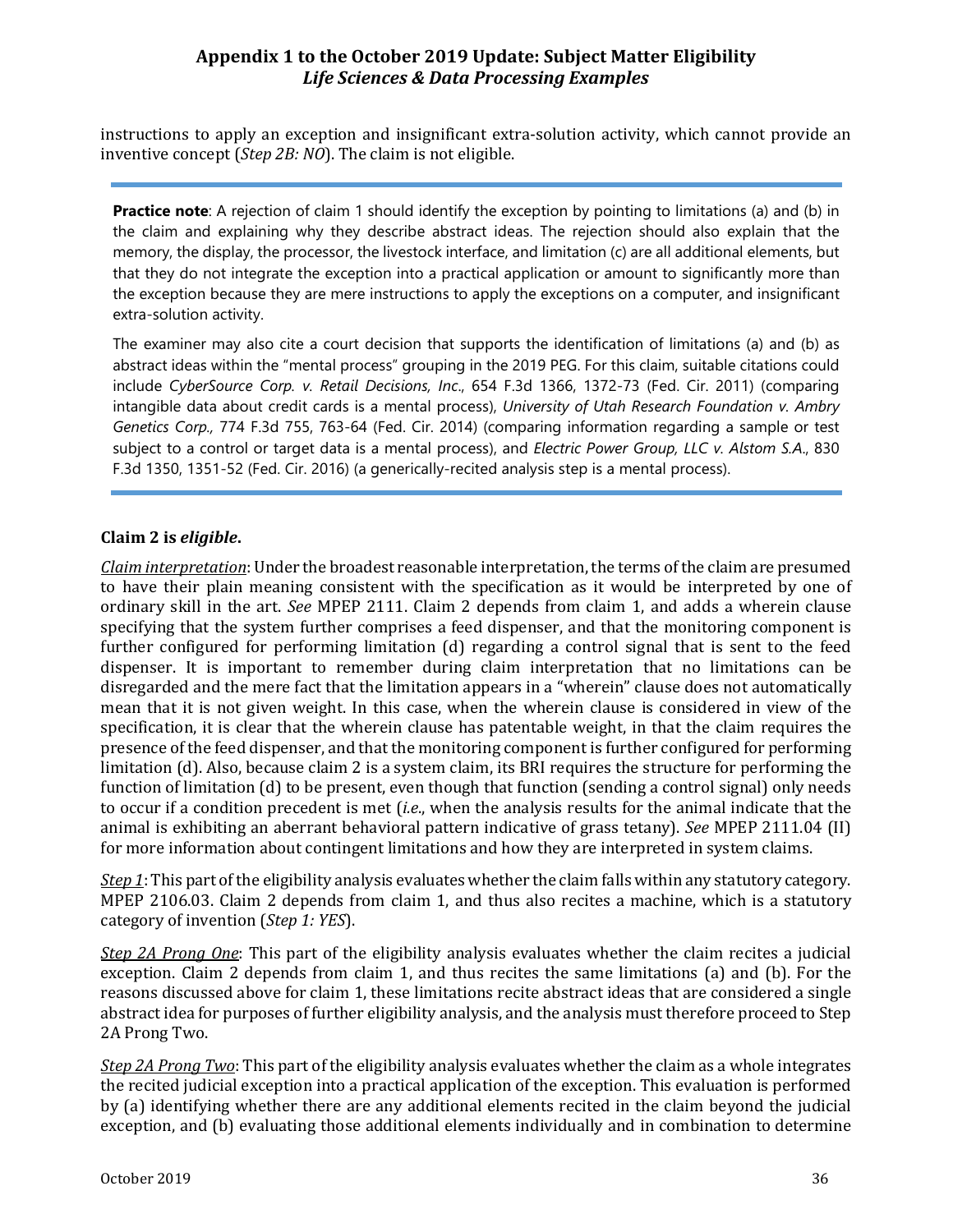whether the claim as a whole integrates the exception into a practical application. 2019 PEG Section III(A)(2), 84 Fed. Reg. at 54-55. Besides the abstract idea, the claim recites the additional elements of the memory, the display, the processor, the livestock interface, limitations (c) and (d), and the feed dispenser.

The memory, display and processor are no more than mere instructions to apply the judicial exceptions on a computer, and the livestock interface and limitation (c) are insignificant extra-solution activity, for the same reasons as stated previously with respect to claim 1. As discussed above for claim 1, even in combination, these additional elements do not change the computers or other technology recited in the claim. Instead, these additional elements automate the mental processes that the farmer used to perform, using the computer components as a tool. Thus, these additional elements do not improve computer functionality.

Limitation (d) specifies that the monitoring component automatically sends a control signal to the feed dispenser to dispense a therapeutically effective amount of supplemental salt and minerals mixed with the feed when the analysis results for the animal indicate that the animal is exhibiting an aberrant behavioral pattern indicative of grass tetany. Thus, limitation (d) does not merely link the judicial exceptions to a technical field, but instead adds a meaningful limitation in that it can employ the

information provided by the judicial exception (the mental analysis of whether the animal is exhibiting an aberrant behavioral pattern indicative of grass tetany) to operate the feed dispenser. As explained in the specification, automatically identifying aberrant behavioral patterns and operating farm equipment based on such identification avoids the need for the farmer to evaluate the behavior of each animal in the herd on a continual basis, and then manually take appropriate action for each animal exhibiting aberrant behaviors. Limitation (d) in combination with the feed dispenser enables the control of appropriate farm equipment based on the automatic detection of grass tetany, which goes beyond merely automating the abstract idea. Using the information obtained via the judicial exception to take corrective action such that the monitoring component is operable to control the feed dispenser in a particular way is an "other meaningful limitation" that integrates the judicial exception into the overall livestock management scheme and accordingly practically applies the exception, such that the claim is not directed to the judicial exception (*Step 2A: NO*). The claim is eligible.

**Practice note:** Because none of the limitations in claim 2 encompass actually dispensing the therapeutic salt and minerals, there is no limitation in the claim that could invoke the "particular treatment or prophylaxis" consideration. That consideration requires the claim to affirmatively recite an action that effects a particular treatment or prophylaxis for a disease or medical condition. *Cf. Ino Therapeutics LLC v. Praxair Distribution Inc*., No. 2018-1019, 2019 WL 4023576, at \*4 (Fed. Cir. Aug. 27, 2019) (non-precedential) slip op. at 9 and 15 (limitation at issue "does not recite giving any affirmative treatment" and thus did not integrate judicial exception into a practical application). Without such action, there is no treatment or prophylaxis. Nonetheless, as illustrated by the analysis of this claim, the combination of limitation (d) and the feed dispenser invokes the "other meaningful limitation" consideration, and thus makes the claim eligible by integrating the abstract ideas into a practical application.

#### **Claim 3 is** *eligible***.**

*Claim interpretation*: Under the broadest reasonable interpretation, the terms of the claim are presumed to have their plain meaning consistent with the specification as it would be interpreted by one of ordinary skill in the art. *See* MPEP 2111. The preamble here does not positively add limitations to the claimed method, or further modify limitations recited in the body of the claim, and thus does not limit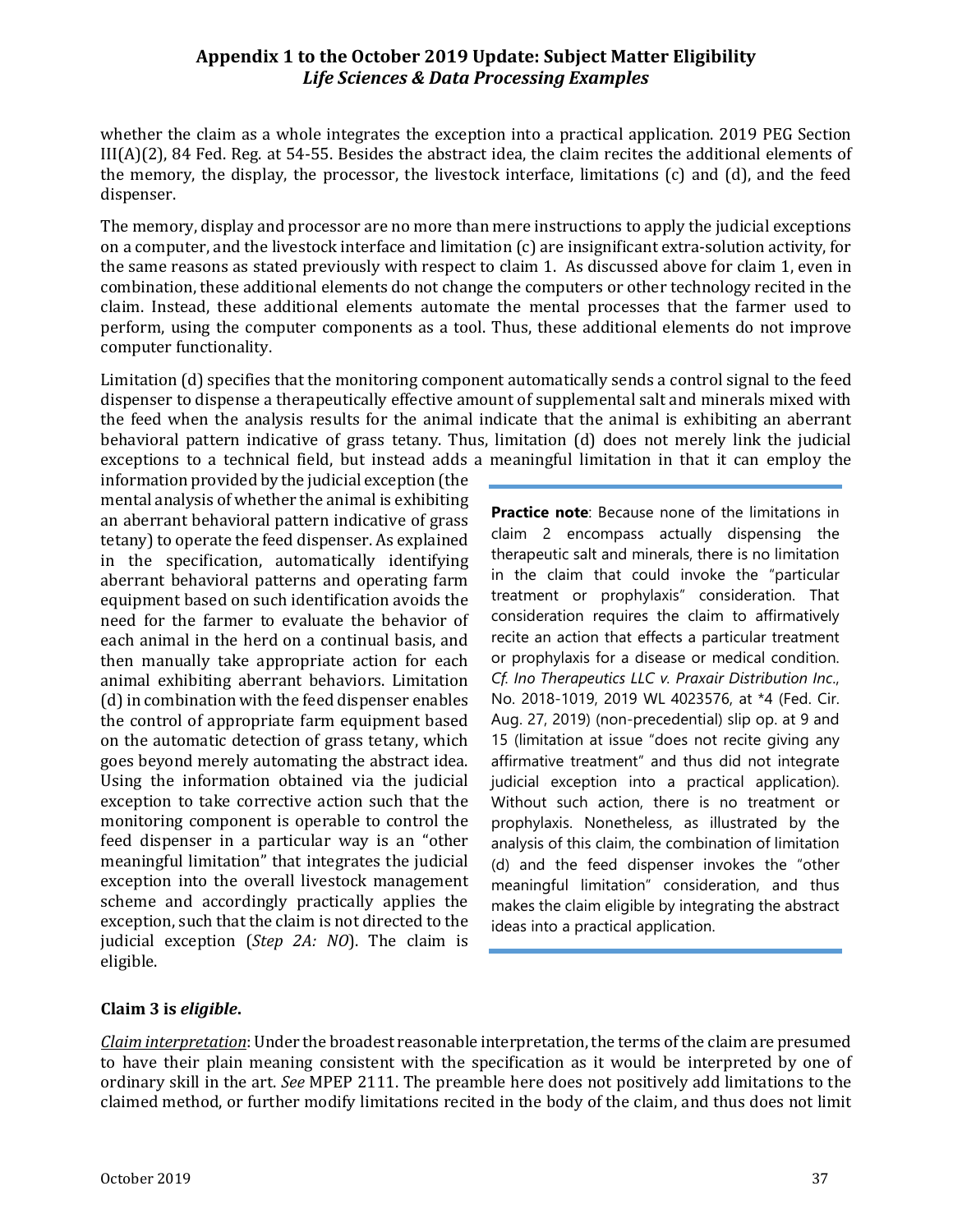the claim. Instead, it indicates an intended use for the claimed method, *i.e*., the method is intended for use in monitoring the health and activity of dairy livestock animals.

Based on the specification, the terms "sorting gate," "radio frequency reader" and "processor" are recognized as representing known classes of structures that can perform the functions set forth in the claim, *e.g*., the processor is programmed to compare and analyze data.

Regarding step (a), the claim does not impose any limits on how the livestock animals are caused to enter the sorting gate, *e.g.*, they could be driven by a farmer, they could be walking through the gate on their own initiative on the way to the milking barn or another pasture, etc. Regarding steps (b) and (c), the claim does not impose any limits on how the radio frequency reader obtains the animal-specific information, or on how the analysis of the information is accomplished, and thus it can be performed in any way known to those of ordinary skill in the art. The term "herd" is understood to require the presence of at least three, and more typically many more, livestock animals, and the term "animalspecific information" is understood to be information about a particular animal in the herd, and to comprise animal identification data as well as at least one of body position data, body temperature data, feeding behavior data, and movement pattern data.

Regarding step (d), the claim does not impose any limits on how the sorting gate is operated, for example the gate could be equipped with mechanical, hydraulic, or pneumatic switches that are electronically controlled. This step is a contingent limitation, which requires a first action (operating the gate to route the animal into a holding pen) if a first condition occurs (the analysis results for the animal indicate that the animal is exhibiting an aberrant behavioral pattern), and a second action (operating the gate to permit the animal to freely pass through the sorting gate) if a second condition occurs (the analysis results for the animal indicate that the animal is not exhibiting an aberrant behavioral pattern). The claimed invention may be practiced without the first condition occurring, for instance if no animals exhibit an aberrant behavioral pattern, then no animals will be routed into the holding pen. The claimed invention may also be practiced without the second condition occurring, for instance if all animals exhibit an aberrant behavioral pattern, then all of the animals will be routed into the holding pen and none will pass freely through the sorting gate. However, it is not possible to practice the claimed

invention without either the first or the second condition occurring. The claim thus encompasses three separate embodiments: a first embodiment in which only the first condition and first action occur (all animals exhibit aberrant behavioral patterns and are thus routed to the holding pen); a second embodiment in which only the second condition and second action occur (all animals exhibit normal behavioral patterns and are thus permitted to freely pass through the sorting gate); and a third embodiment in which both conditions and both actions occur (some animals exhibit aberrant behavioral patterns and are thus routed to the holding pen, and other animals exhibit normal behavioral patterns and are thus permitted to freely pass through the sorting gate). The broadest reasonable interpretation of the claim encompasses all three of these embodiments. *See* MPEP 2111.04(II) for more information about contingent limitations and how they are interpreted in process claims.

**Practice note**: The same claim interpretation must be used when evaluating the claim for compliance with all requirements for patentability (*e.g*., eligibility, definiteness, novelty, non-obviousness, written description, etc.). Although limitation (c) recites an abstract idea, this limitation still imposes a limit on the claim scope and serves as a patentable distinction that cannot be ignored. In addition, as explained in the analysis for claim 3, the presence of the contingent limitation in step (d) causes this claim to encompass at least three alternative embodiments with respect to how the sorting gate is operated. A prior art reference need only teach one of these embodiments in order to anticipate the claim, assuming that such reference also teaches each of limitations (a)-(c) and (e). See MPEP 2111.04(II) for more information about how to analyze contingent claim limitations.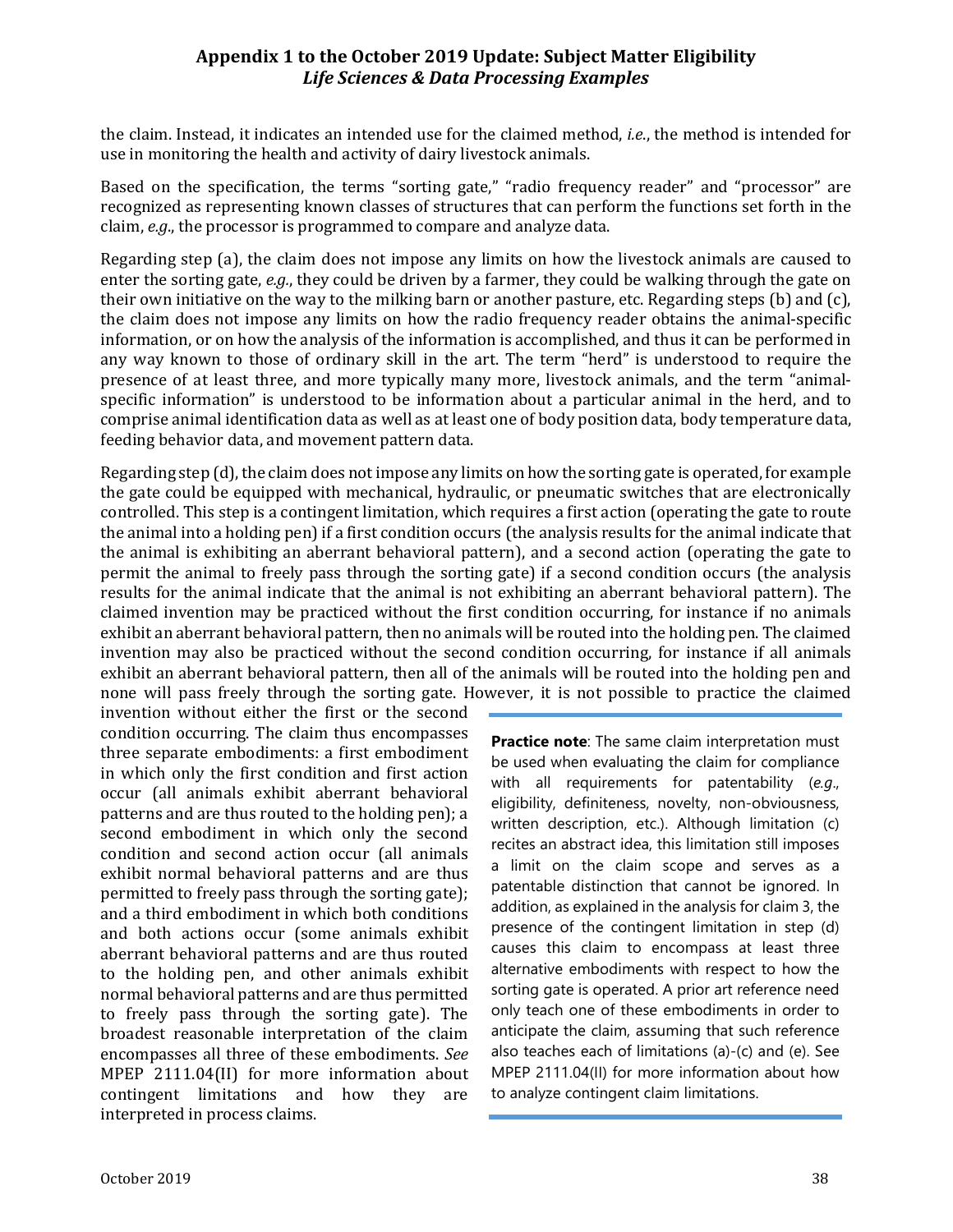*Step 1*: This part of the eligibility analysis evaluates whether the claim falls within any statutory category. MPEP 2106.03. Claim 3 recites a step or act of analyzing animal-specific information, and thus is a process (a series of steps or acts). A process is a statutory category of invention (*Step 1: YES*).

*Step 2A Prong One*: This part of the eligibility analysis evaluates whether the claim recites a judicial exception. As explained in MPEP 2106.04(II) and the October 2019 Update, a claim "recites" a judicial exception when the judicial exception is "set forth" or "described" in the claim. Limitation (c) recites a step of "analyzing, by a processor, the obtained animal-specific information with respect to animal information stored in a herd database to identify the animal and to determine whether the animal is exhibiting an aberrant behavioral pattern as compared to the past behavior of the animal."

As is evident from the background of this example, the claimed analysis identifies the animal, *e.g*., observes that the obtained information came from sensor number 22 and thus the animal in question is Daisy. This evaluation also compares the obtained information with the information stored in the herd database for that animal to determine if the animal is exhibiting aberrant behavior as compared to past behavior, *e.g*., Daisy is exhibiting extreme restlessness and muscle twitching, and has been repeatedly lying down and standing up at an increasing frequency as compared to her usual behavior, and thus her behavior is aberrant and fits the early stages of grass tetany (among other possible behavioral patterns). These observations or evaluations are acts that can be practically performed in the human mind, similar to the mental thought processes that occur when a babysitter who is watching identical twin children looks at a temperature read-out of an oral thermometer and determines whether one child has a fever by mentally evaluating whether a measured temperature of 101 degrees Fahrenheit is higher than the child's target temperature of 98.6 degrees, and then verifies the identity of the child by checking the tag sewn into the child's shirt (*e.g*., to identify whether that this is the twin who is prone to ear infections) in order to determine whether the elevated temperature is aberrant for this child.

Such mental evaluations fall within the "mental processes" grouping of abstract idea set forth in the 2019 PEG. 2019 PEG Section I, 84 Fed. Reg. at 52. The recitation of a processor in this claim does not negate the mental nature of these limitations because the claim here merely uses the processor as a tool to perform the otherwise mental processes. *See* October Update at Section I(C)(ii). Thus, limitation (c) recites a concept that fall into the "mental process" grouping of abstract ideas.

*Step 2A Prong Two*: This part of the eligibility analysis evaluates whether the claim as a whole integrates the recited judicial exception into a practical application of the exception. This evaluation is performed by (a) identifying whether there are any additional elements recited in the claim beyond the judicial exception, and (b) evaluating those additional elements individually and in combination to determine whether the claim as a whole integrates the exception into a practical application. 2019 PEG Section III(A)(2), 84 Fed. Reg. at 54-55. Besides the abstract ideas, the claim recites the additional elements of steps (a), (b), (d) and (e), and the processor that performs step (c).

Steps (a) and (e) are nothing more than an attempt to generally link the use of the judicial exception to the particular field of livestock management, by indicating that the claimed method is applied to a herd of livestock. It thus represents only a mere token acquiescence to limiting the reach of the claim to this field, like *Bilski*'s identification of the participants in a process for hedging risk as commodity providers and commodity consumers, which the Supreme Court indicated did no more than describe how the abstract idea of hedging risk could be used in the commodities and energy markets. *See* MPEP 2106.05(h), discussing the limitation in *Bilski v. Kappos*, 561 U.S. 593, 595 (2010), as well as other examples of field of use limitations. Step (b) represents mere data gathering (obtaining the animalspecific information) that is necessary for use of the recited judicial exception (the obtained information is used in the abstract mental analysis) and is recited at a high level of generality. Further, steps (b) and (c) are also recited at a high level of generality and represent no more than mere instructions to apply the judicial exception using generic computer components (the radio frequency reader and processor).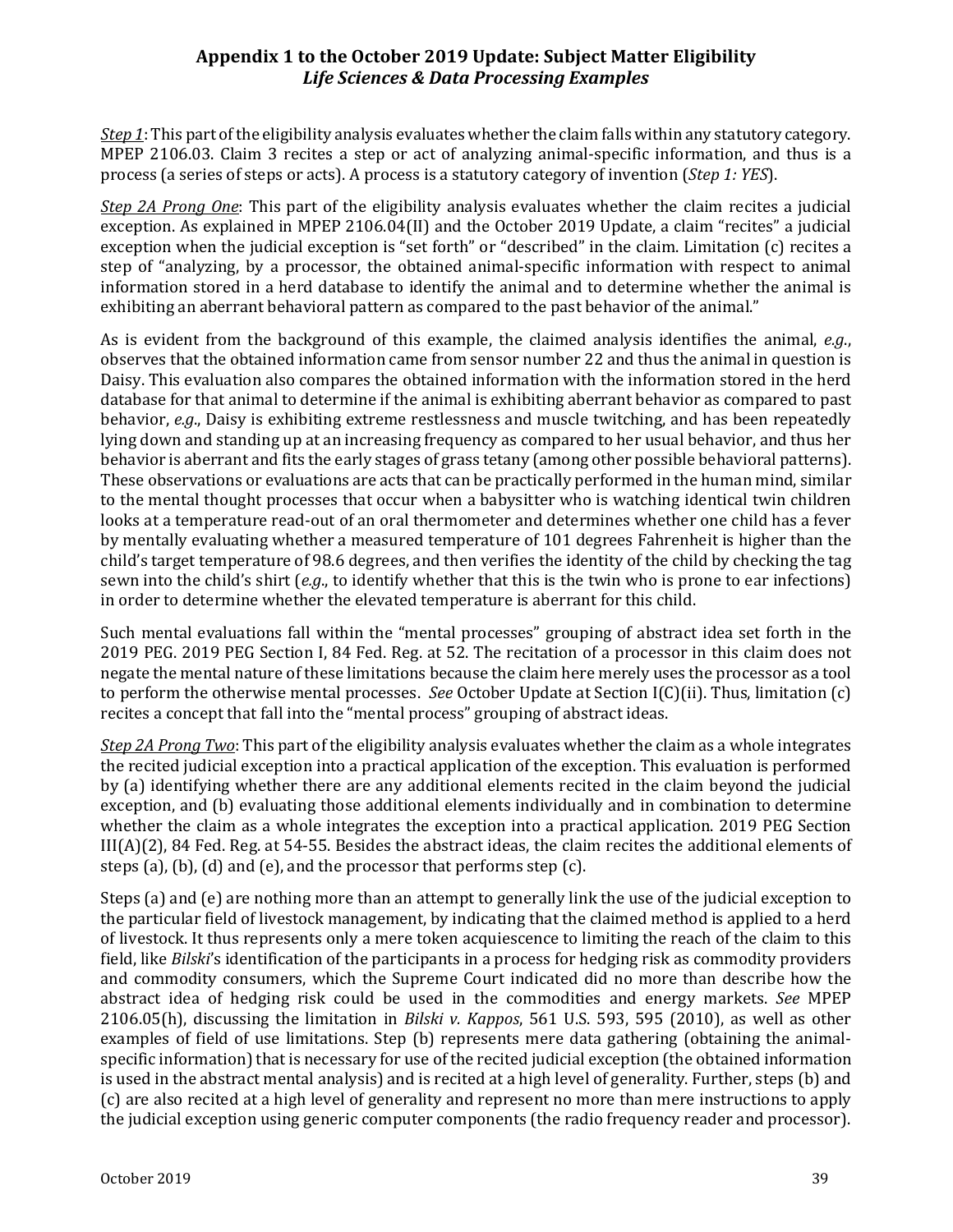Even in combination, these additional elements do not change the computers or other technology recited in the claim. Instead, these additional elements automate the mental processes that the farmer used to perform, using the computer components as a tool. *See, e.g.*, *Trading Technologies Int'l, Inc. v. IBG LLC*, 921 F.3d 1084, 1093 (Fed. Cir. 2019) (using a computer to provide a trader with more information to facilitate market trades improved the business process of market trading, but not the computer) and the cases discussed in MPEP 2106.05(a)(I). While this type of automation improves the daily life of farmers, it does not improve computer functionality.

Step (d) specifies that the processor automatically operates the sorting gate to route the animals in the herd based on the behavior of the animals. As explained previously, the BRI of this limitation encompasses three embodiments: a first embodiment in which step (d) routes animals exhibiting aberrant behavioral patterns into a holding pen; a second embodiment in which step (d) permits animals that are exhibiting normal behavior to freely pass through the gate; and a third embodiment in which step (d) requires that both actions take place (some animals are routed to the holding pen, and other animals are permitted to freely pass through the gate). In all of these embodiments, step (d) does not merely link the judicial exception to a technical field, but instead adds a meaningful limitation in that it employs the information provided by the judicial exception (the mental analysis of whether the animal is exhibiting an aberrant behavioral pattern) to operate the gate control mechanism and route the animals, thus avoiding the need for the farmer to visually evaluate the behavior of each animal in the herd on a continual basis. Additionally, the first and third embodiments (which automatically separate animals exhibiting aberrant behavior from the herd by routing them into a holding pen) also avoid the need for the farmer to manually separate each animal exhibiting aberrant behavior from the herd, and thus permit the farmer to devote more time to the care and treatment (if needed) of the separated animals. Thus, under any of the three embodiments, step (d) goes beyond merely automating the abstract ideas and instead actually uses the information obtained via the judicial exception to take corrective action by operating the gate and routing the animals in a particular way. This is an "other meaningful limitation" that integrates the judicial exception into the overall livestock management scheme and accordingly practically applies the exception, such that the claim is not directed to the judicial exception (*Step 2A: NO*). The claim is eligible.

# **Claim 4 is** *eligible***.**

*Claim interpretation*: Under the broadest reasonable interpretation, the terms of the claim are presumed to have their plain meaning consistent with the specification as it would be interpreted by one of ordinary skill in the art. *See* MPEP 2111. The preamble here does not positively add limitations to the claimed system, or further modify limitations recited in the body of the claim, and thus does not limit the claim. Instead, it indicates an intended use for the claimed system, *i.e*., the system is intended for use in monitoring the health and activity of dairy livestock animals. Based on the specification, the terms "memory," "processor" and "herd monitor" are recognized as representing known classes of structures that can perform the functions set forth in the claim, *e.g*., the herd monitor has a radio frequency reader for collecting information and a transmitter for sending information, and the processor is programmed to compare and analyze data. The term "animal-specific information" is understood to be information about a particular animal in the herd, and to comprise animal identification data as well as at least one of body position data, body temperature data, feeding behavior data, and movement pattern data. Based on the plain meaning of the words in the claim, the broadest reasonable interpretation of claim 4 is a system having a memory, display, and a herd monitor, wherein the processor is coupled to the memory and programmed with executable instructions in the form of a livestock interface that communicates with the herd monitor.

*Step 1*: This part of the eligibility analysis evaluates whether the claim falls within any statutory category. MPEP 2106.03. The claim recites a system comprising a combination of concrete devices (a memory,